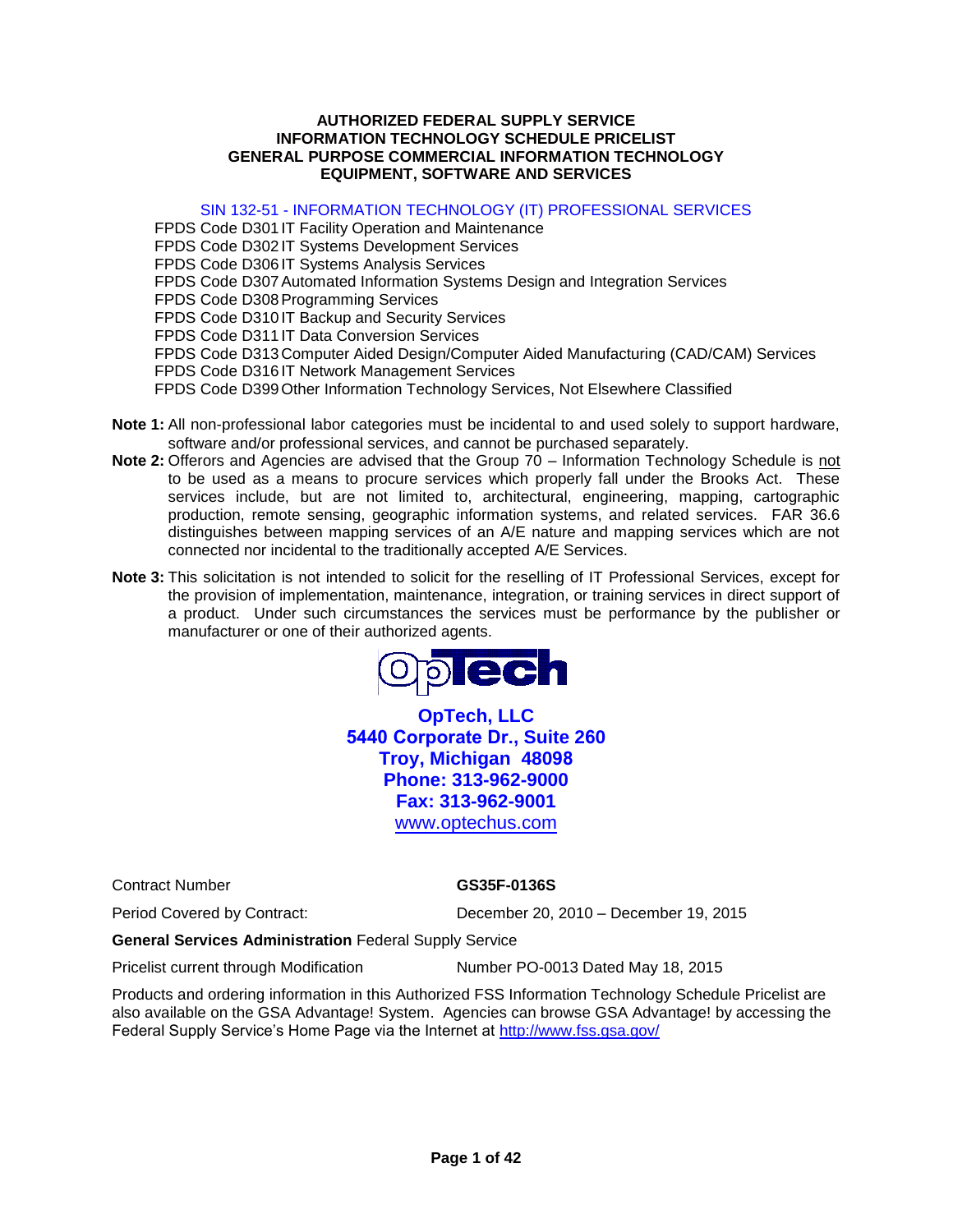# Table of Contents

INFORMATION FOR ORDERING ACTIVITIES APPLICABLE TO ALL SPECIAL ITEM NUMBERS .........................................................................................................................................................3

| TERMS AND CONDITIONS APPLICABLE TO INFORMATION TECHNOLOGY (IT) PROFESSIONAL |  |
|-----------------------------------------------------------------------------|--|
|                                                                             |  |
| USA COMMITMENT TO PROMOTE SMALL BUSINESS PARTICIPATION PROCUREMENT          |  |
|                                                                             |  |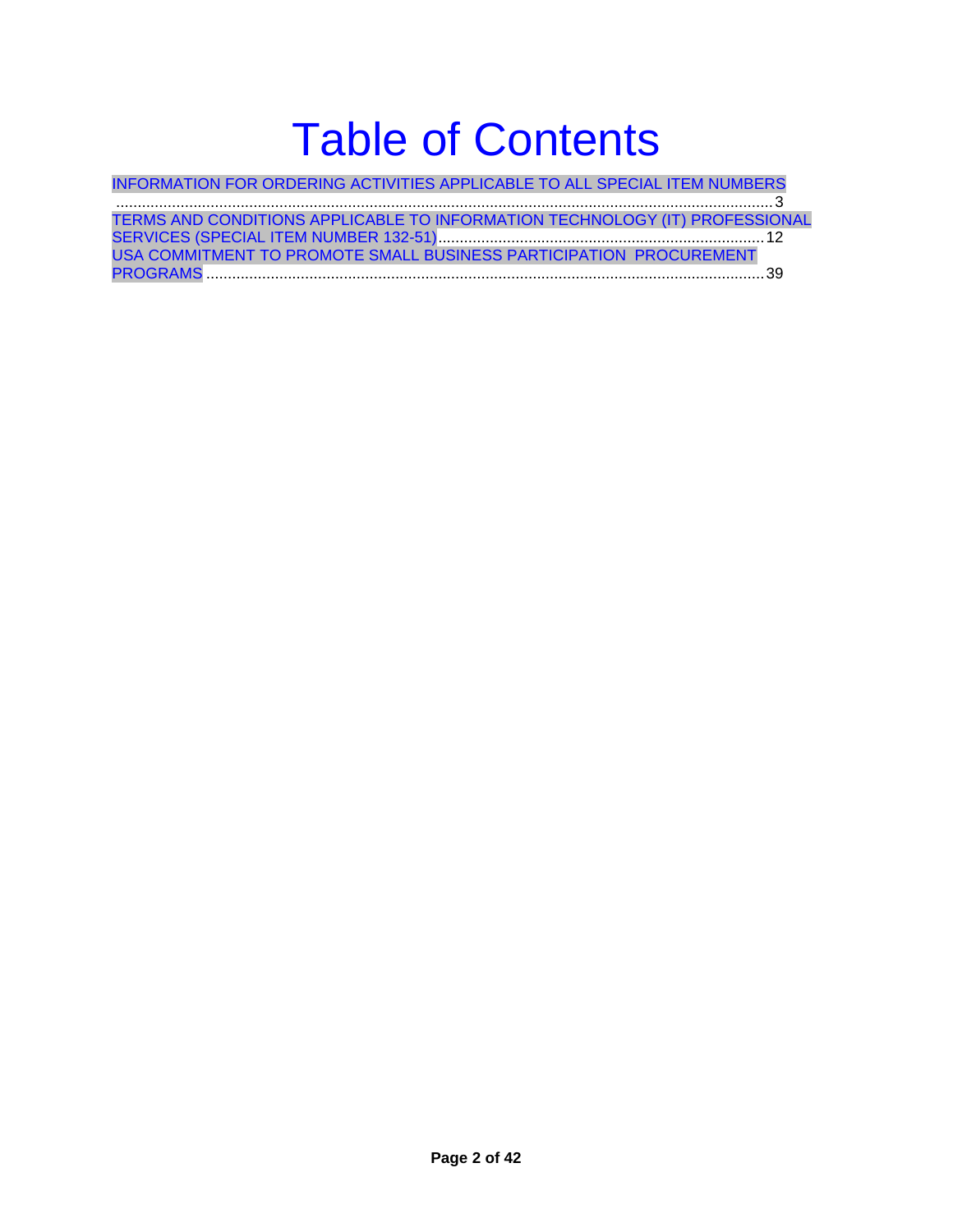# INFORMATION FOR ORDERING ACTIVITIES APPLICABLE TO ALL SPECIAL ITEM NUMBERS

### **SPECIAL NOTICE TO AGENCIES: Small Business Participation**

SBA strongly supports the participation of small business concerns in the Federal Supply Schedules Program. To enhance Small Business Participation SBA policy allows agencies to include in their procurement base and goals, the dollar value of orders expected to be placed against the Federal Supply Schedules, and to report accomplishments against these goals.

For orders exceeding the micropurchase threshold, FAR 8.404 requires agencies to consider the catalogs/pricelists of at least three schedule contractors or consider reasonably available information by using the GSA Advantage!<sup>™</sup> on-line shopping service (www.fss.gsa.gov). The catalogs/pricelists, GSA Advantage!<sup>™</sup> and the Federal Supply Service Home Page (www.fss.gsa.gov) contain information on a broad array of products and services offered by small business concerns.

This information should be used as a tool to assist ordering activities in meeting or exceeding established small business goals. It should also be used as a tool to assist in including small, small disadvantaged, and women-owned small businesses among those considered when selecting pricelists for a best value determination.

For orders exceeding the micropurchase threshold, customers are to give preference to small business concerns when two or more items at the same delivered price will satisfy their requirement.

1. Geographic Scope of Contract:

*Domestic delivery* is delivery within the 48 contiguous states, Alaska, Hawaii, Puerto Rico, Washington, DC, and U.S. Territories. Domestic delivery also includes a port or consolidation point, within the aforementioned areas, for orders received from overseas activities.

*Overseas delivery* is delivery to points outside of the 48 contiguous states, Washington, DC, Alaska, Hawaii, Puerto Rico, and U.S. Territories.

Offerors are requested to check one of the following boxes:

- [ ] The Geographic Scope of Contract will be domestic and overseas delivery.
- [ ] The Geographic Scope of Contract will be overseas delivery only.<br>[X] The Geographic Scope of Contract will be domestic delivery only.
- The Geographic Scope of Contract will be domestic delivery only.

For Special Item Number 132-53 Wireless Services ONLY, if awarded, list the limited geographic coverage area: Not Applicable\_

2. Contractor's Ordering Address and Payment Information:

**The following is the address for ordering staffing services:**

**Sheffield Office Park, 3290 W. Big Beaver Rd., Suite 220, Troy, MI 48084**

#### **Please send payments to: 3290 W. Big Beaver Rd., Suite 220, Troy, MI 48084**

Contractors are required to accept credit cards for payments equal to or less than the micro-purchase threshold for oral or written delivery orders. Credit cards will not be acceptable for payment above the micro-purchase threshold. In addition, bank account information for wire transfer payments will be shown on the invoice.

The following telephone number(s) can be used by ordering activities to obtain technical and/or ordering assistance: (313) 962-9000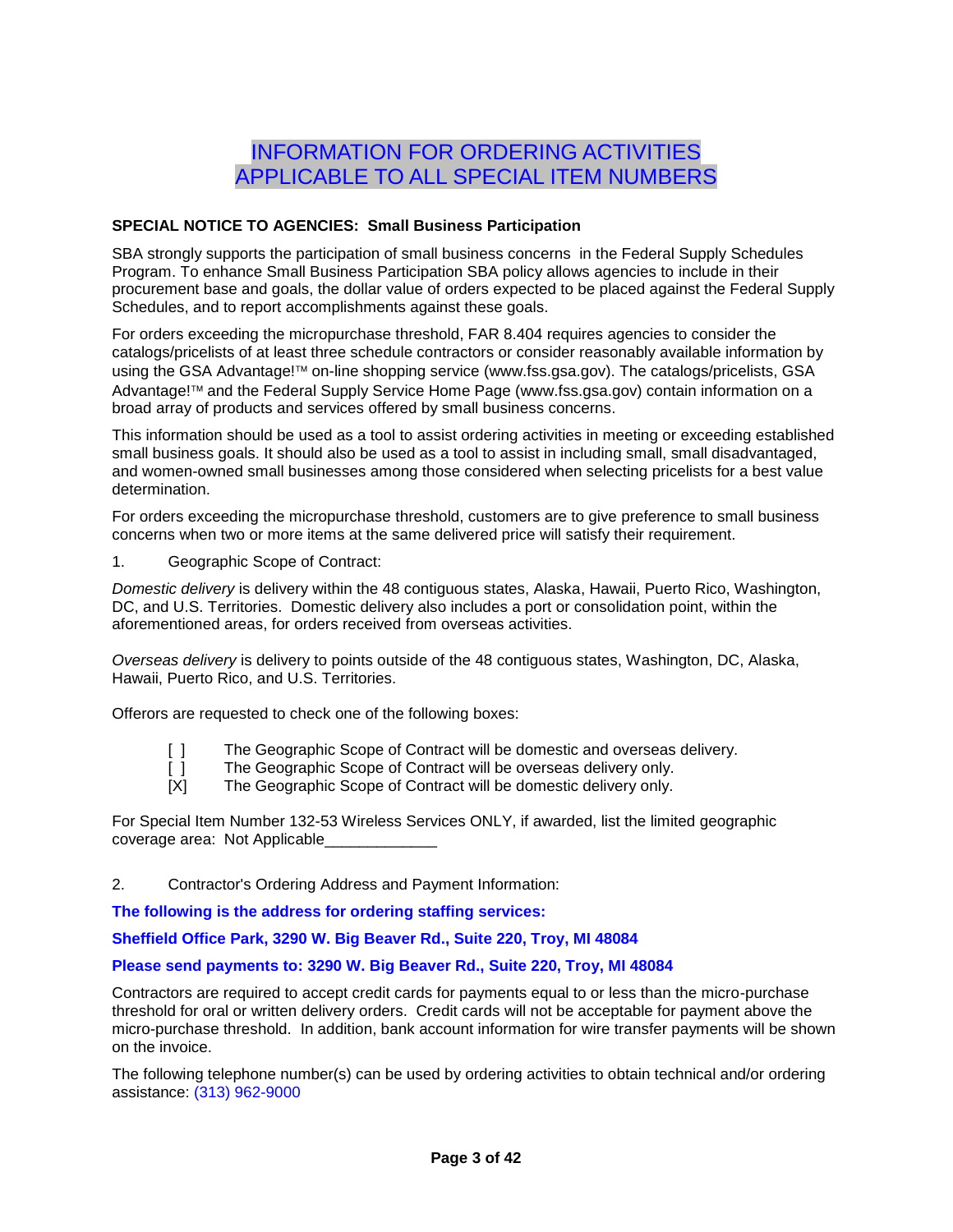**When Authorized Dealers are allowed by the Contractor to bill ordering activities and accept payment, the order and/or payment must be in the name of the Contractor, in care of the Authorized Dealer.**

### 3. LIABILITY FOR INJURY OR DAMAGE

The Contractor shall not be liable for any injury to ordering activity personnel or damage to ordering activity property arising from the use of equipment maintained by the Contractor, unless such injury or damage is due to the fault or negligence of the Contractor.

### 4. Statistical Data for Government Ordering Office Completion of Standard Form 279:

Block 9: G. Order/Modification Under Federal Schedule Block 16: Data Universal Numbering System (DUNS) Number: 12-7865447 Block 30: Type of Contractor - \_\_A\_\_\_

- A. Small Disadvantaged Business
- B. Other Small Business
- C. Large Business
- G. Other Nonprofit Organization
- L. Foreign Contractor

Block 31: Woman-Owned Small Business - \_\_ YES\_ Block 36: Contractor's Taxpayer Identification Number (TIN): \_\_\_38-3460326\_\_\_\_\_

- 4a. CAGE Code: 3XZS4
- 4b. Contractor has registered with the Central Contractor Registration Database.
- 5. FOB Destination
- 6. DELIVERY SCHEDULE

a. TIME OF DELIVERY: The Contractor shall deliver to destination within the number of calendar days after receipt of order (ARO), as set forth below:

| SPECIAL ITEM NUMBER | DELIVERY TIME (Days ARO) |
|---------------------|--------------------------|
| $\_$ 132-51         | $\_30$ Days              |
|                     | Days                     |

b. URGENT REQUIREMENTS: When the Federal Supply Schedule contract delivery period does not meet the bona fide urgent delivery requirements of an ordering activity, ordering activities are encouraged, if time permits, to contact the Contractor for the purpose of obtaining accelerated delivery. The Contractor shall reply to the inquiry within 3 workdays after receipt. (Telephonic replies shall be confirmed by the Contractor in writing.) If the Contractor offers an accelerated delivery time acceptable to the ordering activity, any order(s) placed pursuant to the agreed upon accelerated delivery time frame shall be delivered within this shorter delivery time and in accordance with all other terms and conditions of the contract.

7. Discounts: Prices shown are NET Prices; Basic Discounts have been deducted.

a. Prompt Payment: 0% -N30 days from receipt of invoice or date of acceptance, whichever is later.

b. Quantity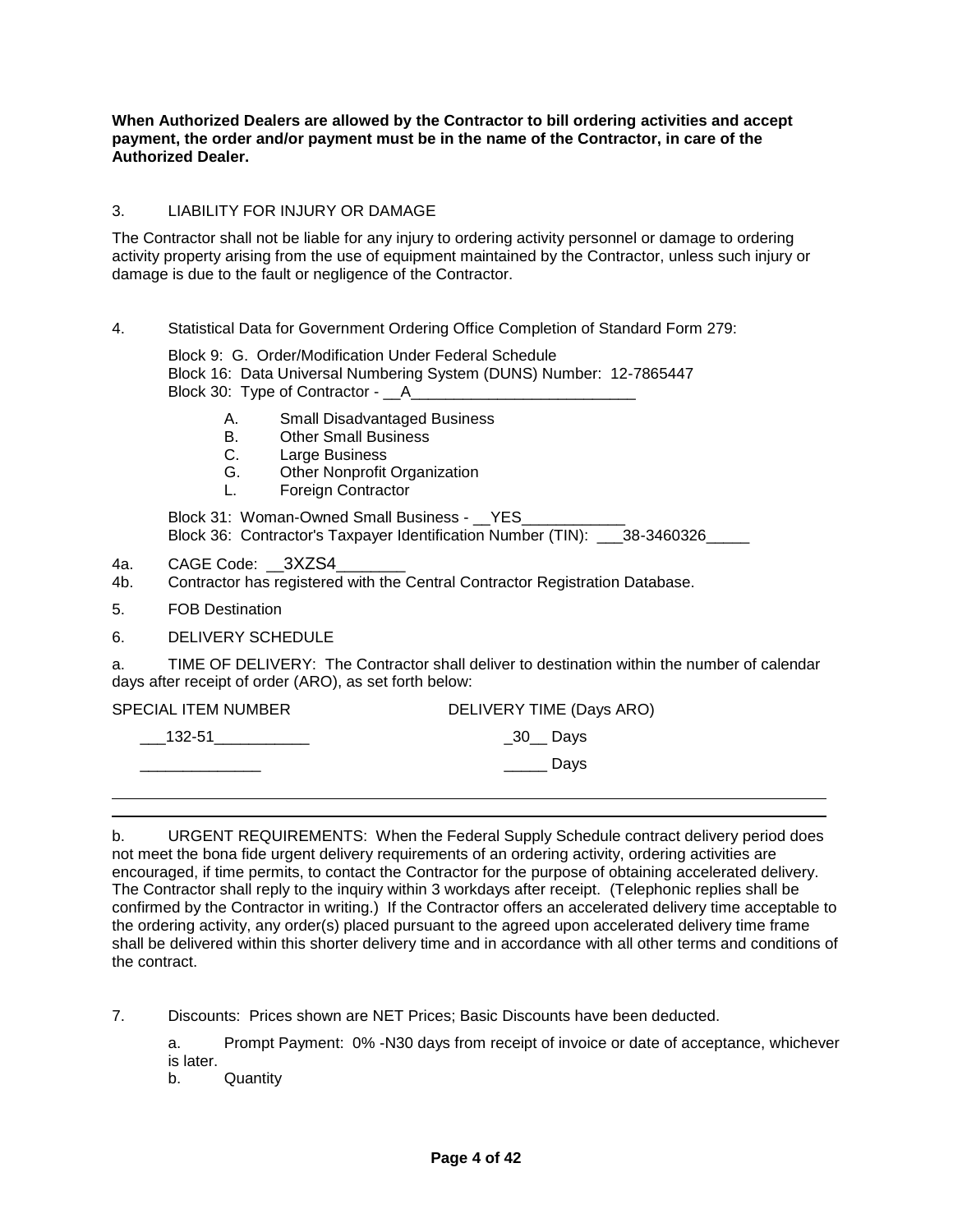- c. Dollar Volume
- d. Government Educational Institutions
- e. Other
- 8. Trade Agreements Act of 1979, as amended:

All items are U.S. made end products, designated country end products, Caribbean Basin country end products, Canadian end products, or Mexican end products as defined in the Trade Agreements Act of 1979, as amended.

- 9. Statement Concerning Availability of Export Packing:
- 10. Small Requirements: The minimum dollar value of orders to be issued is \$100.
- 11. Maximum Order (All dollar amounts are exclusive of any discount for prompt payment.)
- a. The Maximum Order value for the following Special Item Numbers (SINs) is \$500,000: Special Item Number 132-51 - Information Technology (IT) Professional Services
- b. The Maximum Order value for the following Special Item Numbers (SINs) is \$25,000: Special Item Number 132-50 - Training Courses

### 12. ORDERING PROCEEDURES FOR FEDERAL SUPPLY SCHEDULE CONTRACTS

Ordering activities shall use the ordering procedures of Federal Acquisition Regulation (FAR) 8.405 when placing an order or establishing a BPA for supplies or services. These procedures apply to all schedules.

- a. FAR 8.405-1 Ordering procedures for supplies, and services not requiring a statement of work.
- b. FAR 8.405-2 Ordering procedures for services requiring a statement of work.

Orders placed pursuant to a Multiple Award Schedule (MAS), using the procedures in FAR 8.404, are considered to be issued pursuant to full and open competition. Therefore, when placing orders under Federal Supply Schedules, ordering offices need not seek further competition, synopsize the requirement, make a separate determination of fair and reasonable pricing, or consider small business set-asides in accordance with subpart 19.5. GSA has already determined the prices of items under schedule contracts to be fair and reasonable. By placing an order against a schedule using the procedures outlined below, the ordering office has concluded that the order represents the best value and results in the lowest overall cost alternative (considering price, special features, administrative costs, etc.) to meet the Government s needs.

a. Orders placed at or below the micro-purchase threshold. Ordering offices can place orders at or below the micro-purchase threshold with any Federal Supply Schedule Contractor.

b. Orders exceeding the micro-purchase threshold but not exceeding the maximum order threshold. Orders should be placed with the Schedule Contractor that can provide the supply or service that represents the best value. Before placing an order, ordering offices should consider reasonably available information about the supply or service offered under MAS contracts by using the GSA Advantage! on-line shopping service, or by reviewing the catalogs/pricelists of at least three Schedule Contractors and selecting the delivery and other options available under the schedule that meets the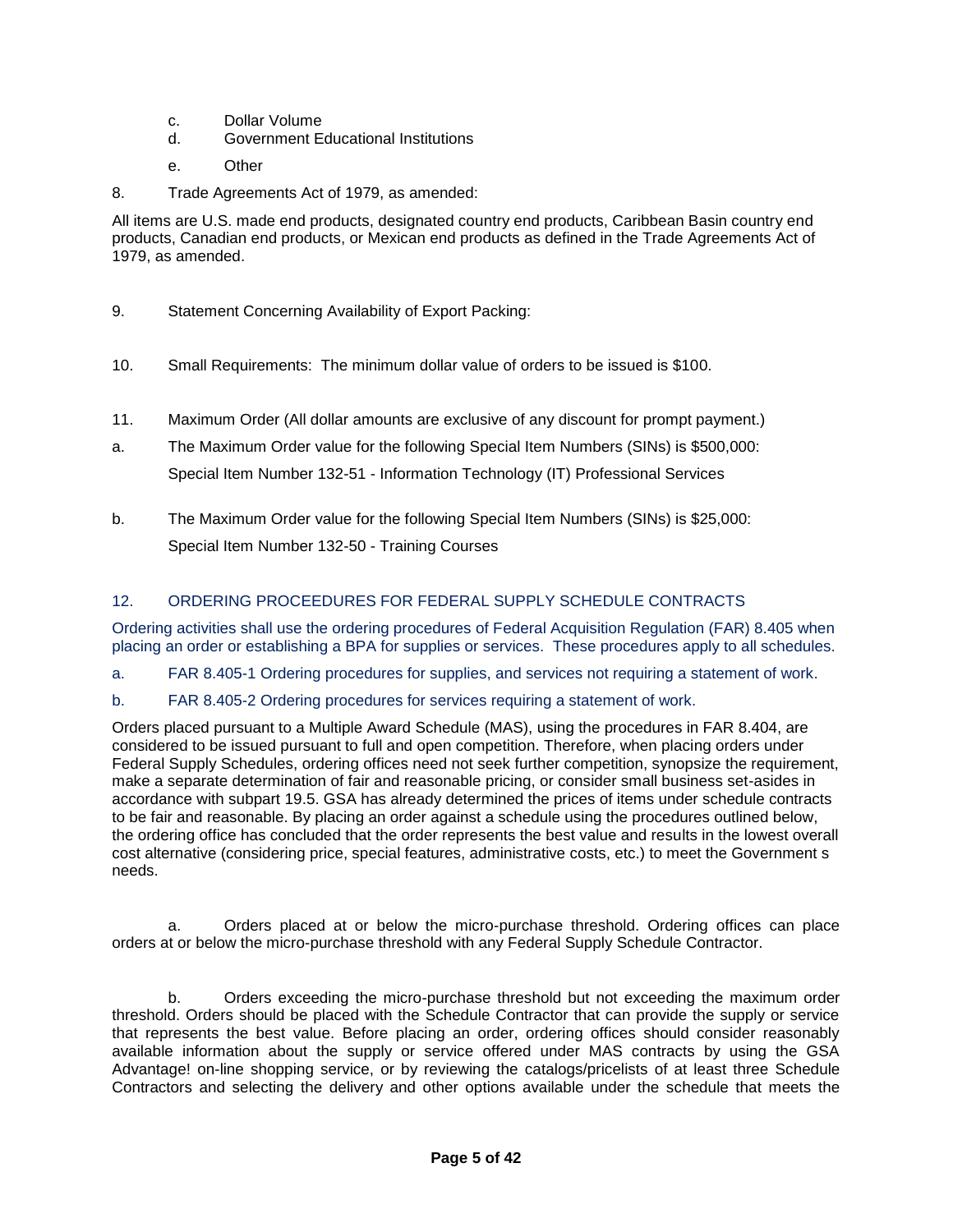agency s needs. In selecting the supply or service representing the best value, the ordering office may consider--

(1) Special features of the supply or service that are required in effective program performance and that are not provided by a comparable supply or service;

- (2) Trade-in considerations;
- (3) Probable life of the item selected as compared with that of a comparable item;
- (4) Warranty considerations;
- (5) Maintenance availability;
- (6) Past performance; and
- (7) Environmental and energy efficiency considerations.

c. Orders exceeding the maximum order threshold. Each schedule contract has an established maximum order threshold. This threshold represents the point where it is advantageous for the ordering office to seek a price reduction. In addition to following the procedures in paragraph b, above, and before placing an order that exceeds the maximum order threshold, ordering offices shall--

 Review additional Schedule Contractors catalogs/pricelists or use the GSA Advantage! on-line shopping service;

(2) Based upon the initial evaluation, generally seek price reductions from the Schedule Contractor(s) appearing to provide the best value (considering price and other factors); and

(3) After price reductions have been sought, place the order with the Schedule Contractor that provides the best value and results in the lowest overall cost alternative. If further price reductions are not offered, an order may still be placed, if the ordering office determines that it is appropriate.

NOTE: For orders exceeding the maximum order threshold, the Contractor may:

(1) Offer a new lower price for this requirement (the Price Reductions clause is not applicable to orders placed over the maximum order in FAR 52.216-19 Order Limitations);

(2) Offer the lowest price available under the contract; or

(3) Decline the order (orders must be returned in accordance with FAR 52.216-19).

d. Blanket purchase agreements (BPAs). The establishment of Federal Supply Schedule BPAs is permitted when following the ordering procedures in FAR 8.404. All schedule contracts contain BPA provisions. Ordering offices may use BPAs to establish accounts with Contractors to fill recurring requirements. BPAs should address the frequency of ordering and invoicing, discounts, and delivery locations and times.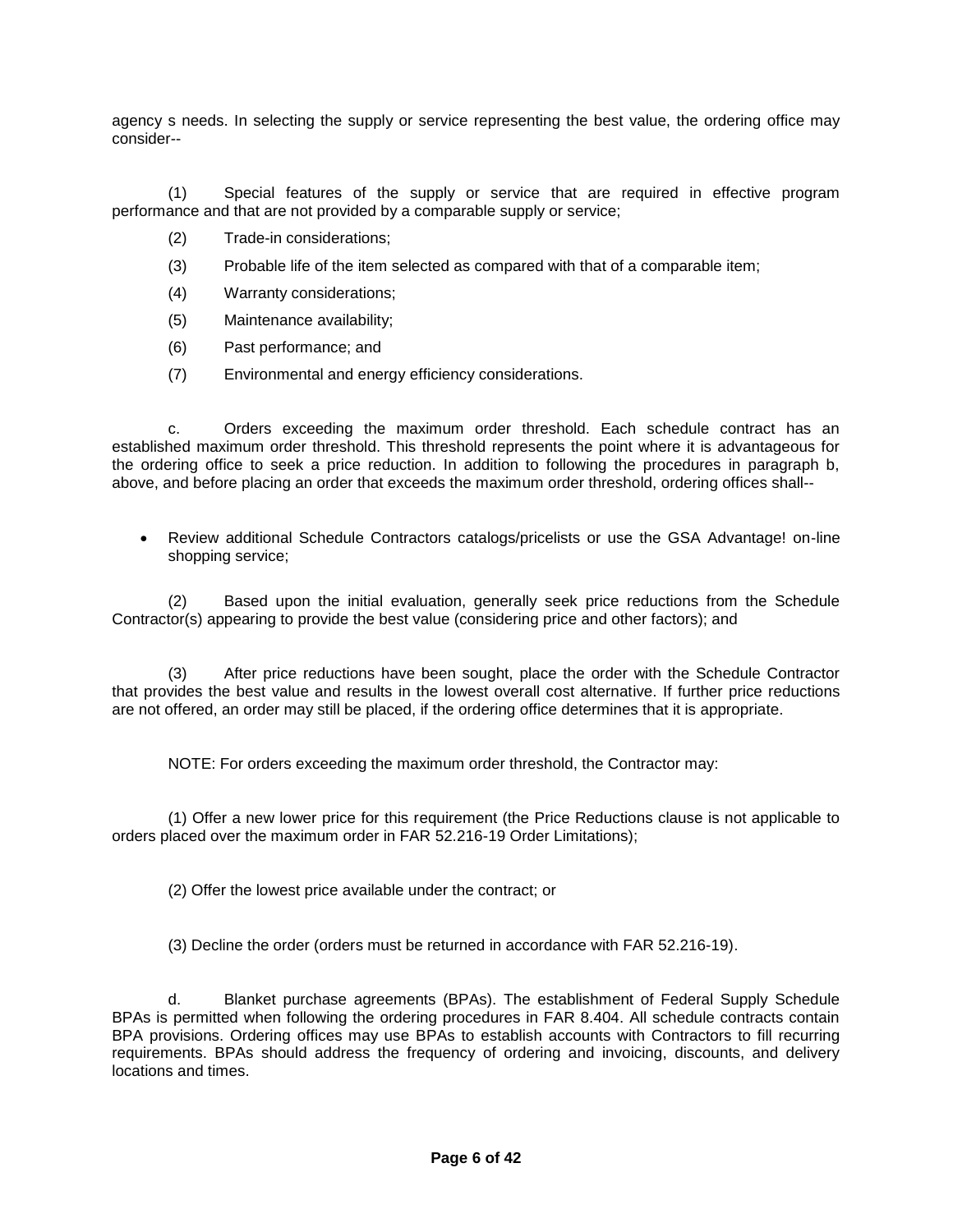e. Price reductions. In addition to the circumstances outlined in paragraph c, above, there may be instances when ordering offices will find it advantageous to request a price reduction. For example, when the ordering office finds a schedule supply or service elsewhere at a lower price or when a BPA is being established to fill recurring requirements, requesting a price reduction could be advantageous. The potential volume of orders under these agreements, regardless of the size of the individual order, may offer the ordering office the opportunity to secure greater discounts. Schedule Contractors are not required to pass on to all schedule users a price reduction extended only to an individual agency for a specific order.

f. Small business. For orders exceeding the micro-purchase threshold, ordering offices should give preference to the items of small business concerns when two or more items at the same delivered price will satisfy the requirement.

g. Documentation. Orders should be documented, at a minimum, by identifying the Contractor the item was purchased from, the item purchased, and the amount paid. If an agency requirement in excess of the micro-purchase threshold is defined so as to require a particular brand name, product, or feature of a product peculiar to one manufacturer, thereby precluding consideration of a product manufactured by another company, the ordering office shall include an explanation in the file as to why the particular brand name, product, or feature is essential to satisfy the agency s needs.

13. FEDERAL INFORMATION TECHNOLOGY/TELECOMMUNICATION STANDARDS REQUIREMENTS: ordering activities acquiring products from this Schedule must comply with the provisions of the Federal Standards Program, as appropriate (reference: NIST Federal Standards Index). Inquiries to determine whether or not specific products listed herein comply with Federal Information Processing Standards (FIPS) or Federal Telecommunication Standards (FED-STDS), which are cited by ordering activities, shall be responded to promptly by the Contractor.

13.1 FEDERAL INFORMATION PROCESSING STANDARDS PUBLICATIONS (FIPS PUBS): Information Technology products under this Schedule that do not conform to Federal Information Processing Standards (FIPS) should not be acquired unless a waiver has been granted in accordance with the applicable "FIPS Publication." Federal Information Processing Standards Publications (FIPS PUBS) are issued by the U.S. Department of Commerce, National Institute of Standards and Technology (NIST), pursuant to National Security Act. Information concerning their availability and applicability should be obtained from the National Technical Information Service (NTIS), 5285 Port Royal Road, Springfield, Virginia 22161. FIPS PUBS include voluntary standards when these are adopted for Federal use. Individual orders for FIPS PUBS should be referred to the NTIS Sales Office, and orders for subscription service should be referred to the NTIS Subscription Officer, both at the above address, or telephone number (703) 487-4650.

13.2 FEDERAL TELECOMMUNICATION STANDARDS (FED-STDS): Telecommunication products under this Schedule that do not conform to Federal Telecommunication Standards (FED-STDS) should not be acquired unless a waiver has been granted in accordance with the applicable "FED-STD." Federal Telecommunication Standards are issued by the U.S. Department of Commerce, National Institute of Standards and Technology (NIST), pursuant to National Security Act. Ordering information and information concerning the availability of FED-STDS should be obtained from the GSA, Federal Supply Service, Specification Section, 470 East L'Enfant Plaza, Suite 8100, SW, Washington, DC 20407, telephone number (202)619-8925. Please include a self-addressed mailing label when requesting information by mail. Information concerning their applicability can be obtained by writing or calling the U.S. Department of Commerce, National Institute of Standards and Technology, Gaithersburg, MD 20899, telephone number (301)975-2833.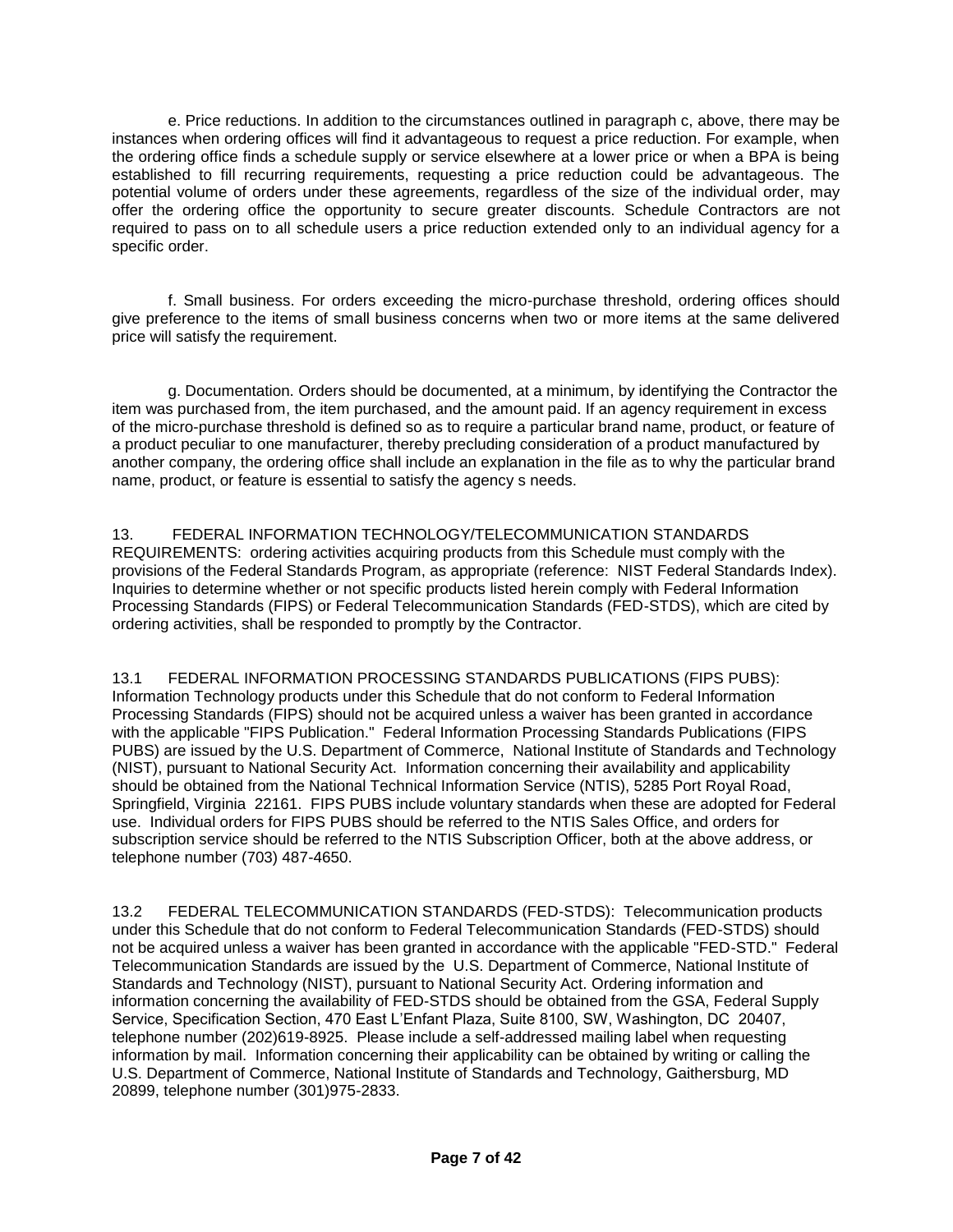### 14. CONTRACTOR TASKS / SPECIAL REQUIREMENTS (C-FSS-370) (NOV 2001)

- (a) Security Clearances: The Contractor may be required to obtain/possess varying levels of security clearances in the performance of orders issued under this contract. All costs associated with obtaining/possessing such security clearances should be factored into the price offered under the Multiple Award Schedule.
- (b) Travel: The Contractor may be required to travel in performance of orders issued under this contract. Allowable travel and per diem charges are governed by Pub .L. 99-234 and FAR Part 31, and are reimbursable by the ordering agency or can be priced as a fixed price item on orders placed under the Multiple Award Schedule. The Industrial Funding Fee does NOT apply to travel and per diem charges.

#### NOTE: Refer to FAR Part 31.205-46 Travel Costs, for allowable costs that pertain to official company business travel in regards to this contract.

- (c) Certifications, Licenses and Accreditations: As a commercial practice, the Contractor may be required to obtain/possess any variety of certifications, licenses and accreditations for specific FSC/service code classifications offered. All costs associated with obtaining/ possessing such certifications, licenses and accreditations should be factored into the price offered under the Multiple Award Schedule program.
- (d) Insurance: As a commercial practice, the Contractor may be required to obtain/possess insurance coverage for specific FSC/service code classifications offered. All costs associated with obtaining/possessing such insurance should be factored into the price offered under the Multiple Award Schedule program.
- (e) Personnel: The Contractor may be required to provide key personnel, resumes or skill category descriptions in the performance of orders issued under this contract. Ordering activities may require agency approval of additions or replacements to key personnel.
- (f) Organizational Conflicts of Interest: Where there may be an organizational conflict of interest as determined by the ordering agency, the Contractor's participation in such order may be restricted in accordance with FAR Part 9.5.
- (g) Documentation/Standards: The Contractor may be requested to provide products or services in accordance with rules, regulations, OMB orders, standards and documentation as specified by the agency's order.
- (h) Data/Deliverable Requirements: Any required data/deliverables at the ordering level will be as specified or negotiated in the agency's order.
- (i) Government-Furnished Property: As specified by the agency's order, the Government may provide property, equipment, materials or resources as necessary.
- (j) Availability of Funds: Many Government agencies' operating funds are appropriated for a specific fiscal year. Funds may not be presently available for any orders placed under the contract or any option year. The Government's obligation on orders placed under this contract is contingent upon the availability of appropriated funds from which payment for ordering purposes can be made. No legal liability on the part of the Government for any payment may arise until funds are available to the ordering Contracting Officer.

15. CONTRACT ADMINISTRATION FOR ORDERING ACTIVITIES: Any ordering activity, with respect to any one or more delivery orders placed by it under this contract, may exercise the same rights of termination as might the GSA Contracting Officer under provisions of FAR 52.212-4, paragraphs (l) Termination for the ordering activity's convenience, and (m) Termination for Cause (See C.1.)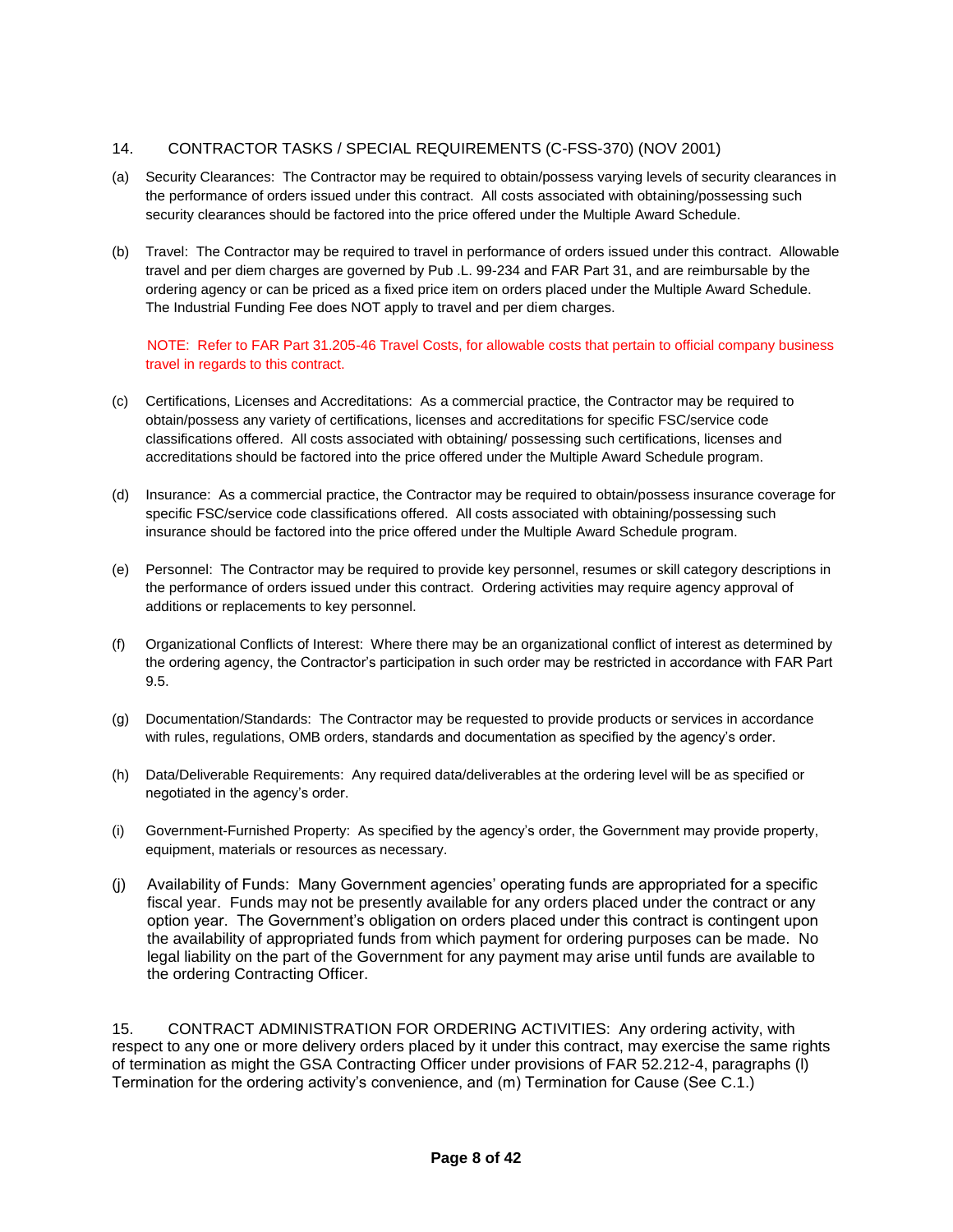### 16. GSA Advantage!

GSA Advantage! is an on-line, interactive electronic information and ordering system that provides on-line access to vendors' schedule prices with ordering information. GSA Advantage! will allow the user to perform various searches across all contracts including, but not limited to:

- (1) Manufacturer;
- (2) Manufacturer's Part Number; and
- (3) Product categories.

Agencies can browse GSA Advantage! by accessing the Internet World Wide Web utilizing a browser (ex.: NetScape). The Internet address is http://www.fss.gsa.gov/.

#### 17. PURCHASE OF OPEN MARKET ITEMS

NOTE: Open Market Items are also known as incidental items, noncontract items, non-Schedule items, and items not on a Federal Supply Schedule contract. ODCs (Other Direct Costs) are not part of this contract and should be treated as open market purchases. Ordering Activities procuring open market items must follow FAR 8.402(f).

For administrative convenience, an ordering activity contracting officer may add items not on the Federal Supply Multiple Award Schedule (MAS) -- referred to as open market items -- to a Federal Supply Schedule blanket purchase agreement (BPA) or an individual task or delivery order, **only if**-

- (1) All applicable acquisition regulations pertaining to the purchase of the items not on the Federal Supply Schedule have been followed (e.g., publicizing (Part 5), competition requirements (Part 6), acquisition of commercial items (Part 12), contracting methods (Parts 13, 14, and 15), and small business programs (Part 19));
- (2) The ordering activity contracting officer has determined the price for the items not on the Federal Supply Schedule is fair and reasonable;
- (3) The items are clearly labeled on the order as items not on the Federal Supply Schedule; and
- (4) All clauses applicable to items not on the Federal Supply Schedule are included in the order.

#### 18. CONTRACTOR COMMITMENTS, WARRANTIES AND REPRESENTATIONS

- a. For the purpose of this contract, commitments, warranties and representations include, in addition to those agreed to for the entire schedule contract:
	- (1) Time of delivery/installation quotations for individual orders;
	- (2) Technical representations and/or warranties of products concerning performance, total system performance and/or configuration, physical, design and/or functional characteristics and capabilities of a product/equipment/ service/software package submitted in response to requirements which result in orders under this schedule contract.
	- (3) Any representations and/or warranties concerning the products made in any literature, description, drawings and/or specifications furnished by the Contractor.
- b. The above is not intended to encompass items not currently covered by the GSA Schedule contract.

#### 19. OVERSEAS ACTIVITIES

The terms and conditions of this contract shall apply to all orders for installation, maintenance and repair of equipment in areas listed in the pricelist outside the 48 contiguous states and the District of Columbia, except as indicated below: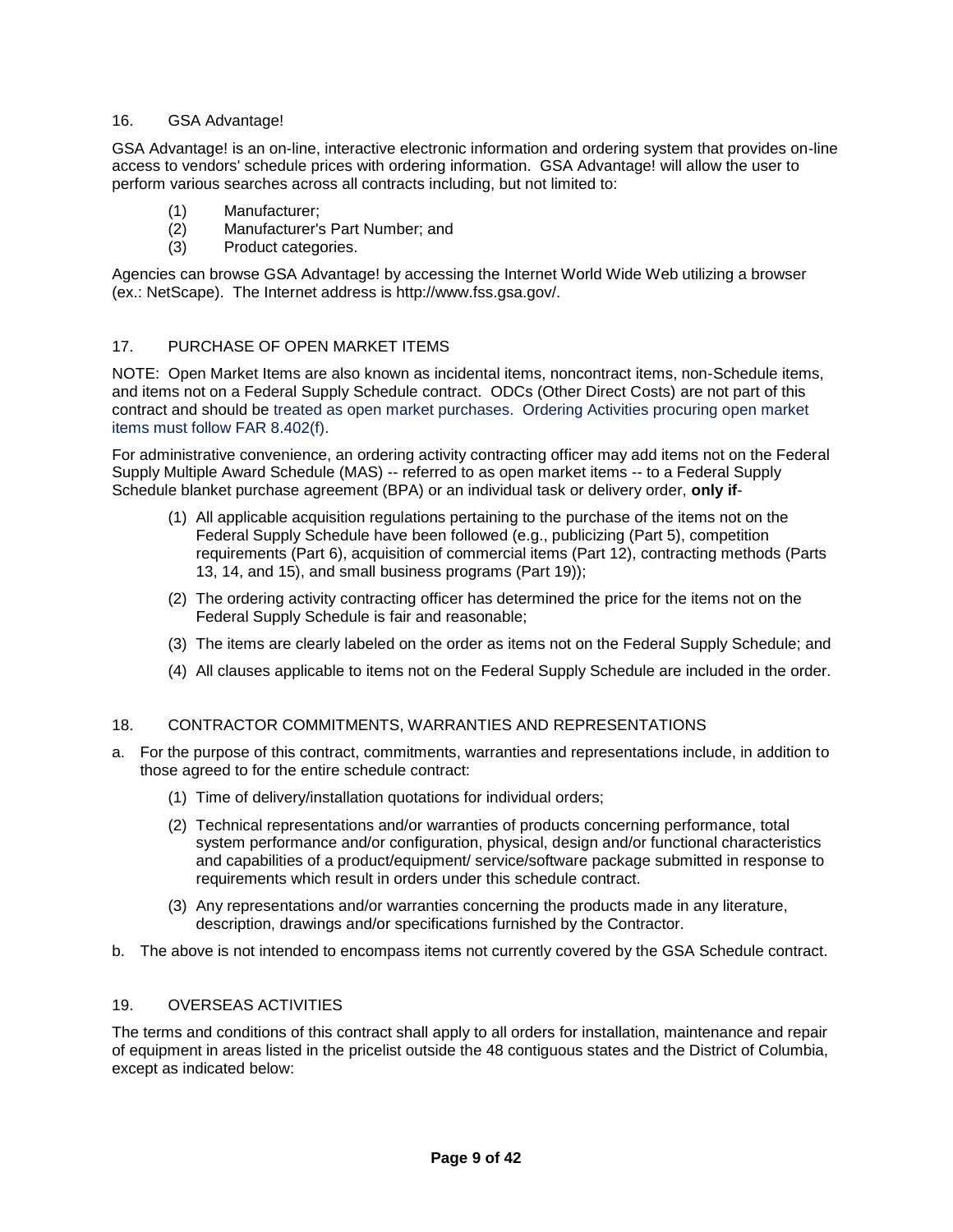#### Not Applicable.

Upon request of the Contractor, the ordering activity may provide the Contractor with logistics support, as available, in accordance with all applicable ordering activity regulations. Such ordering activity support will be provided on a reimbursable basis, and will only be provided to the Contractor's technical personnel whose services are exclusively required for the fulfillment of the terms and conditions of this contract.

### **20. BLANKET PURCHASE AGREEMENTS (BPAs)**

The use of BPAs under any schedule contract to fill repetitive needs for supplies or services is allowable. BPAs may be established with one or more schedule contractors. The number of BPAs to be established is within the discretion of the ordering activity establishing the BPA and should be based on a strategy that is expected to maximize the effectiveness of the BPA(s). Ordering activities shall follow FAR 8.405-3 when creating and implementing BPA(s).

### **21. CONTRACTOR TEAM ARRANGEMENTS**

Contractors participating in contractor team arrangements must abide by all terms and conditions of their respective contracts. This includes compliance with Clauses 552.238-74, Industrial Funding Fee and Sales Reporting, i.e., each contractor (team member) must report sales and remit the IFF for all products and services provided under its individual contract.

### **22. INSTALLATION, DEINSTALLATION, REINSTALLATION**

The Davis-Bacon Act (40 U.S.C. 276a-276a-7) provides that contracts in excess of \$2,000 to which the United States or the District of Columbia is a party for construction, alteration, or repair (including painting and decorating) of public buildings or public works with the United States, shall contain a clause that no laborer or mechanic employed directly upon the site of the work shall received less than the prevailing wage rates as determined by the Secretary of Labor. The requirements of the Davis-Bacon Act do not apply if the construction work is incidental to the furnishing of supplies, equipment, or services. For example, the requirements do not apply to simple installation or alteration of a public building or public work that is incidental to furnishing supplies or equipment under a supply contract. However, if the construction, alteration or repair is segregable and exceeds \$2,000, then the requirements of the Davis-Bacon Act applies.

The ordering activity issuing the task order against this contract will be responsible for proper administration and enforcement of the Federal labor standards covered by the Davis-Bacon Act. The proper Davis-Bacon wage determination will be issued by the ordering activity at the time a request for quotations is made for applicable construction classified installation, deinstallation, and reinstallation services under SIN 132-8.

### **23. SECTION 508 COMPLIANCE.**

If applicable, Section 508 compliance information on the supplies and services in this contract are available in Electronic and Information Technology (EIT) at the following:

#### www.optechus.com

The EIT standard can be found at: [www.Section508.gov/.](http://www.section508.gov/)

### **24. PRIME CONTRACTOR ORDERING FROM FEDERAL SUPPLY SCHEDULES.**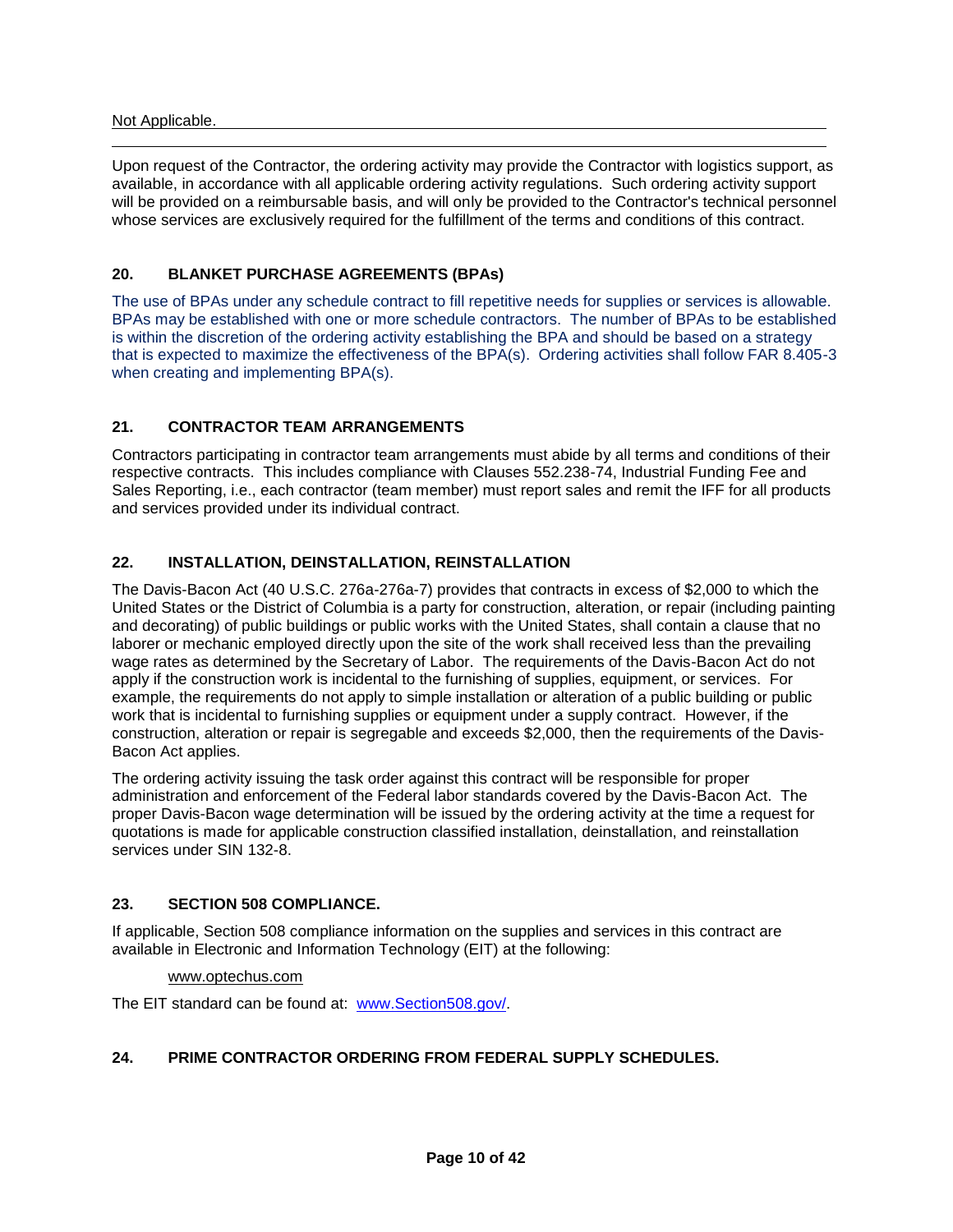Prime Contractors (on cost reimbursement contracts) placing orders under Federal Supply Schedules, on behalf of an ordering activity, shall follow the terms of the applicable schedule and authorization and include with each order –

(a) A copy of the authorization from the ordering activity with whom the contractor has the prime contract (unless a copy was previously furnished to the Federal Supply Schedule contractor); and

(b) The following statement:

This order is placed under written authorization from \_\_\_\_\_\_\_ dated \_\_\_\_\_\_\_. In the event of any inconsistency between the terms and conditions of this order and those of your Federal Supply Schedule contract, the latter will govern.

### **25. INSURANCE—WORK ON A GOVERNMENT INSTALLATION (JAN 1997)(FAR 52.228-5)**

(a) The Contractor shall, at its own expense, provide and maintain during the entire performance of this contract, at least the kinds and minimum amounts of insurance required in the Schedule or elsewhere in the contract.

(b) Before commencing work under this contract, the Contractor shall notify the Contracting Officer in writing that the required insurance has been obtained. The policies evidencing required insurance shall contain an endorsement to the effect that any cancellation or any material change adversely affecting the Government's interest shall not be effective—

- (1) For such period as the laws of the State in which this contract is to be performed prescribe; or
- (2) Until 30 days after the insurer or the Contractor gives written notice to the Contracting Officer, whichever period is longer.

(c) The Contractor shall insert the substance of this clause, including this paragraph (c), in subcontracts under this contract that require work on a Government installation and shall require subcontractors to provide and maintain the insurance required in the Schedule or elsewhere in the contract. The Contractor shall maintain a copy of all subcontractors' proofs of required insurance, and shall make copies available to the Contracting Officer upon request.

### **26. SOFTWARE INTEROPERABILITY.**

Offerors are encouraged to identify within their software items any component interfaces that support open standard interoperability. An item's interface may be identified as interoperable on the basis of participation in a Government agency-sponsored program or in an independent organization program. Interfaces may be identified by reference to an interface registered in the component registry located at [http://www.core.gov.](http://www.core.gov/)

### **27. ADVANCE PAYMENTS**

A payment under this contract to provide a service or deliver an article for the United States Government may not be more than the value of the service already provided or the article already delivered. Advance or pre-payment is not authorized or allowed under this contract. (31 U.S.C. 3324)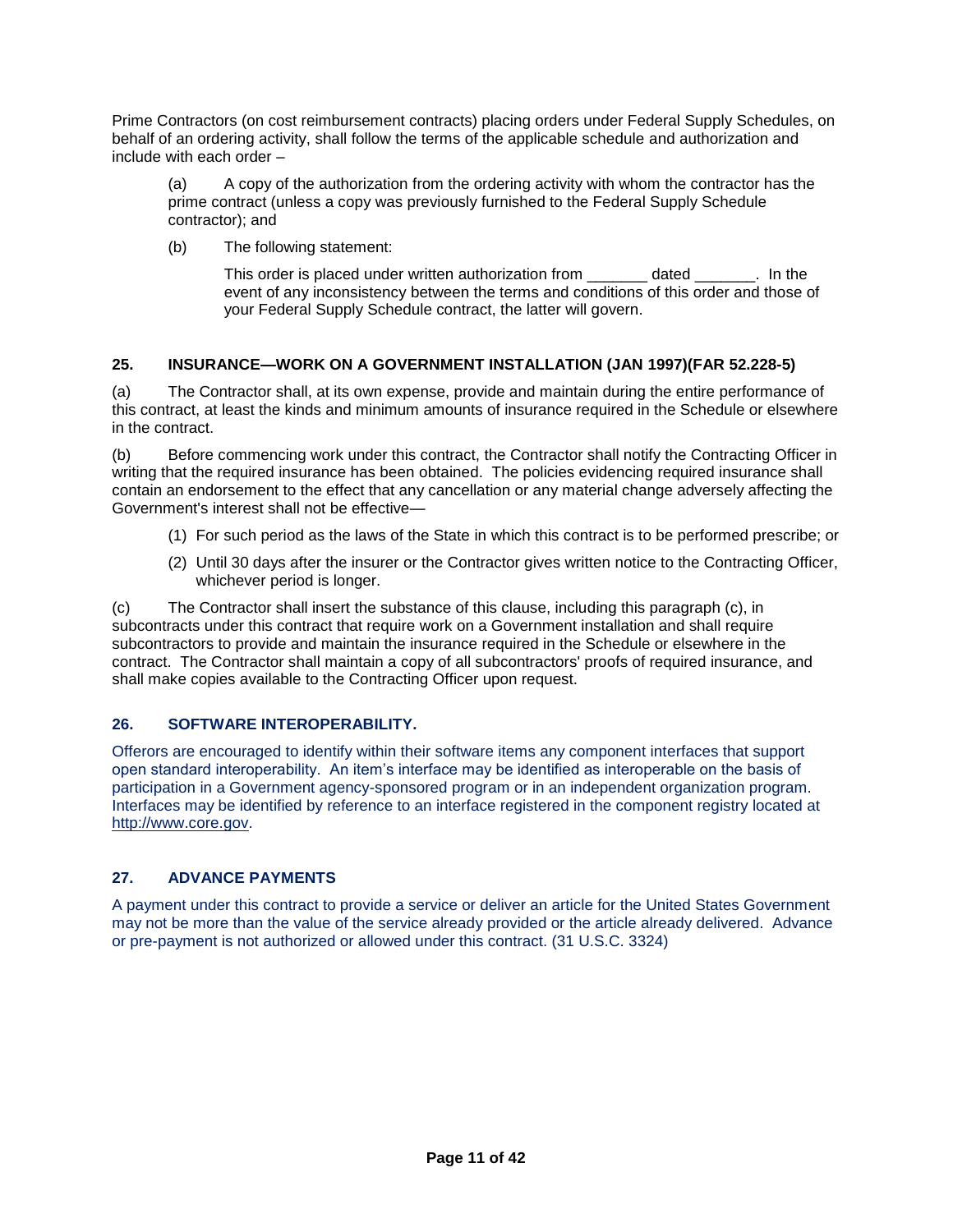# TERMS AND CONDITIONS APPLICABLE TO INFORMATION TECHNOLOGY (IT) PROFESSIONAL SERVICES (SPECIAL ITEM NUMBER 132-51)

### 1. SCOPE

- a. The prices, terms and conditions stated under Special Item Number 132-51 Information Technology Professional Services and Special Item Number 132-52 Electronic Commerce Services apply exclusively to IT/EC Services within the scope of this Information Technology Schedule.
- b. The Contractor shall provide services at the Contractor's facility and/or at the ordering activity location, as agreed to by the Contractor and the ordering activity.

### 2. PERFORMANCE INCENTIVES

- a. Performance incentives may be agreed upon between the Contractor and the ordering activity on individual fixed price orders or Blanket Purchase Agreements under this contract in accordance with this clause.
- b. The ordering activity must establish a maximum performance incentive price for these services and/or total solutions on individual orders or Blanket Purchase Agreements.
- c. Incentives should be designed to relate results achieved by the contractor to specified targets. To the maximum extent practicable, ordering activities shall consider establishing incentives where performance is critical to the ordering activity's mission and incentives are likely to motivate the contractor. Incentives shall be based on objectively measurable tasks.

#### 3. ORDER

- a. Agencies may use written orders, EDI orders, blanket purchase agreements, individual purchase orders, or task orders for ordering services under this contract. Blanket Purchase Agreements shall not extend beyond the end of the contract period; all services and delivery shall be made and the contract terms and conditions shall continue in effect until the completion of the order. Orders for tasks which extend beyond the fiscal year for which funds are available shall include FAR 52.232-19 (Deviation – May 2003) Availability of Funds for the Next Fiscal Year. The purchase order shall specify the availability of funds and the period for which funds are available.
- b. All task orders are subject to the terms and conditions of the contract. In the event of conflict between a task order and the contract, the contract will take precedence.

### 4. PERFORMANCE OF SERVICES

- a. The Contractor shall commence performance of services on the date agreed to by the Contractor and the ordering activity.
- b. The Contractor agrees to render services only during normal working hours, unless otherwise agreed to by the Contractor and the ordering activity.
- c. The ordering activity should include the criteria for satisfactory completion for each task in the Statement of Work or Delivery Order. Services shall be completed in a good and workmanlike manner.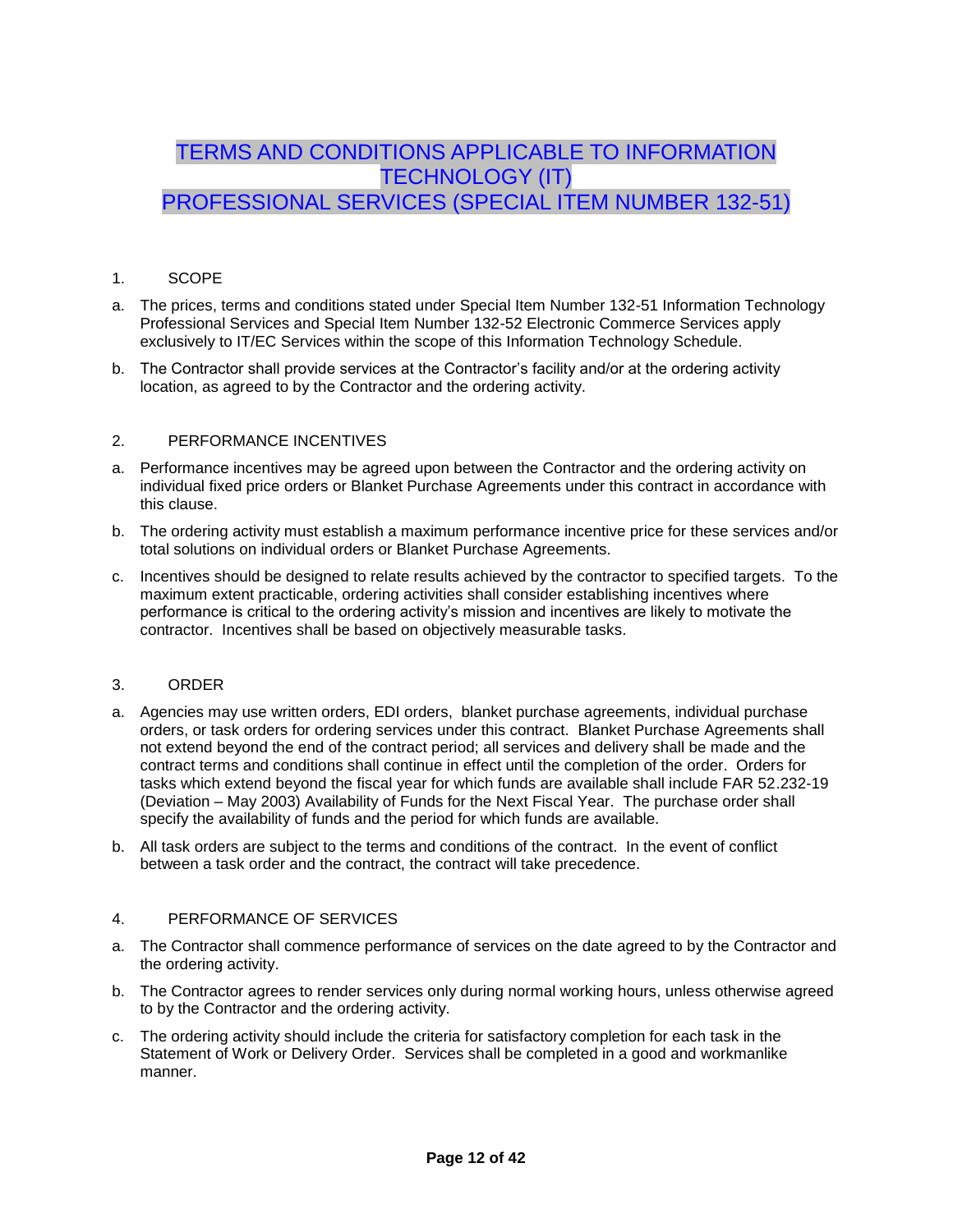- d. Any Contractor travel required in the performance of IT/EC Services must comply with the Federal Travel Regulation or Joint Travel Regulations, as applicable, in effect on the date(s) the travel is performed. Established Federal Government per diem rates will apply to all Contractor travel. Contractors cannot use GSA city pair contracts.
- 5. STOP-WORK ORDER (FAR 52.242-15) (AUG 1989)
- (a) The Contracting Officer may, at any time, by written order to the Contractor, require the Contractor to stop all, or any part, of the work called for by this contract for a period of 90 days after the order is delivered to the Contractor, and for any further period to which the parties may agree. The order shall be specifically identified as a stop-work order issued under this clause. Upon receipt of the order, the Contractor shall immediately comply with its terms and take all reasonable steps to minimize the incurrence of costs allocable to the work covered by the order during the period of work stoppage. Within a period of 90 days after a stop-work is delivered to the Contractor, or within any extension of that period to which the parties shall have agreed, the Contracting Officer shall either-
	- (1) Cancel the stop-work order; or
	- (2) Terminate the work covered by the order as provided in the Default, or the Termination for Convenience of the Government, clause of this contract.
- (b) If a stop-work order issued under this clause is canceled or the period of the order or any extension thereof expires, the Contractor shall resume work. The Contracting Officer shall make an equitable adjustment in the delivery schedule or contract price, or both, and the contract shall be modified, in writing, accordingly, if-
	- (1) The stop-work order results in an increase in the time required for, or in the Contractor's cost properly allocable to, the performance of any part of this contract; and
	- (2) The Contractor asserts its right to the adjustment within 30 days after the end of the period of work stoppage; provided that, if the Contracting Officer decides the facts justify the action, the Contracting Officer may receive and act upon the claim submitted at any time before final payment under this contract.
- (c) If a stop-work order is not canceled and the work covered by the order is terminated for the convenience of the Government, the Contracting Officer shall allow reasonable costs resulting from the stop-work order in arriving at the termination settlement.
- (d) If a stop-work order is not canceled and the work covered by the order is terminated for default, the Contracting Officer shall allow, by equitable adjustment or otherwise, reasonable costs resulting from the stop-work order.

### 6. INSPECTION OF SERVICES

The Inspection of Services–Fixed Price (AUG 1996) (Deviation – May 2003) clause at FAR 52.246-4 applies to firm-fixed price orders placed under this contract. The Inspection–Time-and-Materials and Labor-Hour (JAN 1986) (Deviation – May 2003) clause at FAR 52.246-6 applies to time-and-materials and labor-hour orders placed under this contract.

### 7. RESPONSIBILITIES OF THE CONTRACTOR

The Contractor shall comply with all laws, ordinances, and regulations (Federal, State, City, or otherwise) covering work of this character. If the end product of a task order is software, then FAR 52.227-14 (Deviation – May 2003) Rights in Data – General, may apply.

### 8. RESPONSIBILITIES OF THE ORDERING ACTIVITY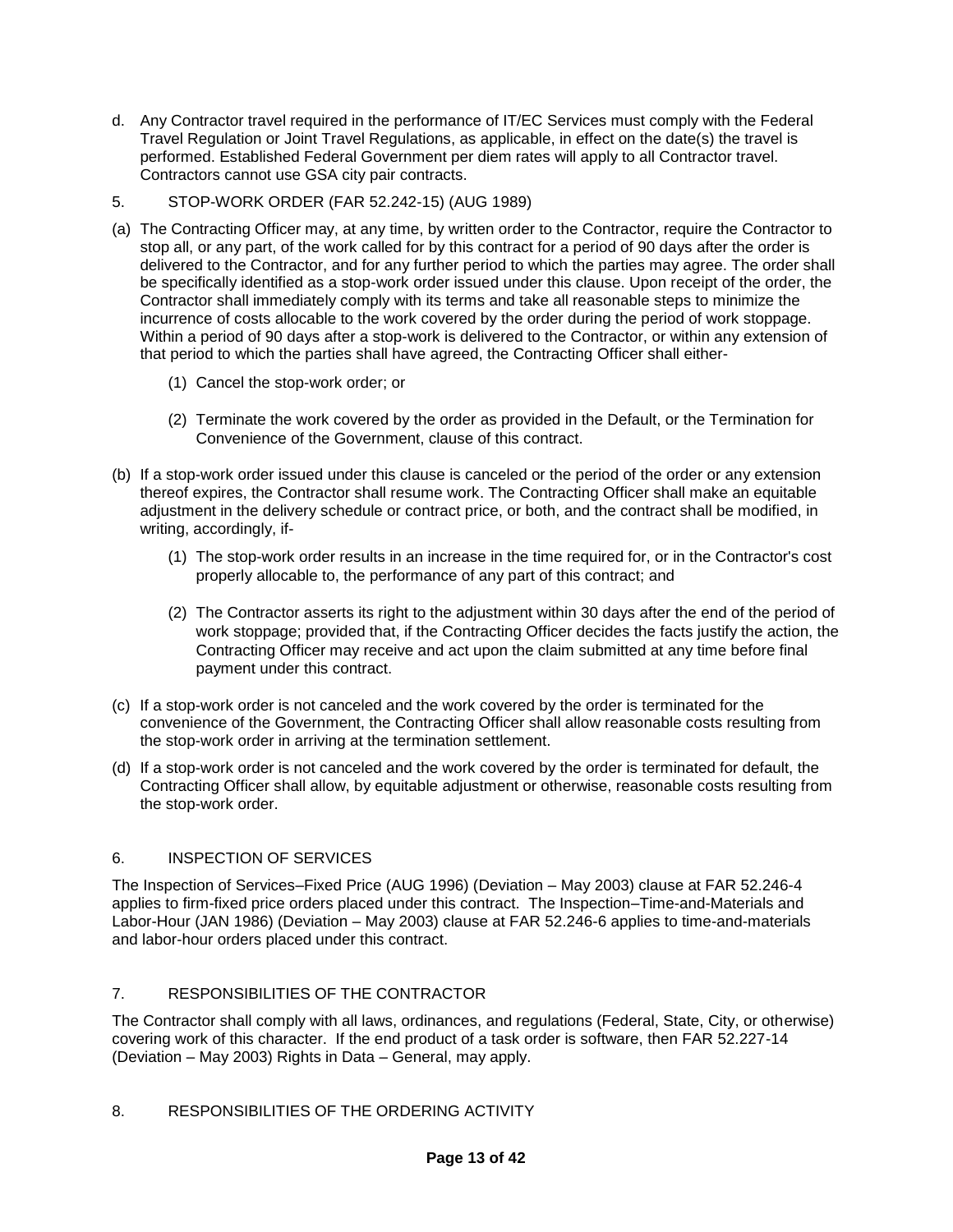Subject to security regulations, the ordering activity shall permit Contractor access to all facilities necessary to perform the requisite IT/EC Services.

### 9. INDEPENDENT CONTRACTOR

All IT/EC Services performed by the Contractor under the terms of this contract shall be as an independent Contractor, and not as an agent or employee of the ordering activity.

### 10. ORGANIZATIONAL CONFLICTS OF INTEREST

#### a. Definitions.

"Contractor" means the person, firm, unincorporated association, joint venture, partnership, or corporation that is a party to this contract.

- "Contractor and its affiliates" and "Contractor or its affiliates" refers to the Contractor, its chief executives, directors, officers, subsidiaries, affiliates, subcontractors at any tier, and consultants and any joint venture involving the Contractor, any entity into or with which the Contractor subsequently merges or affiliates, or any other successor or assignee of the Contractor.
- An "Organizational conflict of interest" exists when the nature of the work to be performed under a proposed ordering activity contract, without some restriction on ordering activities by the Contractor and its affiliates, may either (i) result in an unfair competitive advantage to the Contractor or its affiliates or (ii) impair the Contractor's or its affiliates' objectivity in performing contract work.
- b. To avoid an organizational or financial conflict of interest and to avoid prejudicing the best interests of the ordering activity, ordering activities may place restrictions on the Contractors, its affiliates, chief executives, directors, subsidiaries and subcontractors at any tier when placing orders against schedule contracts. Such restrictions shall be consistent with FAR 9.505 and shall be designed to avoid, neutralize, or mitigate organizational conflicts of interest that might otherwise exist in situations related to individual orders placed against the schedule contract. Examples of situations, which may require restrictions, are provided at FAR 9.508.

#### 11. INVOICES

The Contractor, upon completion of the work ordered, shall submit invoices for IT/EC services. Progress payments may be authorized by the ordering activity on individual orders if appropriate. Progress payments shall be based upon completion of defined milestones or interim products. Invoices shall be submitted monthly for recurring services performed during the preceding month.

#### 12. PAYMENTS

For firm-fixed price orders the ordering activity shall pay the Contractor, upon submission of proper invoices or vouchers, the prices stipulated in this contract for service rendered and accepted. Progress payments shall be made only when authorized by the order. For time-and-materials orders, the Payments under Time-and-Materials and Labor-Hour Contracts at FAR 52.232-7 (DEC 2002), (Alternate II – Feb 2002) (Deviation – May 2003) applies to time-and-materials orders placed under this contract. For labor-hour orders, the Payment under Time-and-Materials and Labor-Hour Contracts at FAR 52.232-7 (DEC 2002), (Alternate II – Feb 2002) (Deviation – May 2003)) applies to labor-hour orders placed under this contract.

#### 13. RESUMES

Resumes shall be provided to the GSA Contracting Officer or the user ordering activity upon request.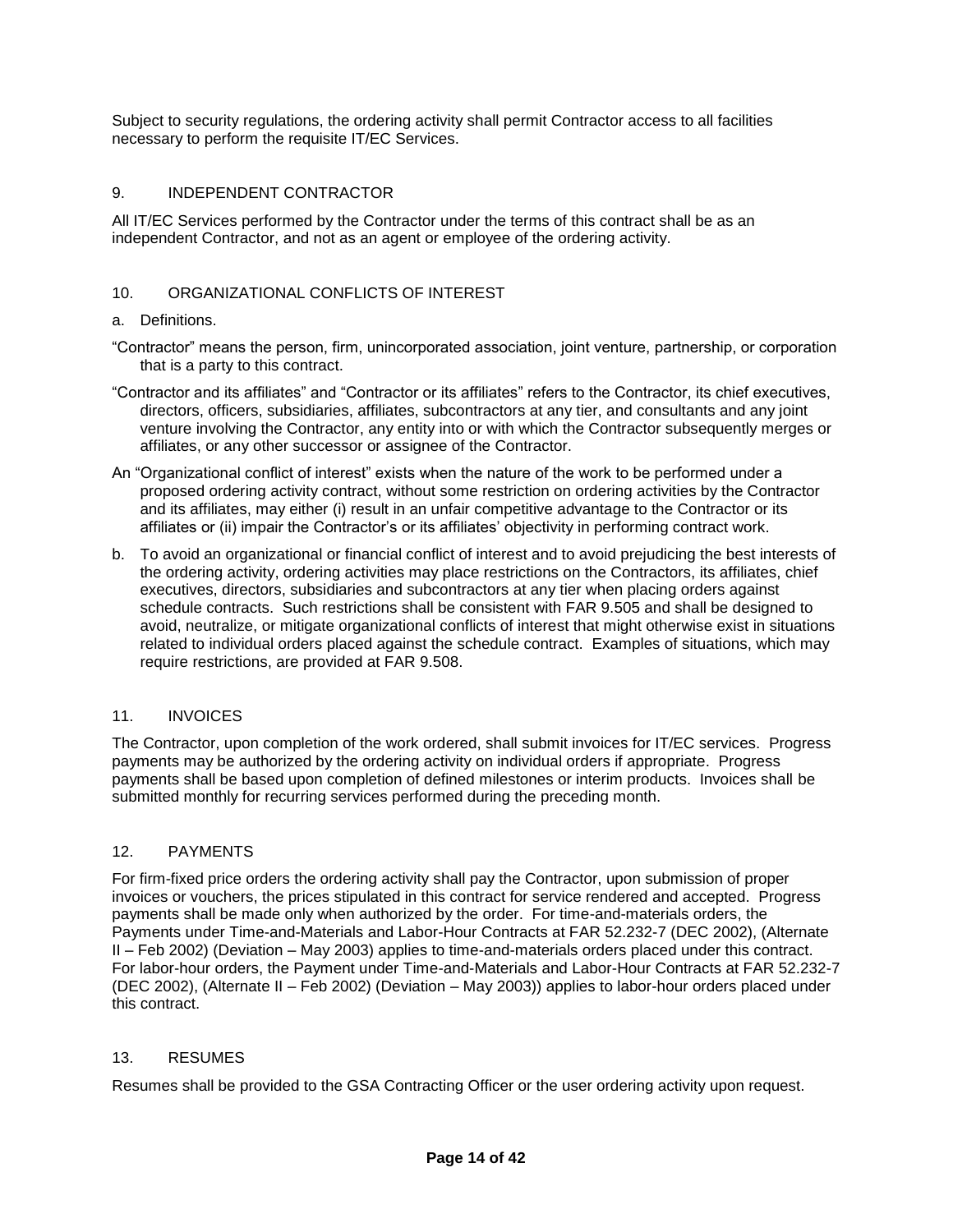### 14. INCIDENTAL SUPPORT COSTS

Incidental support costs are available outside the scope of this contract. The costs will be negotiated separately with the ordering activity in accordance with the guidelines set forth in the FAR.

### 15. APPROVAL OF SUBCONTRACTS

The ordering activity may require that the Contractor receive, from the ordering activity's Contracting Officer, written consent before placing any subcontract for furnishing any of the work called for in a task order.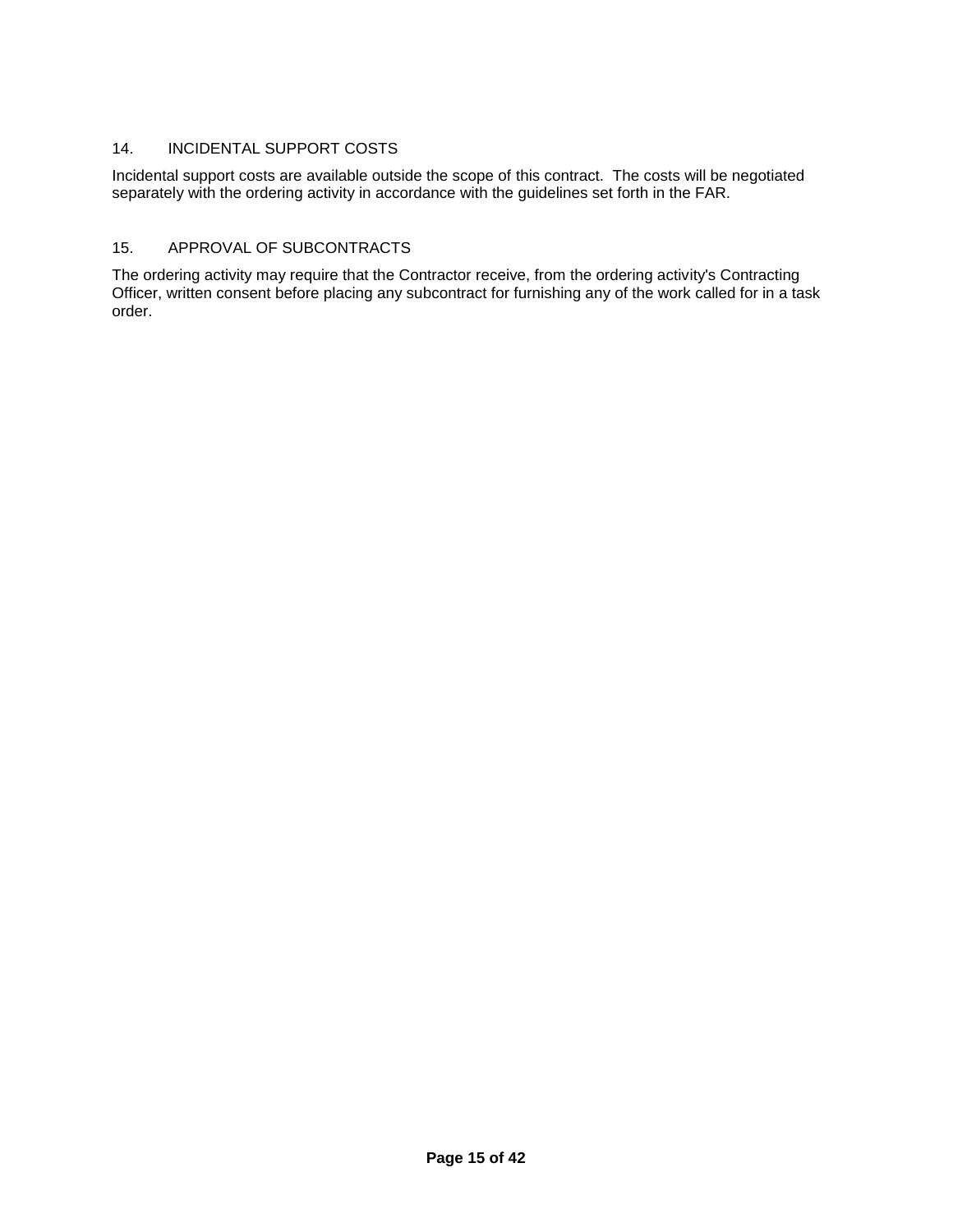### 16. DESCRIPTION OF IT SERVICES AND PRICING

| <b>GSA Labor Category</b>            | <b>FY2015</b> |
|--------------------------------------|---------------|
| Program Manager                      | 126.38        |
| Software Engineering Manager         | 122.53        |
| <b>Technical Manager</b>             | 116.07        |
| Project Manager I                    | 116.07        |
| <b>Principal Software Engineer</b>   | 109.56        |
| Senior Software Engineer             | 94.15         |
| Software Engineer                    | 83.83         |
| Junior Software Engineer             | 65.07         |
| QA Engineer                          | 99.30         |
| Help Desk Manager                    | 70.94         |
| <b>Help Desk Specialist</b>          | 51.59         |
| <b>Training Specialist</b>           | 86.41         |
| Senior IT Specialist                 | 126.38        |
| <b>Lead Programmer Analyst</b>       | 122.53        |
| <b>Programmer Analyst</b>            | 94.15         |
| <b>Systems Engineering Manager</b>   | 126.38        |
| <b>Systems Engineer</b>              | 96.74         |
| Systems Administrator I              | 94.15         |
| Software Systems Architect           | 90.28         |
| <b>Network Specialist</b>            | 93.94         |
| <b>Systems Analyst</b>               | 96.74         |
| <b>BPR Analyst</b>                   | 96.74         |
| <b>BPR Specialist/Senior Analyst</b> | 103.17        |
| Database Design Analyst              | 96.74         |
| <b>Principle Test Specialist</b>     | 99.30         |
| <b>Senior Test Specialist</b>        | 79.96         |
| <b>Technical Writer</b>              | 43.85         |
| Senior E-Commerce Specialist         | 90.28         |
| Senior Technician                    | 76.72         |
| Junior Technician                    | 63.62         |
| Subject Matter Expert V              | 126.38        |
| Senior Database Engineer/Developer   | 156.48        |

# **GSA SERVICES PRICE LIST - EFFECTIVE: January 1, 2015**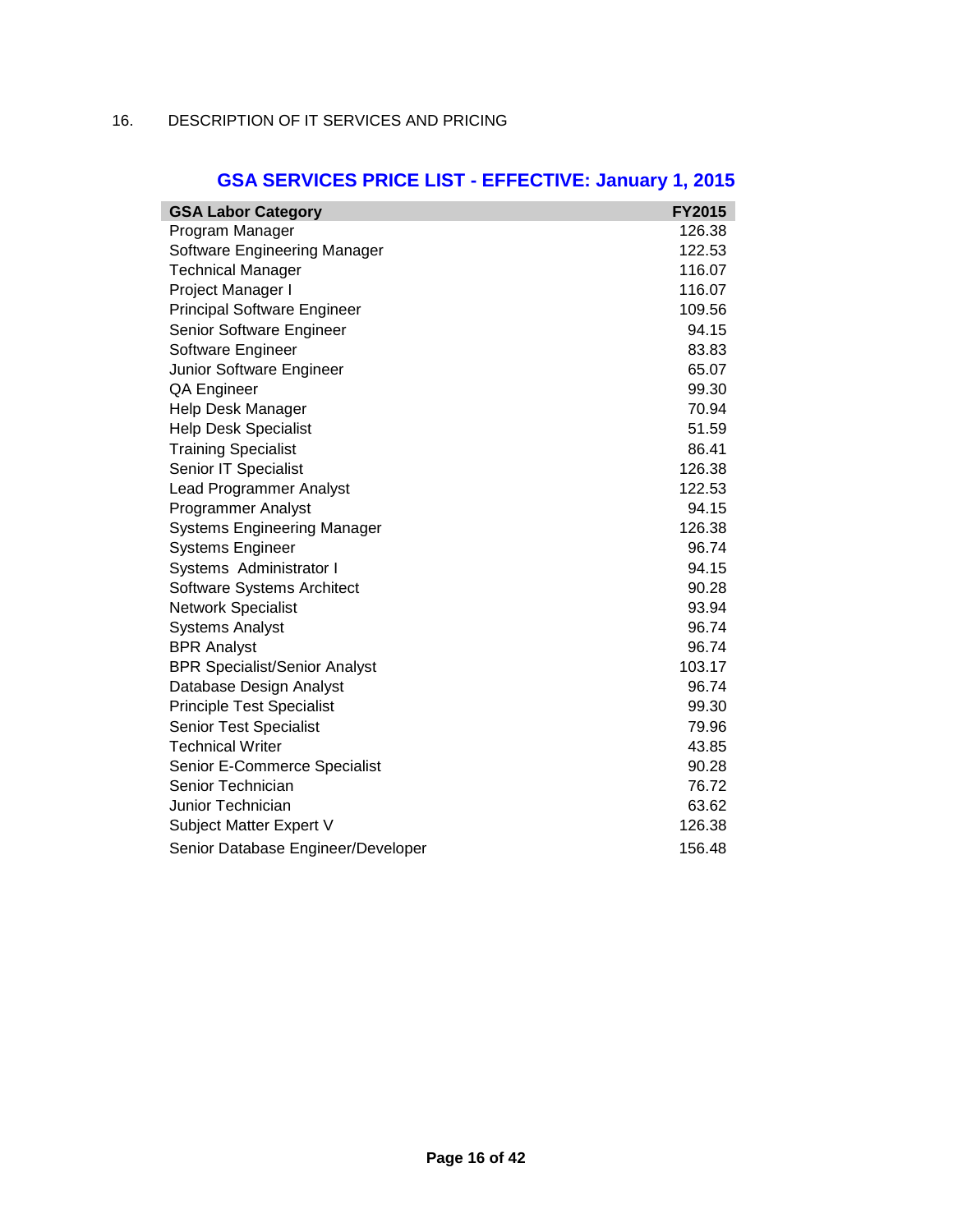# LABOR CATEGORY DESCRIPTIONS

### **Program Manager**

**Summary**: Plans, directs, and coordinates activities of technology projects to ensure that project goals are accomplished by performing the following duties personally or through subordinate supervisors.

### **Essential Duties and Responsibilities: (Other duties may be assigned)**

- Consults with management and reviews project/proposals to determine goals, timeframe, funding limitations, procedures for accomplishing project, staffing requirements, and allotment of resources.
- Develops program plans specifying goals, strategy, staff, scheduling, identify of risks, contingency plans, and allocation of available resources.
- Formulates and defines scope and objectives of program.
- Identifies and schedules project deliverables, milestones, and required tasks.
- Coordinates recruitment or assignment of project managers and other senior personnel.
- Assigns duties, responsibilities, and scope of authority to project managers and other senior personnel.
- Directs and coordinates activities of project managers and other senior personnel to ensure projects progress on schedule and within budget.
- Establishes standards and procedures for project reporting and documentation.
- Reviews status reports prepared by project managers and modifies schedules and plans as required.
- Prepares program status reports and keeps management, clients, and others informed of project status and related issues.
- Confers with project managers to provide technical advice and to resolve problems.
- Monitors project results against technical specifications.
- Develops and maintains program documentation.

Qualifications: At least eight years of relevant managerial experience with progressive accomplishments and leadership skills. Must be able to plan, direct, and coordinate all technical and administrative activities and be able to supervise senior managers and technical personnel. Should also have excellent communication skills and be able to interface with customers, clients, and end-users.

Education: Advance degree in Engineering/ Management/Science or related field.

Language Skills: Working proficiency in English (written and oral); ability to communicate clearly with clients and colleagues in work environment. Must have good communication and customer interface skills.

### **Software Engineering Manager**

**Summary**: Provides and maintains all software development processes. Manages the activities of all software engineers. Provides technical leadership. Has hands-on management with multiple roles including software development projects; develops project plans staffing; contributes to product development; software architecture; and interfaces with clients, marketing, sales, customer service, and other engineering groups.

#### **Essential Duties and Responsibilities:** (Other duties may be assigned)

- Has responsibility for the career and personal development of all software engineering staff, including recruitment, training, and allocation to projects.
- Consults with hardware engineers and other engineering staff to evaluate interface between hardware and software, and operational and performance requirements of overall system.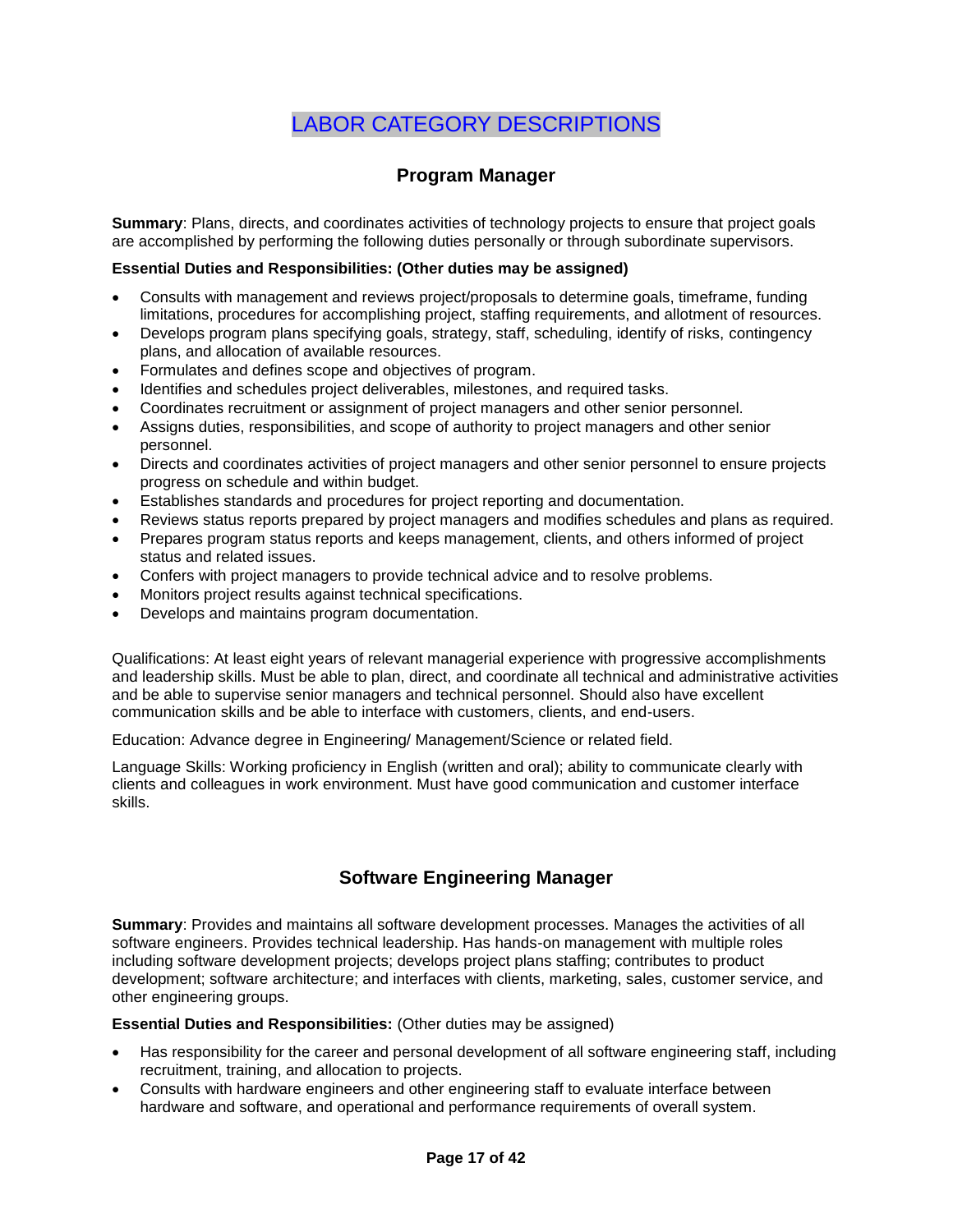- Works closely with software engineers and technical managers of all projects to provide advice and direction where necessary to ensure that all software being developed meets or exceeds SEI Level 3 within a continuous improvement program
- Responsible for the group s performance, schedule, target qualifications, and defining/implementing the standard processes for developing software.
- Meets adjusted cost targets and schedules.
- Maintains frequent contact with the client, both informally and through weekly/monthly meetings, in order to provide strong links between the company and the clients.
- Articulates a consistent vision of a professional Software Engineering group performing to the highest standards.

**Qualifications:** Minimum of seven to ten years of overall experience, including a minimum of five years management experience. Strong background in developing commercial software in C or C++ as well as Internet and communications experience. Knowledge and experience in TCP/IP protocols, Internet application protocols (SMTP, HTTP, HTML), or Java is preferred. Good communication and customer interface skills required.

**Education and/or Experience**: Bachelor s degree (BS) in Computer Science/Math/Engineering and a minimum of seven to ten years of overall experience. Minimum of five years management experience.

**Language Skills:** Working proficiency in English (written and oral); ability to communicate clearly with clients and colleagues in work environment. Must have good communication and customer interface skills.

### **Technical Manager**

**Job Description:** In-depth knowledge of software engineering techniques and concepts. Management of software projects and technical staff. Liaison to client s project manager and contracting officer.

**Education/Experience:**Eight or more years of experience in a computer related field, two or more years of experience as a group leader of five or more software engineers with prime responsibility for design, programming and testing.

### **Project Manager I**

**Summary:** Serves as the project manager for a large, complex task order (or a group of task orders affecting the same common/standard/migration system) and shall assist the Program Manager in working with the Government Contracting Officer (CO), the task order-level TMs, Government management personnel and customer agency representatives. Under the guidance of the Program Manager, responsible for the overall management of the specific task order(s) and insuring that the technical solutions and schedules in the task order are implemented in a timely manner. Performs enterprise wide horizontal integration planning and interfaces to other functional systems Essential Duties/Responsibilities:

- Assistance to Program Manager in working with various government representatives and with other Program and Task related activities.
- Task management to include timely delivery and implementation of scheduled deliverables.
- Project Planning and scheduling of tasks and resources.
- On-going project status reporting.

**Qualifications:** A total of five (5) years of demonstrated experience within the last ten (10) years is required for this position. Three (3) years must be specialized management experience as defined below. The remainder may be specialized or general experience. Must demonstrate experience for oral and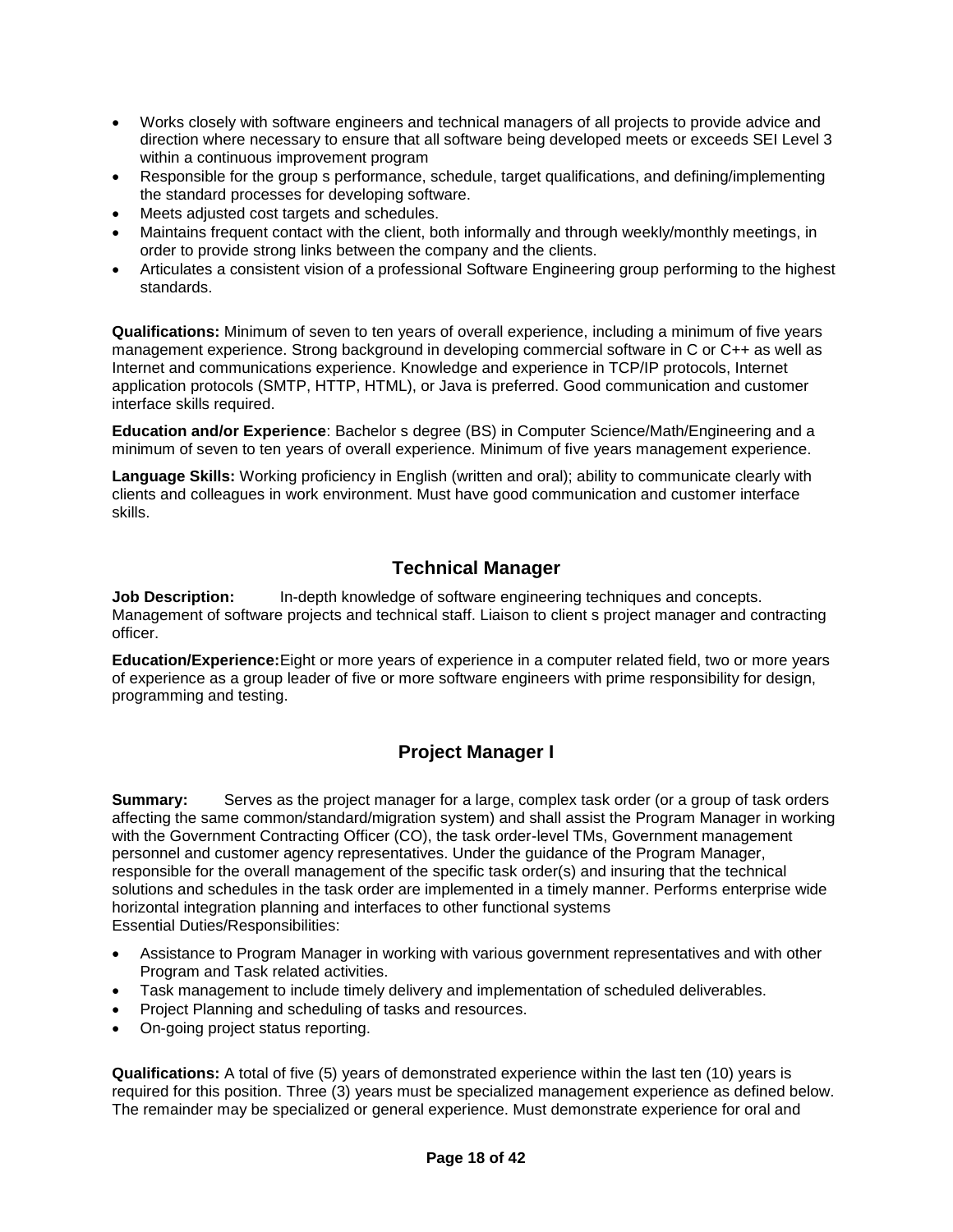written communications with all levels of management; and demonstrate experience in each duty described above.

Supervision and management of information systems projects involving six (6) to eight (8) or more people. Should have experience with management of projects using a software engineering methodology such as Institute of Electrical and Electronics Engineers/Electronic Industries Association (IEEE/EIA) 12207.0, Industry Implementation of International Organization for Standardization/International Electro technical Commission (ISO/IEC) 12207, Standard for Information Technology--Software Life Cycle Processes.

Demonstrated progressively difficult information systems management experience.

**Education/Experience:**Bachelor s degree (BS) in Computer Science/Math/Engineering and a minimum of seven to ten years of overall experience. Minimum of five years management experience.

**Language Skills:** Working proficiency in English (written and oral); ability to communicate clearly with clients and colleagues in work environment. Must have good communication and customer interface skills.

### **Principle Software Engineer (Group Leader)**

**Job Description:** In-depth knowledge of Mini and Micro systems, software engineering techniques and concepts. Performs analysis on design, implementation, and software performance, code review, testing and programming.

**Education/Experience:**Bachelor s Degree in Computer Science or related subject. Seven or more years of experience in computer related field. Strong communications skills. One or more years of experience in leading three or more software engineers. Experience in three of the following areas:

- C and/or C+, Pascal, Fortran COBOL Language
- Windows NT, UNIX, OpenVMS, MVS Operating Systems
- Knowledge of Computer data-structures and algorithms
- Software Quality Assurance, Setting & Managing SCM libraries & stalling SCM software (PVCS/CMS)
- CASE, VMS and MS Tools

### **Senior Software Engineer**:

**Job Description:** Perform analysis, software development, testing and provide support in all phases of the software lifecycle. Review and evaluate software system requirements and design.

**Education/Experience:**Bachelor s Degree in Computer Science or related subject. Five or more years of experience in computer related field. In-depth knowledge of Mini and Micro systems, software engineering techniques and concepts. Experience in three of the following areas:

- C and/or C+, Pascal, Fortran COBOL Language
- Windows NT, UNIX, OpenVMS, MVS Operating Systems
- Knowledge of Computer data-structures and algorithms
- Software Quality Assurance, Setting & Managing SCM libraries & stalling SCM software (PVCS/CMS)
- CASE, VMS and MS Tools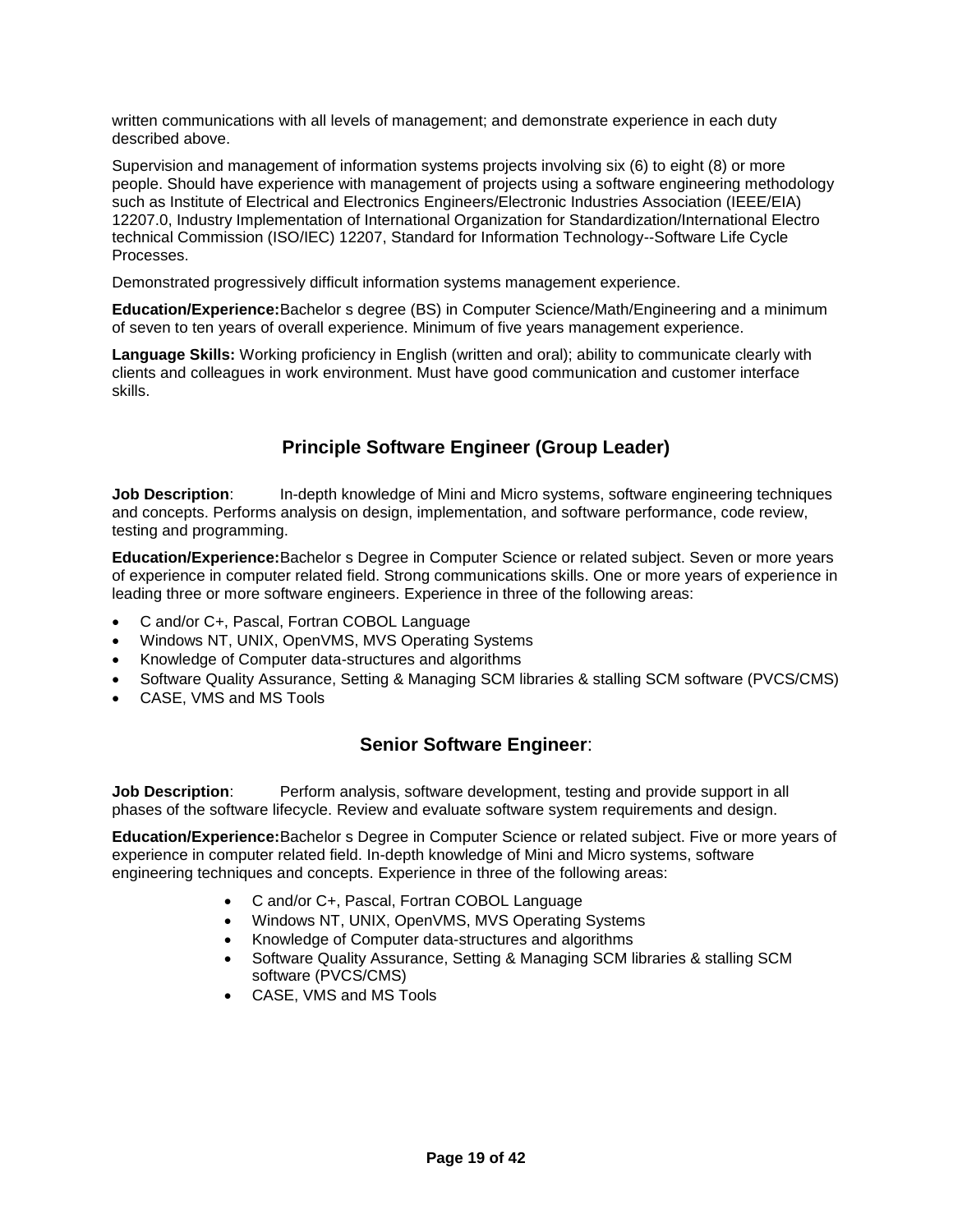### **Software Engineer**

**Job Description**: Perform software development, testing and provide support in all phases of the software lifecycle.

**Education/Experience:**Bachelor s Degree in Computer Science or related subject. Three to four more years of experience in computer related field. Strong knowledge of Mini and Micro systems, software engineering techniques and concepts. Experience in three of the following areas:

- C and/or C+, Pascal, Fortran COBOL Language
- Windows NT, UNIX, OpenVMS, MVS Operating Systems
- Knowledge of Computer data-structures and algorithms
- Software Quality Assurance, Setting & Managing SCM libraries & stalling SCM software (PVCS/CMS)
- CASE, VMS and MS Tools

### **Junior Software Engineer**

**Job Description:** Develop, test, maintain and document code using higher languages.

**Education/Experience:**Bachelor s Degree in Computer Science or related subject. Two or more years of experience in computer-related field or an advanced degree in computer related subject. Working knowledge of Microcomputers and COTS software. Experience in three of the following areas:

- C and/or C+, Pascal, Fortran COBOL Language
- Windows NT, UNIX, OpenVMS, MVS Operating Systems
- Knowledge of Computer data-structures and algorithms
- Software Quality Assurance, Setting & Managing SCM libraries & stalling SCM software (PVCS/CMS)
- CASE, VMS and MS Tools

### **Computer Operations Supervisor**

**Summary:** Supervises and coordinates activities of workers operating computers and peripheral equipment by performing the following duties personally or through subordinate supervisors.

#### **Essential Duties and Responsibilities: (Other duties may be assigned)**

- Assigns staff and schedule work to facilitate production.
- Directs training or trains workers to operate computer and peripheral equipment.
- Confers with programmers and operates computer to test new and modified programs.
- Directs operation of computer to execute program, and observes operation to detect error or failure in progress of program
- Reads monitor and enter commands to help computer operators identify and correct errors.
- Revises input data and program to continue operation of program.
- Notifies programming and maintenance personnel if unable to locate and correct cause of processing error or failure.
- Revises operation schedule to adjust for delays.
- Prepares or reviews production, operating, and down time records and reports.
- Recommends changes in programs, routines, and quality control standards to improve computeroperating efficiency.
- Consults with supervisor about problems such as equipment performance, output quality, and maintenance schedule.
- Coordinates flow of work between shifts to ensure continuity.
- Issues written and oral instructions.
- Maintains harmony among workers and resolves grievances.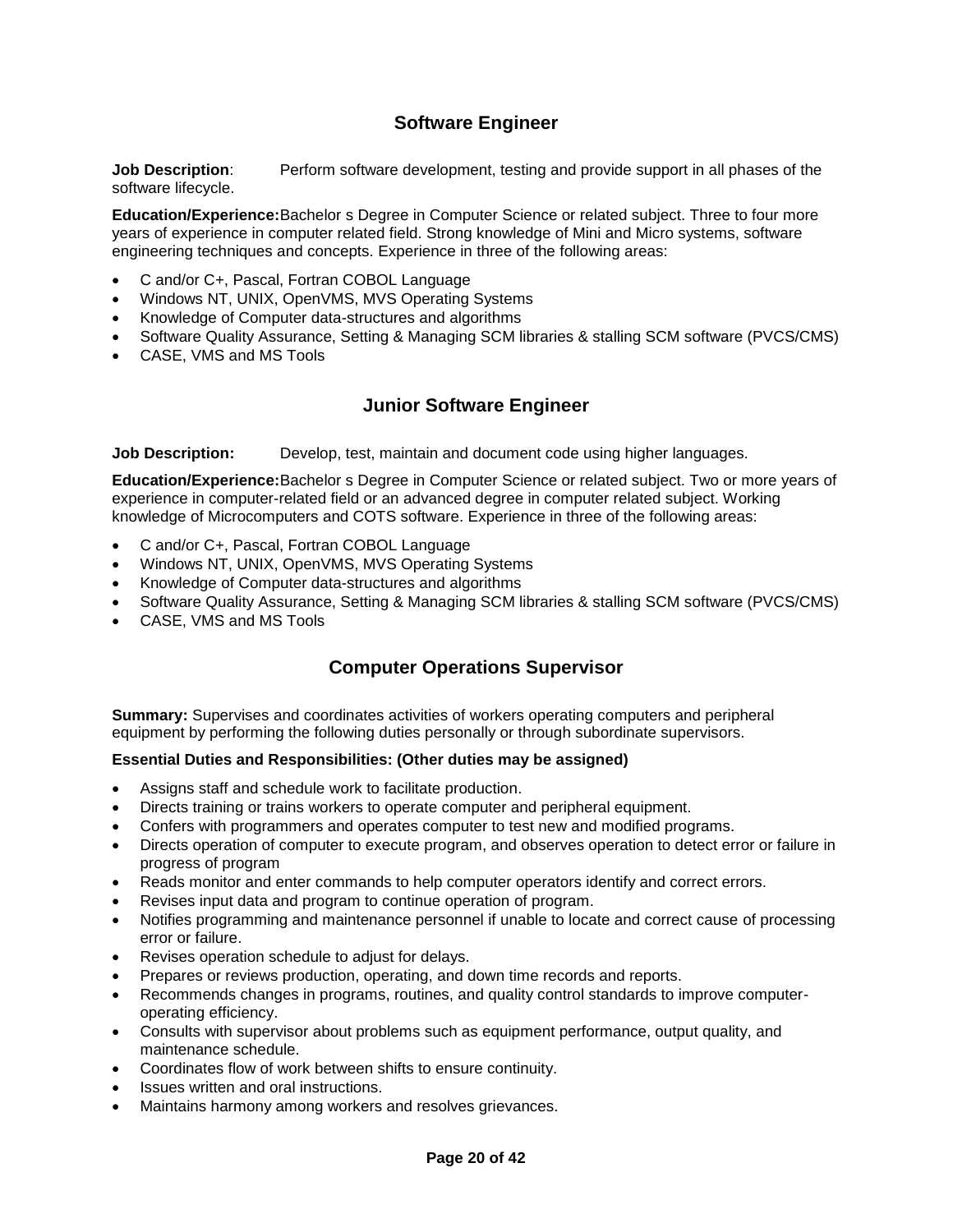Adjusts errors and complaints.

**Qualifications:** At least three to five years experience in computer operation. Knowledge and domain specific (like in UNIX, Database-Oracle, VAX/VMS, PC and networking) experience preferred. Should be proactive and be able to work independently. Should have effective communication and good interpersonal skills.

**Education and/or Experience: At** least an associate s degree in Computer Studies or related field.

**Language Skills:** Working proficiency in English (written and oral); ability to communicate clearly with clients and colleagues in work environment. Must have good communication and customer interface skills.

### **Quality Assurance Engineer**

**Summary:** Has responsibility for quality assurance-related activities, including but not limited to refining the quality assurance program for the software development lifecycle. Will be responsible for all initiatives related to product reliability and integrity. Will help further develop a strong, focused, and effective independent testing function; will institute software inspections and phase reviews, which will resolve problems early in the development cycle. Will use preventive techniques, such as defect root cause analysis and lessons learned sessions for continuous improvement.

### **Essential Duties and Responsibilities: (Other duties may be assigned)**

- Ensures that software developed is in satisfaction of and in compliance with established quality standards and cost and schedule requirements.
- Collaborates with and consults management on all quality-related issues.
- Will be involved with requirement analysis, design reviews, process evaluation, end-of-phase reviews, and acceptance.
- Ensures defined methodologies, processes (SEI/CMM) and procedures (SEI/CMM) are adhered to and that products satisfy customer requirements.
- Develops, applies, revises, and maintains quality standards for processing materials, solving complex quality problems in creative and effective ways.
- Has strong working knowledge of quality and reliability concepts in product software development.
- Interfaces with engineering personnel to ensure total customer satisfaction with respect to product reliability.
- Develops, organizes, and manages the implementation of quality programs to achieve the lowest defect rate for products.
- Creates, evaluates, and analyzes quality inspections and testing methods; recommends improvements;
- Ensures adherence to quality control procedures during various production phases.
- Evaluates quality for new designs as they relate to product performance and adherence to specifications.
- Maintains and updates quality control manuals.

**Qualifications:** Two years of QA experience is required. Should have knowledge of software development SEI CMM, TQM, and database management. Should be analytical, logical, structured, creative, innovative, and flexible. Should be proactive, have good judgment skills, good written and oral communication skills. Should be an excellent communicator and a persuasive speaker.

**Education and/or Experience:** A BA/BS degree is preferred in computer science or related field. Should have experience managing a testing/QA team, developing methodologies and standards.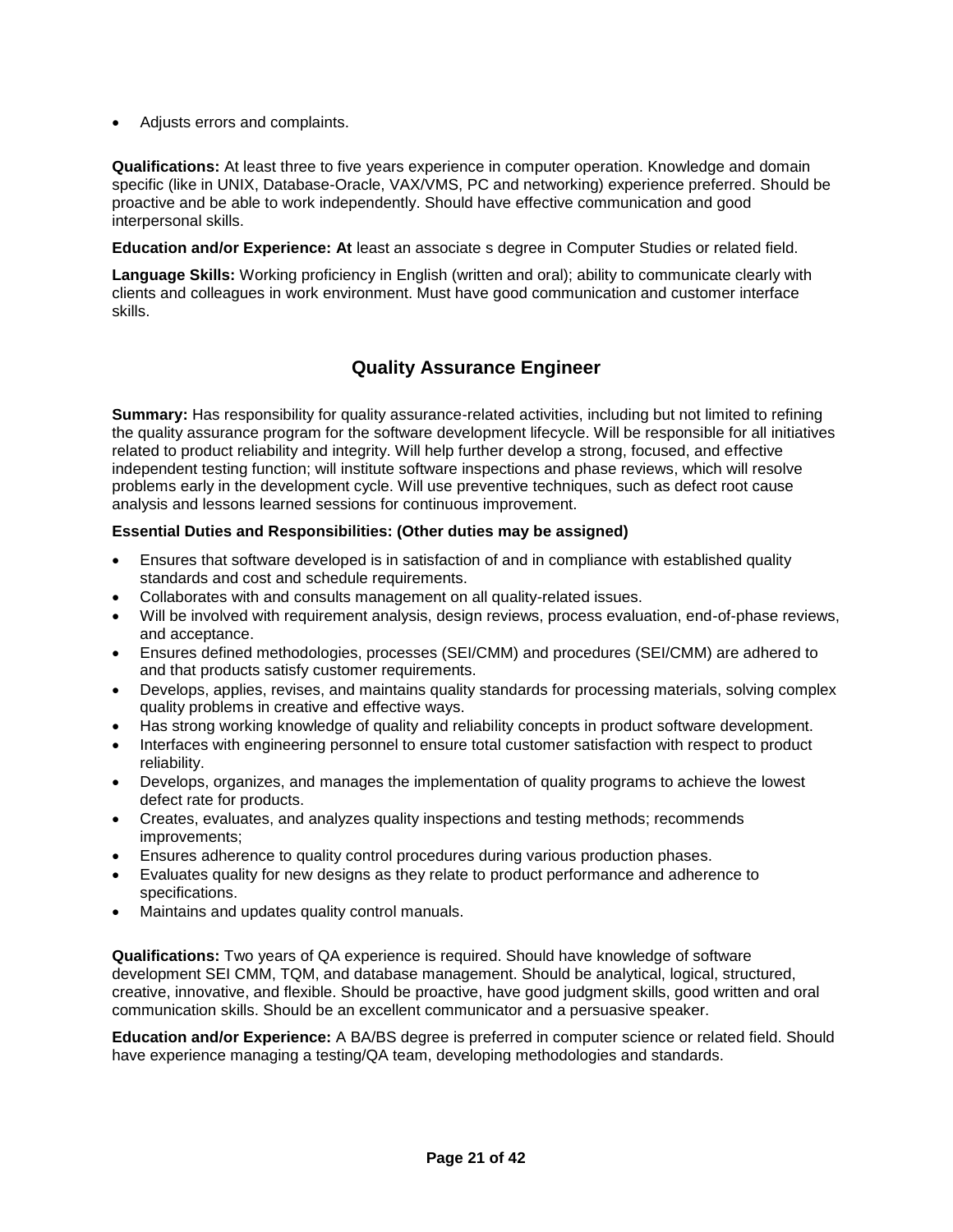**Language Skills:** Working proficiency in English (written and oral); ability to communicate clearly with clients and colleagues in work environment. Strong communication skills required to interact with company personnel, at all levels, vendors, and clients.

### **Configuration Management (CM) Manager**

**Summary:** Develops configuration management plans and procedures to comply with SEI/CMM requirements and implements them on a day-to-day basis. Responsible for software version control and build management. Implement processes to identify, track, and manage source changes and builds.

### **Essential Duties and Responsibilities: (Other duties may be assigned)**

- Develops plans and procedures that are compliant with SEI/CMM requirements.
- Designs and develops support forms and databases, while configuring version management and defect tracking tools to meet specific project needs.
- Performs configuration identification, configuration control and release management, configuration status accounting, and configuration audit activities.
- Develops, maintains, and releases products, providing consistency and control throughout product life cycle.
- Implement processes to identify, track, and manage source changes and builds.
- Develops document change control procedures; distributes project documents, and communicates changes.
- Provides managerial direction to others, as needed.

**Qualifications**: Minimum of three years overall experience. Should have some team leading or other management experience. Should have experience in configuration management, programming, and systems administration. Experience writing Software CM procedures and standards. Database and QA experience helpful. Should have good interpersonal skills, teamwork and communication skills.

**Education:** Bachelor s degree (B.S.) and experience in Computer Science/Math/Engineering.

**Language Skills**: Working proficiency in English (written and oral); ability to communicate clearly with clients and colleagues in work environment. Must have good communication and customer interface skills.

### **Configuration Management Specialist**

**Summary:** Preparing, tracking, documenting, and maintaining the hardware and software CM databases; generating reports; coordinating requirements; and supporting the development of new processes and procedures. Prepares, develops, tracks, and maintains technical documentation and materials

### **Essential Duties and Responsibilities: (Other duties may be assigned)**

- Carries out CM plans and procedures on a day-to-day basis, particularly through administration and use of automated version management, defect tracing tools, and CM databases.
- Administers and maintains automated CM tools.
- Prepares and distributes configuration status accounting reports.
- Supplies troubleshooting and one-to-one training for project staff with respect to projects and CM tools.
- Performs administrative support for configuration control board.
- Prepares and delivers/installs releases to the customer or into the production environment.
- Supports the CM Manager in the development of CM Plans and procedures, support of forms and databases, and performance of CM audits.
- Prepares, develops, tracks, and maintains technical documentation and materials.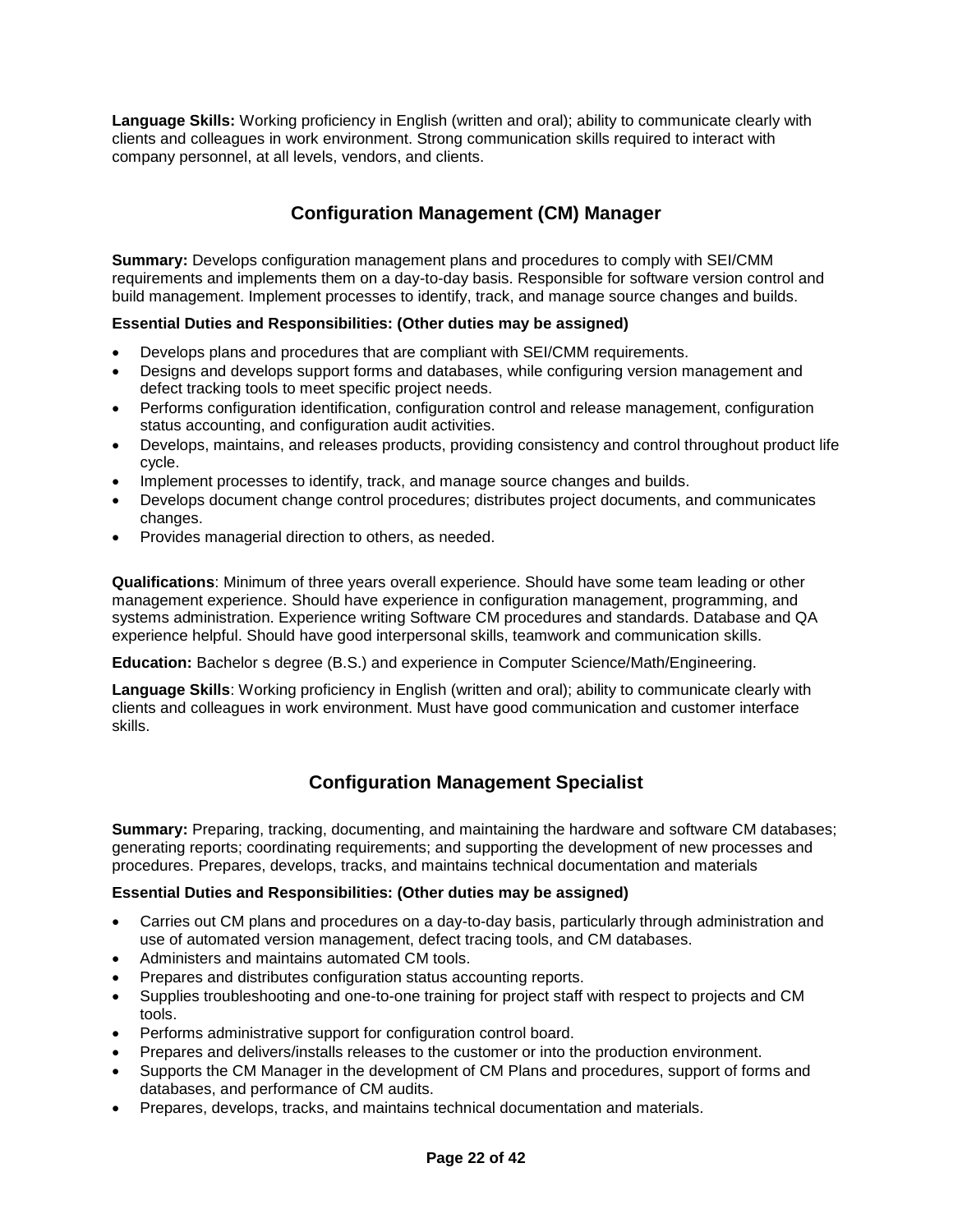**Qualifications:** Has worked in a software development or maintenance environment where configuration management (particularly version control and defect tracking) have been implemented. Experience and facility with installing, configuring, learning, using, and explaining automated tools used in CM. Should have good people skills and a demonstrated ability to communicate well with customers and other team members. Comfortable working in Windows/Windows 95 environment; have ability to learn easily new skills for operating in other types of environments. Knowledge of SEI/CMM preferred.

**Education and/or Experience:** An associate s degree in Computer Science

**Language Skills**: Working proficiency in English (written and oral); ability to communicate clearly with clients and colleagues in work environment. Must have good communication and customer interface skills

### **Help Desk Manager**

**Summary**: Supervises and coordinates activities of workers who provide product, technical, and problemsolving support to computer users by performing the following duties.

### **Essential Duties and Responsibilities: (Other duties may be assigned)**

- Establishes help desk system for task management and tracking, and selects appropriate database and workflow tools.
- Creates systems for responding to customer inquiries via telephone, online networks, and mail.
- Communicates with programmers regarding bugs and follows up to ensure fixes are received and tested.
- Advises upper management on product development issues arising from product problems identified through technical support calls with customers.
- Advises technical writers on user documentation.
- Completes, maintains, and processes pertinent paperwork and records.
- Plans and schedules levels of support according to product release schedules.
- Assists in final testing of new products.

.

- Creates long-term strategies for growth and maintenance of help desk department, and makes budgetary recommendations to upper management.
- Trains help desk staff (or technical support specialists) to answer and resolve incoming calls.
- Solves, or assists help desk representatives in solving, non-routine or complex software, hardware, and procedure problems.
- Analyzes help desk activity and makes recommendations for changes in help desk procedures and systems to upper management.
- Confers with staff, computer users, supervisors, and managers to determine requirements for new or modified software and hardware.
- Writes recommendations for management review.
- Coordinates installation of hardware and software, and implementation of procedure changes.

**Qualifications:** At least five (5) years experience of relevant managerial experience with progressive accomplishments and leadership skills. Must be able to plan, direct, and coordinate all technical and administrative activities. Must have strong analytical and good interpersonal skills and telephone manner. Must be dedicated to quality service and be a team player.

**Education and/or Experience:** At least a bachelor s degree (B.S.) in Computer Science or related field or equivalent experience. Good writing and verbal skills to communicate well with personnel and clients.

**Language Skills:** Working proficiency in English (written and oral); ability to communicate clearly with clients and colleagues in work environment.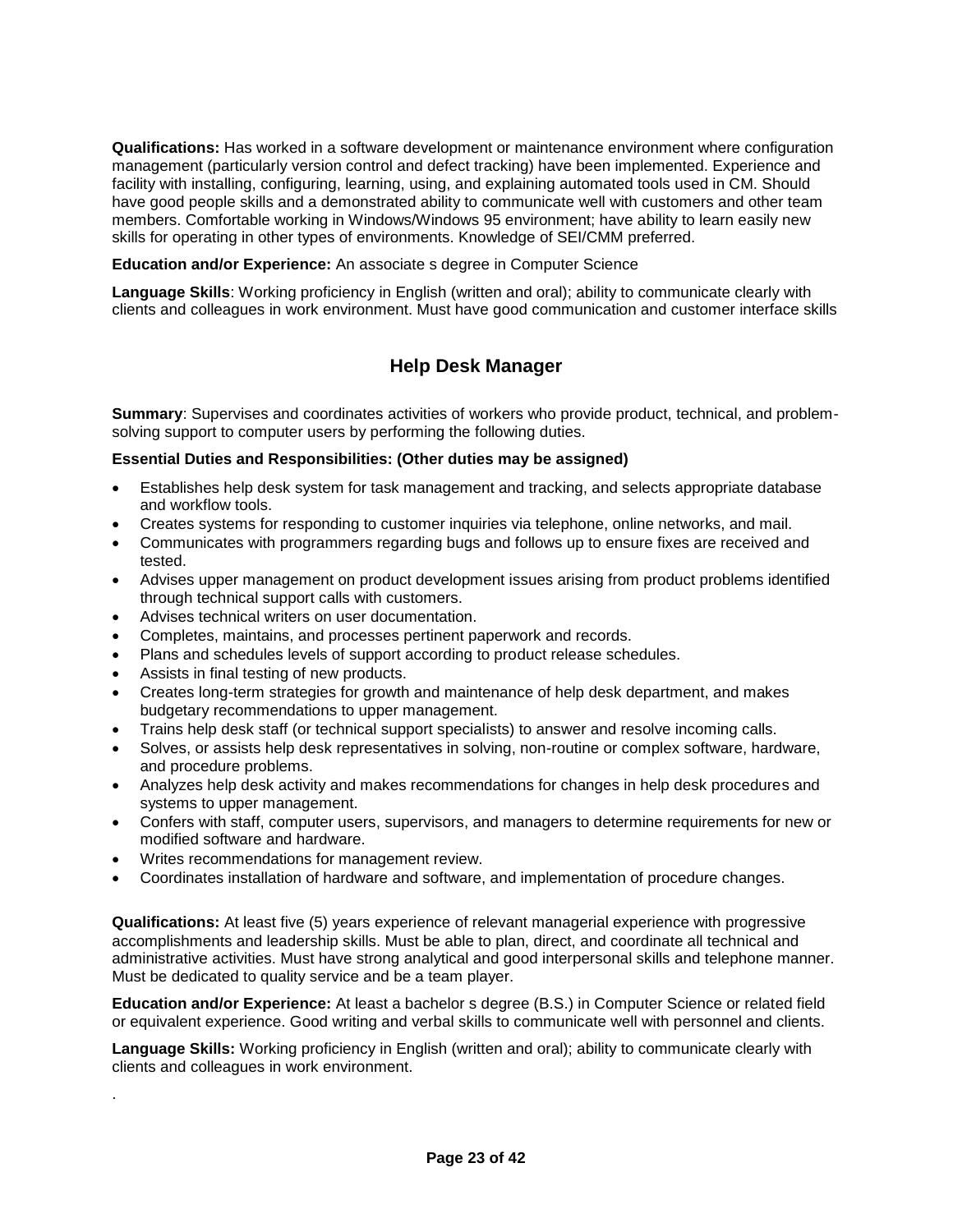### **Help Desk Specialist**

**Summary:** Investigates and resolves software and hardware problems of computer users by performing the following duties.

### **Essential Duties and Responsibilities: (Other duties may be assigned)**

- Answers, evaluates, and prioritizes incoming telephone, voice mail, e-mail, and in-person requests for assistance from users experiencing problems with hardware, software, networking, and other computer-related technologies.
- Interviews user to collect information about problem and leads user through diagnostic procedures to determine source of error.
- Determines whether problem is caused by hardware such as modem, printer, cables, or telephone.
- Handles problem recognition, research, isolation, resolution and follow-up for routine user problems, referring more complex problems to supervisor or technical staff.
- Logs and tracks calls using problem management database, and maintain history records and related problem documentation.
- Prepares standard statistical reports, such as help desk incident reports.
- Analyzes and evaluates incident reports and makes recommendations to reduce help line incident rate.
- Consults with programmers to explain software errors or to recommend changes to programs.
- Calls software and hardware vendors to request service regarding defective products.
- Test software and hardware to evaluate ease of use and whether product will aid user in performing work.
- Writes software and hardware evaluation and recommendation for management review.
- Writes or revises user training manuals and procedures.
- Trains users on software and hardware on-site or in classroom, or recommends outside contractors to provide training.
- Installs personal computers, software, and peripheral equipment.

**Qualifications:** Must have strong, analytical, and good interpersonal skills and telephone manner. Must be dedicated to quality service, be a team player and a quick learner. Domain specific experience (VAX/DEC Alpha-VMS, Windows NT, UNIX) a plus.

**Education and/or Experience**: Bachelor s degree B.S. and/or a minimum of two years experience in Computer Science or related field.

**Language Skills:** Working proficiency in English (written and oral); ability to communicate clearly with clients and colleagues in work environment. Must have good communication and customer interface skills.

### **Training Specialist**

**Summary:** Develops, writes, and edits computer-related technical training documents and publications. Provides training by performing the following duties.

### **Essential Duties and Responsibilities: (Other duties may be assigned)**

- Researches, develops, and writes software, and technical training procedures.
- Writes, organizes, enters, and compiles on line help files to support end users training.
- Prepares and maintains documentation and publications relating training the users on systems, programming, operations products, and services.
- Gathers and researches technical information, including engineering and development information, for use in training documentation.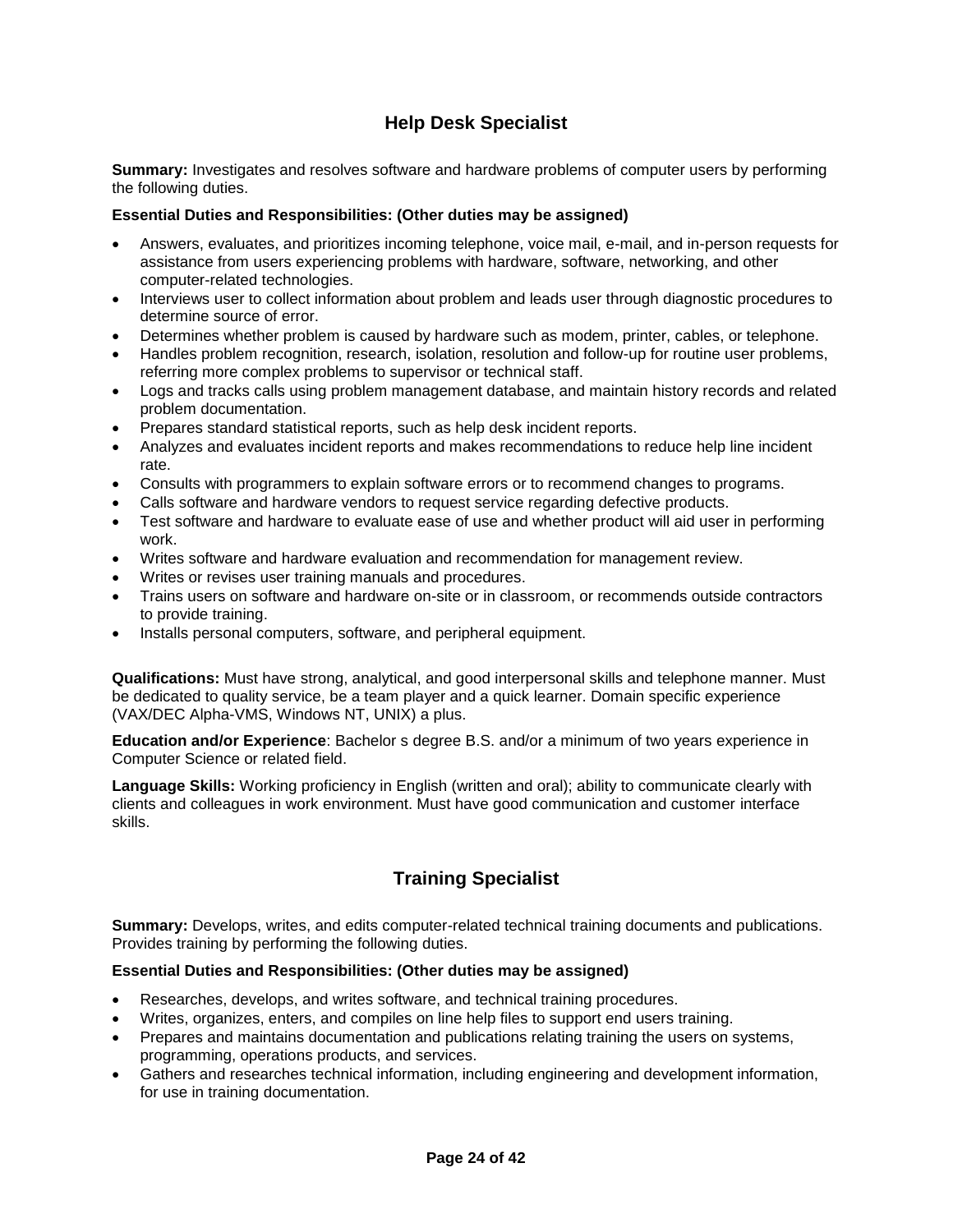- Interviews programmers, engineers, developers, and other technical personnel to become familiar with product technology and development methods and incorporate the relevant information in training material.
- Maintains understanding of applications and levels of user proficiency.
- Prepares written documents following standard guideline for technical training.
- Coordinates layout and organization of documentation.
- Reviews and revises previously created documentation.
- Creates graphical images, flow charts, and diagrams for inclusion in documentation.

**Qualifications:** Minimum of two years experience in training and documentation. Strong written and oral communication skills required. Knowledge of RoboHELP, MS Word, and HTML preferred. Knowledge of Visio, Paint Shop Pro, or other graphics packages preferred. Prior experience in academics preferred.

**Education and/or Experience**: Bachelor s degree in English and/or computer science with emphasis on communications, education and training.

**Language Skills:** Working proficiency in English (written and oral); ability to communicate clearly with clients and colleagues in work environment.

### **Administrative Assistant**

**Summary**: Responsible for all general office activities, including but not limited to administration, accounting, database management, mailings, production, and shipping. Supervises office space equipment, purchasing, telephone and voice mail systems, accounts receivable and payable, and coordinates payroll.

### **Essential Duties and Responsibilities: (Other duties may be assigned)**

- Organizes office operations and procedures in an expeditious manner.
- Maintains inventory of office supplies and makes purchases as necessary.
- Secures qualified and capable staff to achieve company goals.
- Plans and implements office systems, layouts, and equipment procurement.
- Processes all new employees and all change of status forms. Monitors unemployment claims and assists departments with appeals.
- Coordinates performance appraisal programs.
- Monitors Worker s Compensation claims.
- Improves efficiency and effectiveness of office operations.
- Manages facility upkeep, security, fire protection, safety, and maintenance of plant equipment.
- Plans and coordinates all company parties.
- Performs miscellaneous duties as assigned by the President.

**Qualifications:** Three to five years experience in office environment. Must be computer literate. Experience with MSOffice 97 and an office network system are preferred. Must have basic accounting experience. Must have good organization skills and the ability to perform multiple duties in a pressured but friendly environment. Must have positive attitude, strong interpersonal skills, be energetic and adaptable, and have excellent follow-through skills.

### **Education:** At least a High School Diploma

**Language Skills**: Working proficiency in English (written and oral); ability to communicate clearly with clients, vendors, and colleagues in work environment. Strong interpersonal skills required.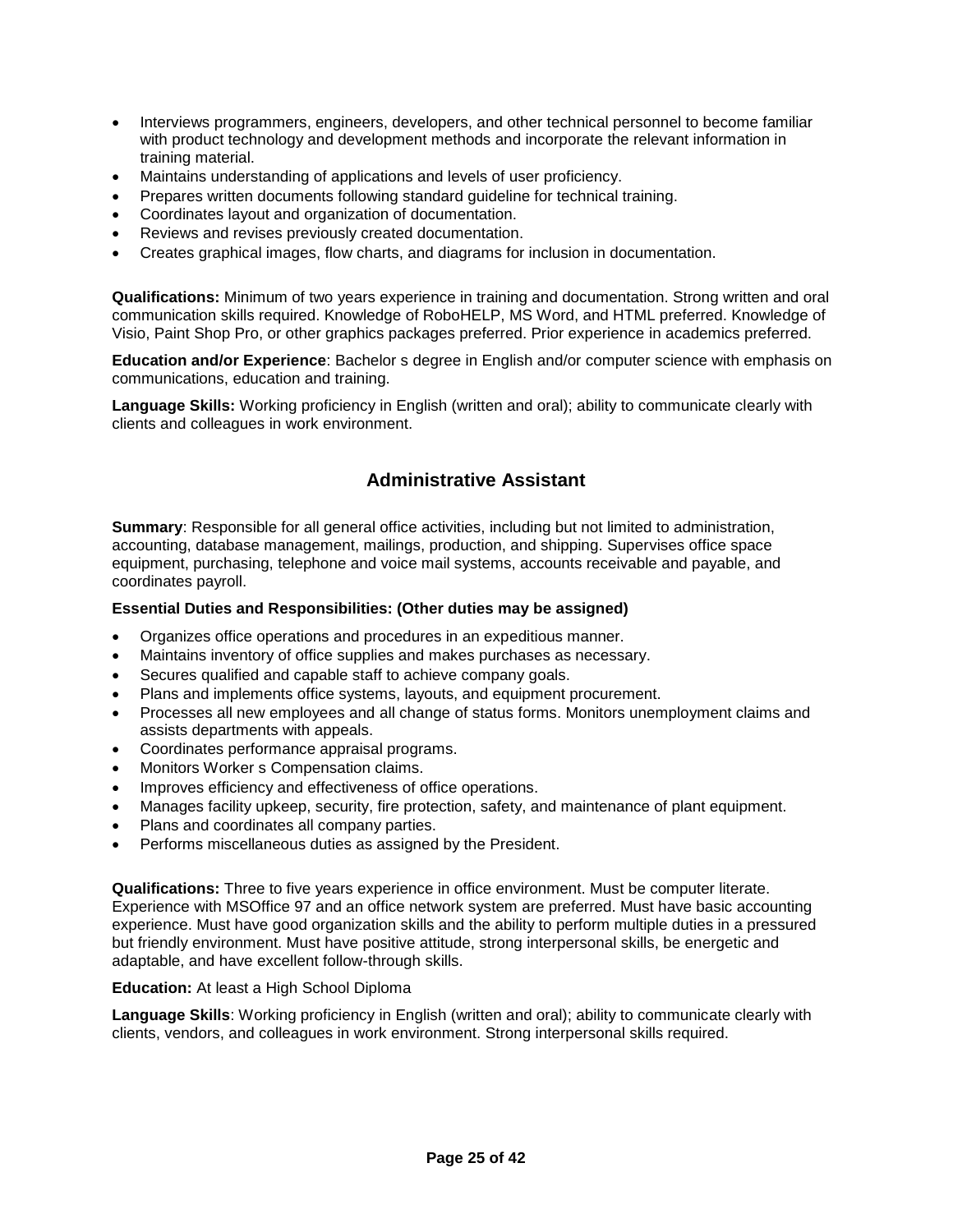### **Senior Information Technology Specialist**

**Summary:** Provides the highest level of information resources expertise. Leads the development, analysis, and implementation of information technology strategies, architectures, program planning and assessment, and risk, trade-off, requirements, alternatives, and feasibility studies to advance the goals and objectives of the enterprise.

### **Essential Duties and Responsibilities: (Other duties may be assigned)**

- Assume leadership role in the planning, designing, and implementation of a complete information processing system to solve business information problems at the enterprise level
- Conduct or lead major requirements studies and deliver recommendations
- Conduct technology studies, reviews, and investigations and provide project planning and management support
- Provide technical consulting in support of projects and planning efforts with objective of delivering cost-effective solutions with sound, industry-standard approaches
- Examine and review designs, processes, standards, and technologies for improvement and innovation, providing appropriate written/oral feedback and recommendations
- Apply multidisciplinary skills (telecommunications/ networking, database) to resolve enterprise wide IT problems

**Qualifications:** Broad technical and analytical background of knowledge and experience to support integration and optimization of information technologies and applications. Need to have knowledge of characteristics, capacities, and capabilities of the entire rage of currently available ADP and communications equipment.

**Education and/or Experience:** Position requires a minimum of ten years' experience (of which five must be specialized), a Bachelor's degree in Computer Science, Information Systems, or Engineering. Need eight years of specialized experience in lieu of degree.

**Language Skills**: Working proficiency in English (written and oral); ability to communicate clearly with clients and colleagues in work environment. Must have good communication, presentation, and customer interface skills.

### **Lead Programmer Analyst**

**Summary:** Codes, maintains, unit tests, documents and analyzes requirements from detailed specifications using company methodologies. Oversees algorithm design, object-oriented client-server design, analysis, and development. Prioritizes, distributes, and delegates work to others by performing the following duties:

#### **Essential Duties and Responsibilities: (Other duties may be assigned)**

- Creates detailed specifications from which programs are written.
- Instructs, directs, and monitors the work of others.
- Leads a group of three to five programmers/analysts and meet challenging schedules.
- Resolves critical programming and design issues such as those that have an immediate client impact.
- Develops estimates and timelines.
- Regularly trains co-workers.
- Possesses ability to motivate others
- Communicates with and supports all client areas.
- Holds project team meetings.
- Operates projects within a pre-defined budget.
- Assists with project staffing and conducts interviews.
- Writes and administers performance appraisals and transfer reviews.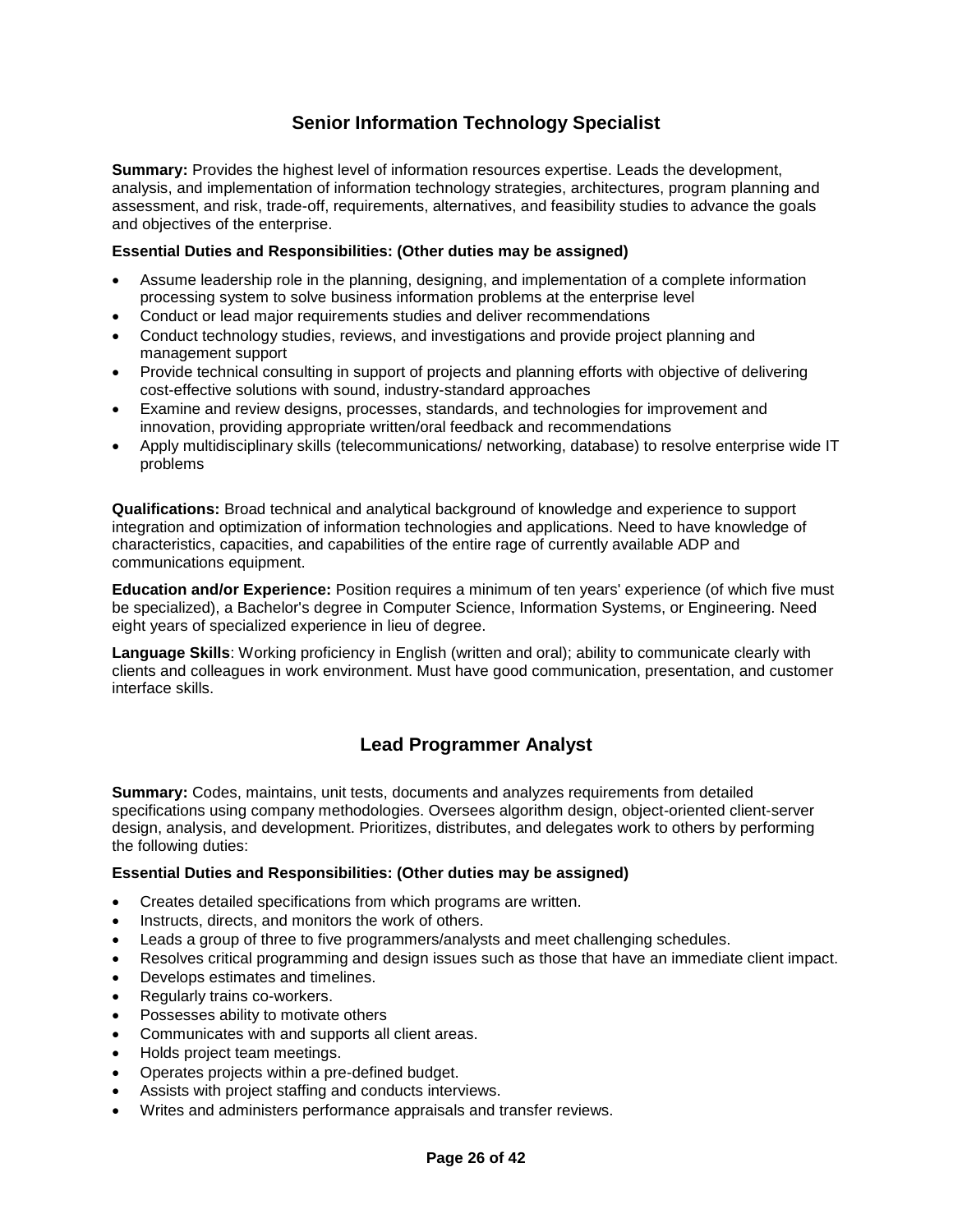Guards confidential information regarding personnel and corporate issues.

**Qualifications:** Bachelor s degree in Computer Science or equivalent technical training and/or experience. Has six years minimum work experience. Should have a minimum of five years hands-on experience as a technical lead in programming in a UNIX /Windows/VMS environment for product development. Should be a logical thinker, possess good problem-solving skills, have good written and oral communication skills, have ability to handle multiple tasks simultaneously, and be willing to travel. Prior knowledge and experience in software full lifecycle and SEI/CMM practices preferred.

**Education and/or Experience:** Bachelor s degree in Computer Science or related field.

**Language Skills:** Working proficiency in English (written and oral); ability to communicate clearly with clients and colleagues in work environment.

### **Programmer Analyst**

**Summary**: Analyzes requirements and develops computer programs by performing the following duties:

### **Essential Duties and Responsibilities: (Other duties may be assigned)**

- Consults with clients to gather information about program needs, objectives, functions, features, and input and output requirements
- Analyzes, defines, and documents requirements for data, workflow, logical processes, hardware and operating system environments, interfaces with other systems, internal and external checks and controls, and outputs.
- Writes and maintains technical specifications.
- Analyzes and estimates feasibility, cost, time, compatibility with hardware and other programs.
- Researches and evaluates software and hardware to assist in programming or to use as program platforms.
- Converts designs and specifications into computer code.
- Designs and codes screen layouts, graphical user interfaces, printed outputs, and interfaces with other systems.
- Compiles code into programs and correct errors detected in compile process.
- Creates test transactions and runs tests to find errors and confirm program meets specifications.
- Analyzes codes to find causes of errors and revises programs.
- Consults with client to prototype, refine, test, and debug programs to meet needs.
- Writes and maintains documentation to describe program development, logic, coding, testing, changes, and corrections.
- Writes documentation or reviews documentation, written by others, that describes installation and operating procedures.
- Provides technical assistance by responding to inquiries regarding errors, problems, or questions about programs.
- Trains end-users or technical support staff to use programs.
- Installs and tests programs at client site.
- Monitors performance of programs after implementation.

**Qualifications:** Bachelor s degree in computer science or a related field. Knowledge and experience in software full life- practices.

#### **Depending on project, experience may include:**

- Visual C++ or Oracle Db Programmer/Analysts (Windows NT): 2 years experience in Visual C/C++ or Oracle Db programming in a Windows NT environment.
- For Visual C++: should be proficient in design and implementation of Graphical User Interfaces in Windows NT environment using Visual C++/MFC. Can coordinate the design, implementation, and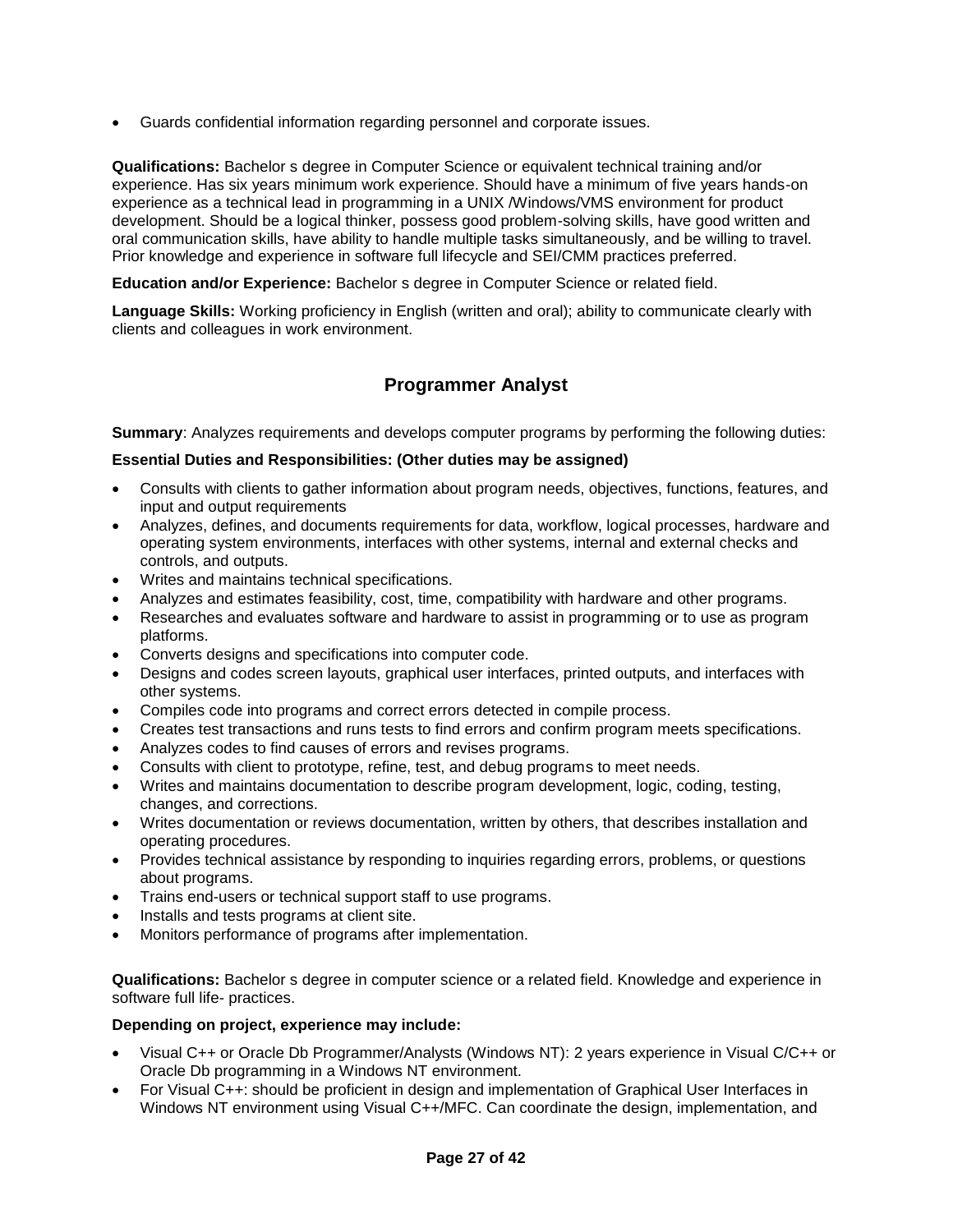configuration efforts of various subsystems for end-product integration. Familiarity with networking (TCP/IP) preferred.

 For Oracle DB: should be proficient in designing data models, implementation and tuning of complex relational databases in Oracle and back-end processing in Windows NT environment.

**Language Skills:** Working proficiency in English (written and oral); ability to communicate clearly with clients and colleagues in work environment.

### **Systems Engineering Manager**

**Summary:** Has overall responsibility for provision of all systems engineering processes, as well as the specification of the supporting infrastructure used within the group business units and projects. Manages the systems engineering group.

### **Essential Duties and Responsibilities: (Other duties may be assigned)**

- Responsible for the requirements, architecture and design of IT systems.
- Has responsibility for the career and personal development of all software engineering staff, including recruitment, training, and allocation to projects.
- Consults with hardware engineers and other engineering staff to evaluate interface between hardware and software, and operational and performance requirements of overall system.
- Works closely with software engineers and technical managers of all projects to provide advice and direction where necessary to ensure that all software being developed meets or exceeds SEI Level 3 within a continuous improvement program
- Responsible for the group s performance, schedule, target qualifications, and defining/implementing the standard processes for developing software.
- Meets adjusted cost targets and schedules.
- Maintains frequent contact with the client, both informally and through weekly/monthly meetings, in order to provide strong links between the company and the clients.
- Articulates a consistent vision of a professional Systems Engineering group performing to the highest standards.
- Responsible for all personnel issues within the Systems Engineering group, including recruiting, hiring, compensation decisions, performance evaluation, task assignment and prioritization.
- Builds and manages the Systems Engineering departmental budget. Purchasing decisions include all systems hardware (servers and desktops), applications and site licenses, contracting relationships, and materials.
- Provides technical mentoring and support to the engineers within the Systems Engineering group. Encourages growth of technical expertise within the group by example and collaboration.

**Qualifications**: Minimum of seven to ten years of overall experience, including a minimum of five years management experience. Strong background in designing commercial software.

A Bachelor s or advanced degree is preferred, especially in computer science, mathematics, the sciences, engineering, or other related technical fields. Excellent leadership skills with a demonstrated ability to motivate a talented engineering staff. Administrative capabilities include personnel management experience, budget management, and excellent communication and organizational skills.

**Language Skills**: Working proficiency in English (written and oral); ability to communicate clearly with clients and colleagues in work environment. Must have good communication and customer interface skills.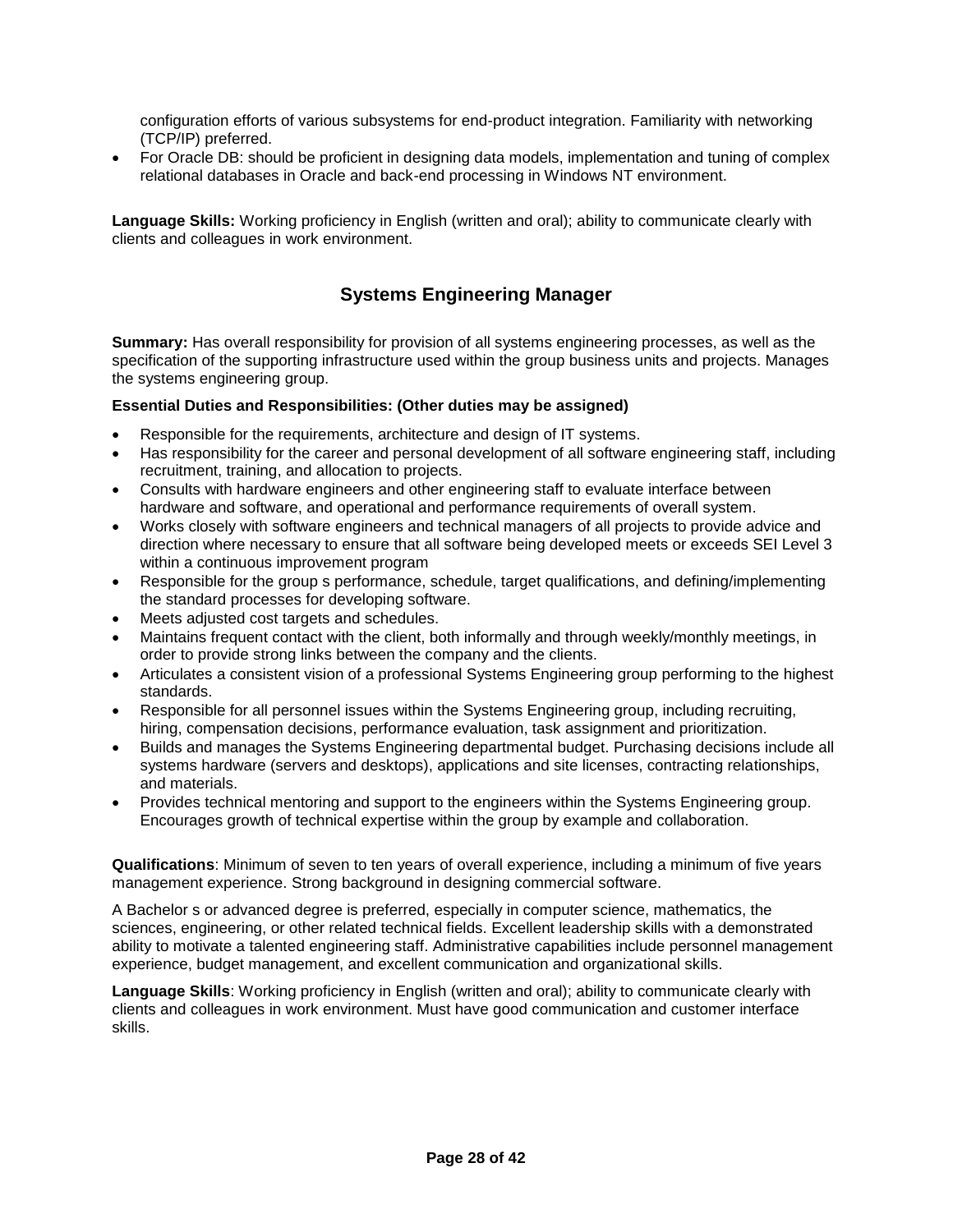### **Systems Engineer**

**Summary:** Has responsibility for provision of all systems engineering processes, as well as the specification of the supporting infrastructure used within the group business units and projects.

#### **Essential Duties and Responsibilities: (Other duties may be assigned)**

- Responsible for the requirements, architecture and design of IT systems.
- Consults with hardware engineers and other engineering staff to evaluate interface between hardware and software, and operational and performance requirements of overall system.
- Works closely with software engineers and technical managers of all projects to provide advice and direction where necessary to ensure that all software being developed meets or exceeds SEI Level 3 within a continuous improvement program
- Articulates a consistent vision of a professional Systems Engineering group performing to the highest standards.

**Qualifications:** Minimum of two to four years of overall experience. Strong background in requirement analysis and software design. A Bachelor s or advanced degree is preferred, especially in computer science, mathematics, engineering, or other related technical fields.

**Language Skills:** Working proficiency in English (written and oral); ability to communicate clearly with clients and colleagues in work environment. Must have good communication and customer interface skills.

### **Systems Administrator I**

**Summary:** Develops, plans and performs/supervises assignments of substantial variety and complexity. Senior System Administrator requires knowledge of written and oral communication skills.

Understands Microsoft technology relationships with Novell/Banyan Vines/DEC environments. Applies knowledge to support customer, management, and technical and budget requirements.

#### **Essential Duties/Responsibilities:**

- Senior Systems Administrator, provides required technical assistance and training to lower level Contractor personnel to resolve end user problems
- Provide System administrative functions for OI resources. MS Exchange, LAN, File and Print Servers.
- Maintain Inventory of spare parts and identify when appropriate purchase should be made.
- Develops local Internal Operations procedures
- Answer PC trouble calls and attempt to resolve over the phone
- Load software
- Provide LAN/WAN system tape backups
- Develop and establish training for CLIENT staff
- Research new product availability as directed by the CLIENT Project Manager
- Act as liaison between THE CLIENT and vendor to resolve related warranty problems
- Travel, as approved by the CLIENT Project Manager, to assist on special projects and provide backup for other sites
- Provide project status reports to CLIENT management
- Participate in weekly project conference calls

**Qualifications:** Has a minimum of five years experience in Server in the use or adaptation of computer application support and one year managerial experience. Understand client/server relationship, mainframe and peripheral equipment associated with complete system integration.

**Education/Experience:** Bachelor degree desirable. Degree shall be related to the computer field.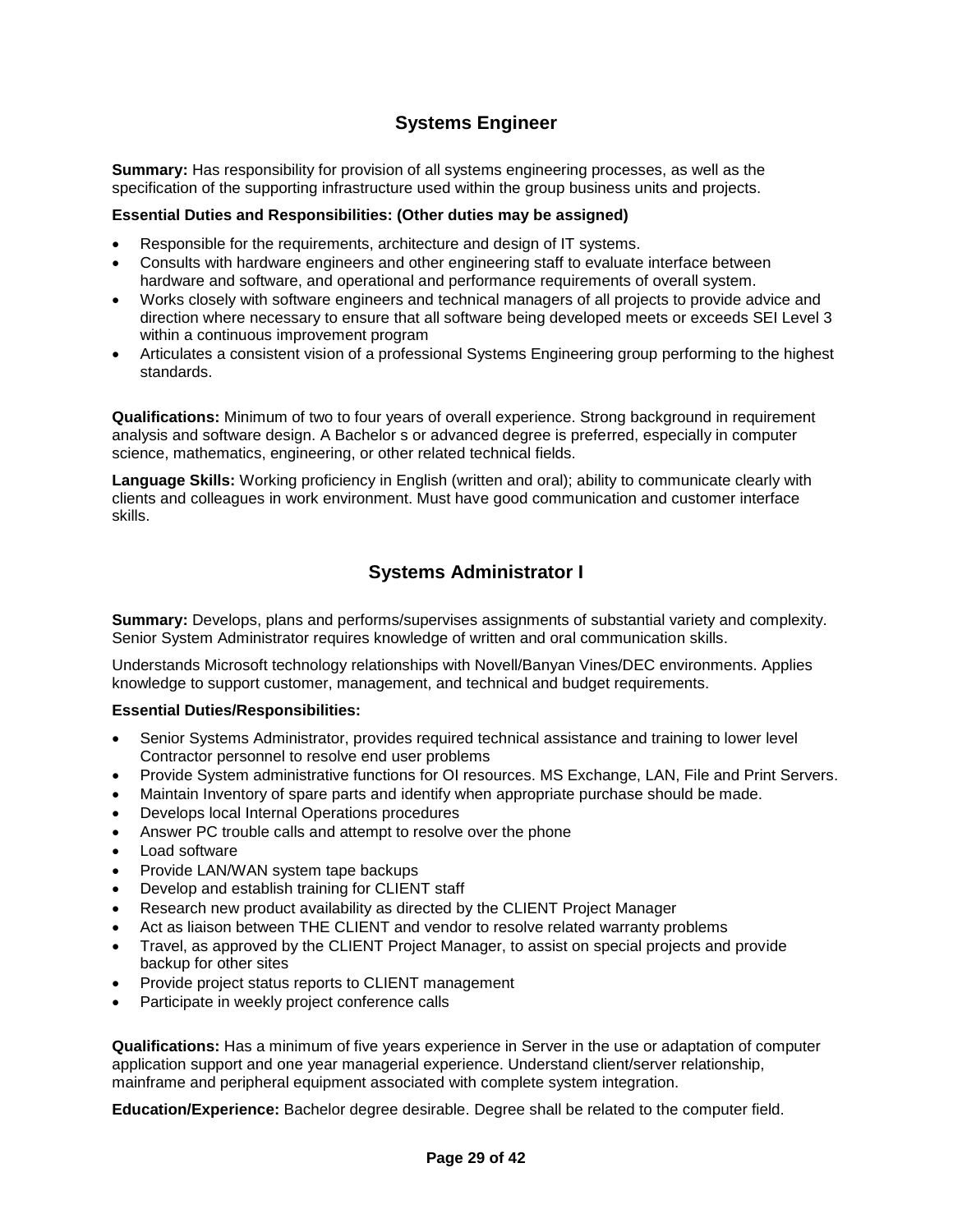**Language Skills:** Working proficiency in English (written and oral); ability to communicate clearly with clients and colleagues in work environment.

### **Software Systems Architect**

**Job Description**: Analyzes requirements to define the required functionality of the application. Uses automated development tools and CASE tools to design and implement complex systems level solutions to meet the required system functionality. Ensures that the design implementation is optimized to provide the most efficient use of systems resources, including data structure development, application development, and database tuning. Analyzes existing infrastructure, systems, policies, and procedures to ensure that the proposed solution will be functional as part of the overall environment in which it must perform. Works with a team of application developers to implement the solution. Serves as the development team s subject matter expert on issues related to system level design, design implementation, and system performance. Ensures the development of other team members by providing constructive feedback and assessment of abilities and performance. Provides feedback to managers on technical progress and implementation issues.

**Education/Experience:** BS in Engineering, Computer Science or Information Systems and 7- 10 years experience in database / software development. 3-5 years experience in systems level design and architecture in a multi-tier or enterprise level environment. Experienced with at least one Relational Database Management System (RDBMS) and multiple operating systems and network environments.

### **Network Specialist**

**Summary**: Directs and coordinates local area computer network activities by performing the following duties personally or through subordinate supervisors.

### **Essential Duties and Responsibilities: (Other duties may be assigned)**

- Designs, specifies, configures, installs, and maintains local area network hardware, software, and telecommunications services such as personal computers, system software, software applications, printers, servers, routers, bridges, switches, modems, cabling, and Internet service providers.
- Develops and implements policies and procedures related to network hardware and software acquisition, use, support, security, and backup.
- Establishes and maintains network users, user environment, directories, and security.
- Trains users on software and equipment usage.
- Responds to the needs and questions of network users concerning their access to resources on the network and the operation of various software programs.
- Develops and communicates standards for use, operations, and security of network, personal computers, and data.
- Communicates with other departments to report and resolve software, hardware, and operations problems.
- Consults with department managers to develop system solutions consistent with organizational objectives.
- Researches and evaluates new technologies.
- Negotiates contracts with and coordinates activities of hardware, software, telecommunications, support, and training vendors.
- Installs and tests software upgrades.
- Collects and analyzes network and memory utilization.
- Develops and implements disaster recovery procedures.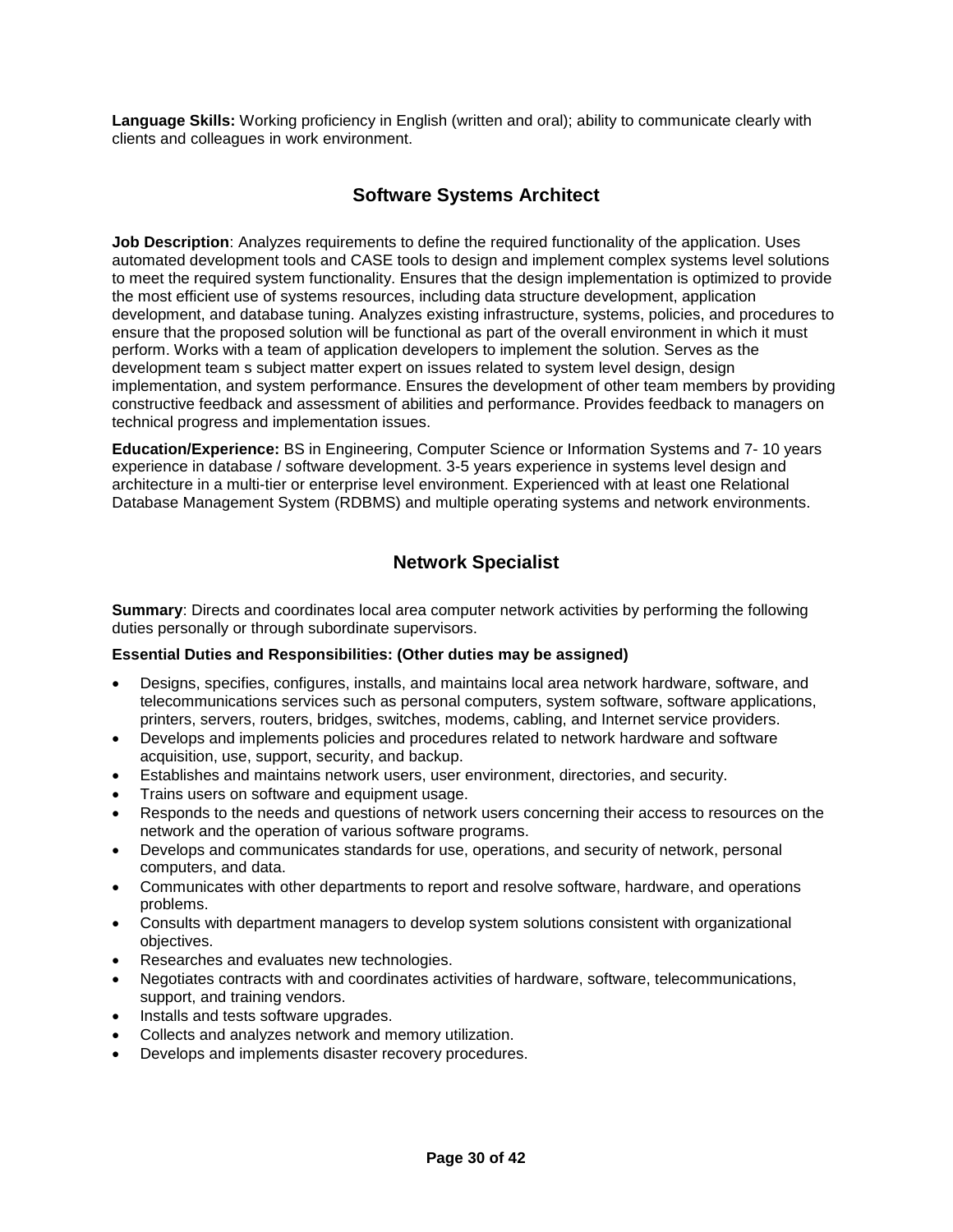**Qualifications**: Knowledge and at least five years experience in network engineering, which may include installation and configuration of Windows NT Server, Windows 95, TCP/IP bridging and routing, SMS 1.2, MS SQL Server 6.5, MS Exchange Server 3.5, IIS Server 3.0, DHCP, and other support for heterogeneous network platforms

**Education and/or Experience:** At least a bachelor s degree (B.S.) in Computer Science or a related field.

**Language Skills:** Working proficiency in English (written and oral); ability to communicate clearly with clients and colleagues in work environment. Must have good communication and customer interface skills.

### **Systems Analyst**

**Summary:** Analyzes user requirements, procedures, and problems to automate processing or to improve existing computer system by performing the following duties.

### **Essential Duties and Responsibilities: (Other duties may be assigned)**

- Confers with personnel of organizational units involved to analyze the current operational procedures, identify problems, and learn specific input and output requirements such as forms of data input, how data are to be summarized, and formats for reports.
- Writes detailed description of user needs, program functions, and steps required for developing or modifying computer programs.
- Reviews computer system capabilities, workflow, and scheduling limitations to determine if requested program or program change is possible within existing system.
- Studies existing information processing systems to evaluate effectiveness and develops new systems to improve production or workflow as required
- Prepares workflow charts and diagrams to specify in detail operations to be performed by equipment and computer programs and operations to be performed by personnel in system.
- Conducts studies pertaining to development of new information systems to meet current and projected needs
- Plans and prepares technical reports, memoranda, and instructional manuals as documentation of program development.
- Upgrades system and corrects errors to maintain system after implementation.
- Assists programmers in resolution of work problems related to flow charts, project specifications, or programming.
- Prepares time and cost estimates for completing projects.
- Directs and coordinates work of others to develop, test, install, and modify programs.

**Qualifications:** Knowledge and experience in SW full-lifecycle and SEI/CMM practices. Skills may include two years experience in C/C++ programming, requirements analysis and design (OOD/OOA), implementation and testing in Windows NT/Unix/VMS.

**Education and/or Experience:** Bachelor s degree (BS) in Computer Science/Math/Engineering and a minimum of four years overall experience.

**Language Skills:** Working proficiency in English (written and oral); ability to communicate clearly with clients and colleagues in work environment. Must have good communication and customer interface skills.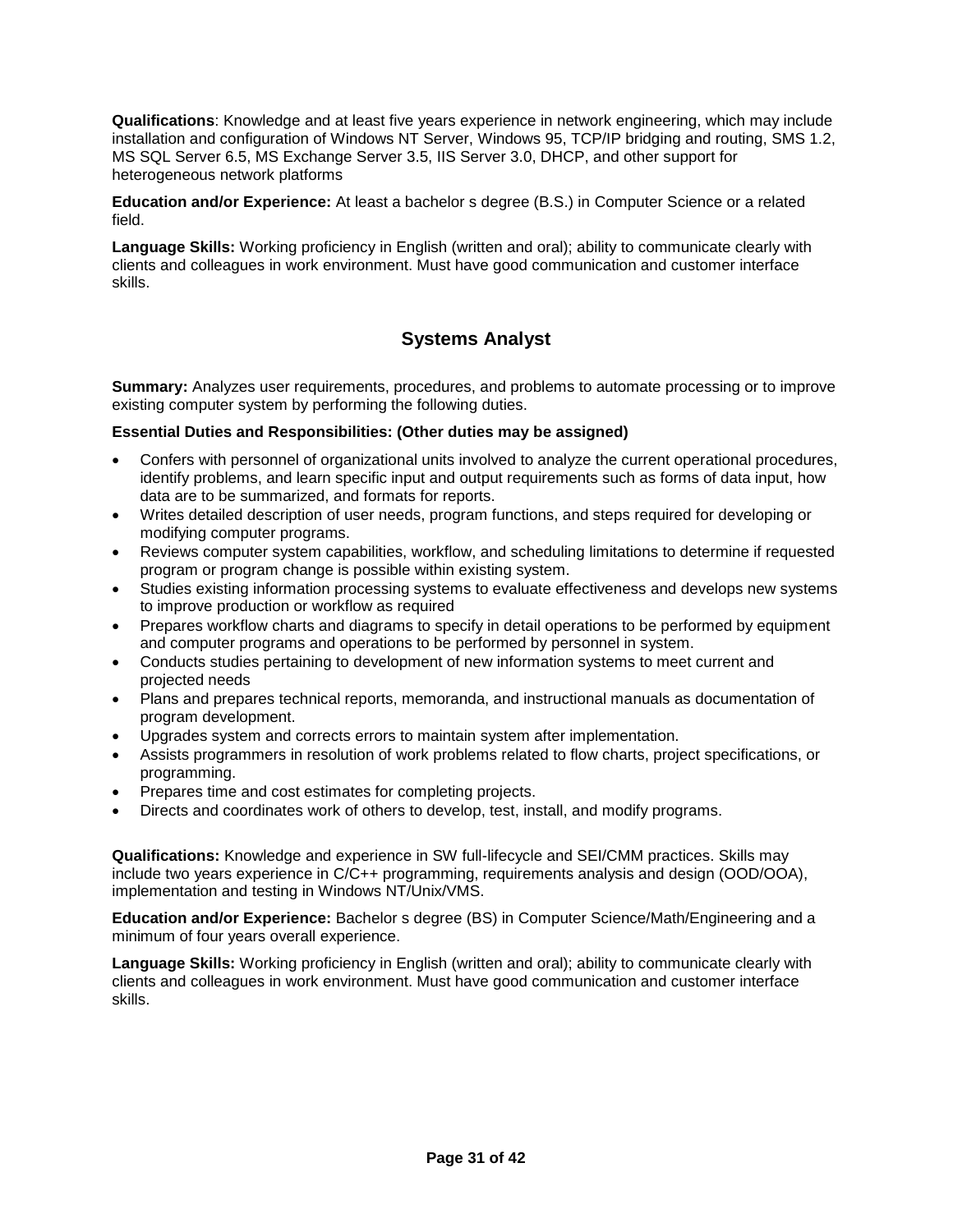### **BPR Analyst**

**Summary:** Develop the project framework; gather an understanding of business objectives and processes; identify opportunities for improvement; analyze selected processes; redesign selected processes; and implement the changes.

### **Essential Duties and Responsibilities: (Other duties may be assigned)**

- Administer and maintain the BPR GroupWare databases.
- Analyze the results of the Joint Application Design (JAD) Sessions.
- Perform data model review and integration; establish and maintain baselines; and coordinate communication.
- Perform functional reviews and formal (cross-functional) reviews of data models.
- Follow a structured/methodical approach to BPR, process modeling and benchmarking.
- Effective client sessions include Activity Modeling; Process Modeling; Data Modeling; and an Examination of Existing Interfaces.

**Qualifications:** Experienced in business process reengineering, process modeling and benchmarking. Integrate BPR concepts to the overall change management portion of a project. Identify areas of the business that require change and conduct JAD Sessions to efficiently coordinate user requirements.

**Education and/or Experience:** A Bachelor s degree and three plus years of analyst experience. Knowledge of Joint Application Design (JAD) Sessions and related software and CASE tools.

**Language Skills**: Working proficiency in English (written and oral); ability to communicate clearly with clients and colleagues in work environment. Must have good communication and customer interface skills.

### **BPR Specialist / Senior Analyst**

**Summary:** Review existing programs, projects, initiatives, and assist the client in interpreting the data for effective results and movement to the planning stage, with special emphasis on human resource management practices and behaviors.

#### **Essential Duties and Responsibilities: (Other duties may be assigned)**

- Meet with key management to review and ascertain the current operation and outline the approach.
- Evaluate internal controls, standards and procedures to establish management goals and objectives.
- Conduct on-site interviews to establish performance measurements.
- Create the functional approach for improving organizational effectiveness.
- Redirect work across traditional departmental boundaries in order to accomplish work more efficiently in cross-functional team.

**Qualifications:** Functional expertise, business analysis, systems analysis and communications skills to develop recommendations to modernize and leverage initiatives. This is accomplished through programrelated strategy planning sessions, formal and informal documents, training curriculum, etc.

**Education and/or Experience:** A Bachelor s degree and five plus years of analyst experience. Demonstrated ability to analyze data to ensure an accurate reflection of the organization, the increasing involvement of the client, and assistance in the development of organizational goals that articulate strategy.

**Language Skills:** Working proficiency in English (written and oral); ability to communicate clearly with clients and colleagues in work environment. Must have good communication and customer interface skills.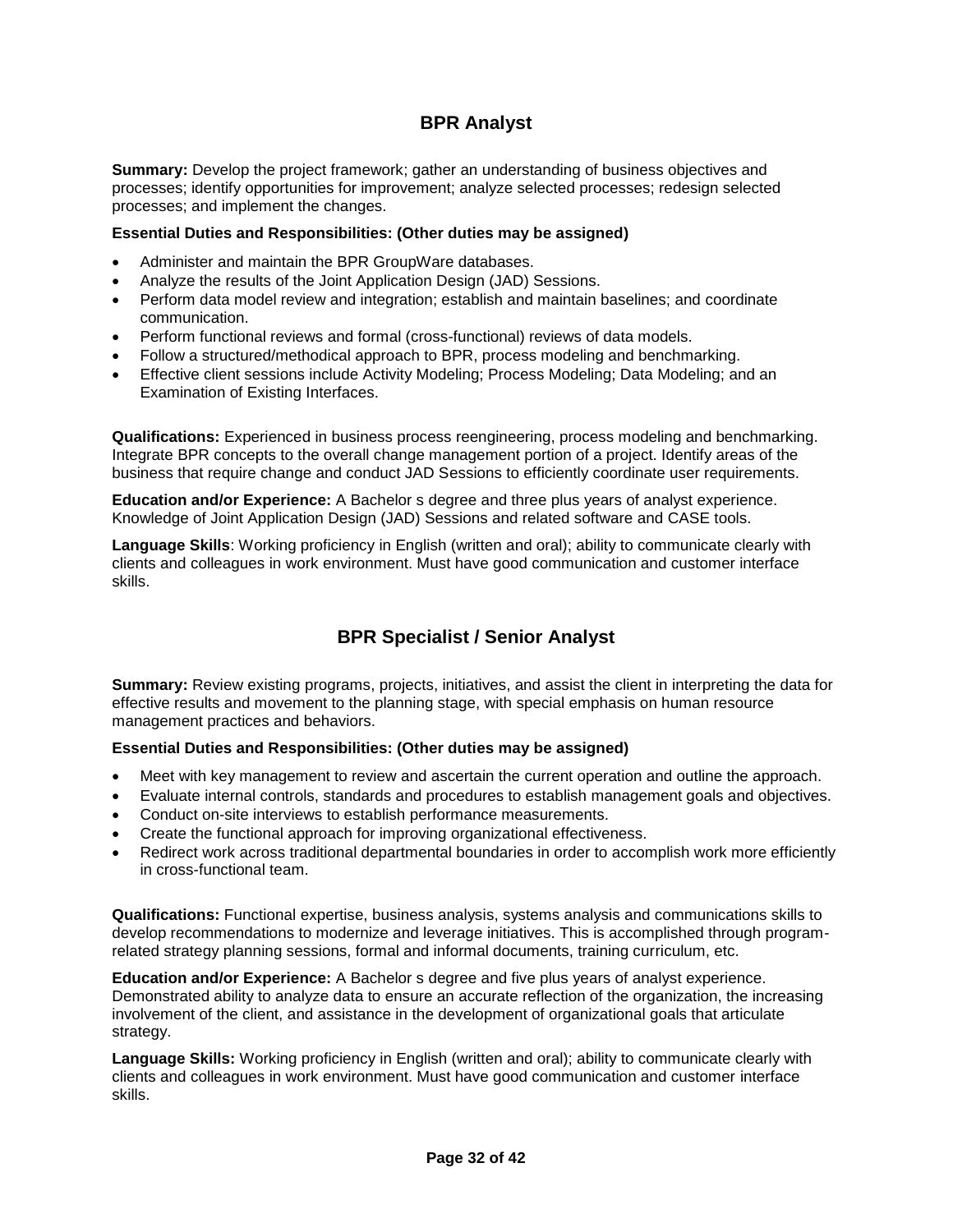### **Database Design Analyst**

**Summary:** Designs logical and physical databases and coordinates database development as part of project team by performing the following duties

### **Essential Duties and Responsibilities: (Other duties may be assigned)**

- Reviews project request describing database user needs.
- Estimate time and cost required accomplishing project.
- Determines if project requires creating series of new programs or modifying existing programs that access data stored in databases.
- Attends specification meeting with project team workers to determine scope and limitations of project.
- Reviews workflow chart developed by Programmer Analyst to understand tasks computer will perform, such as updating records in the database.
- Reviews procedures in database management system manuals for making changes to database such as defining, creating, revising, and controlling database.
- Revises definition of data as defined in data dictionary (information about data, including name, description, source of data item, and key words for categorizing and searching for data item descriptions.
- Determines and enters changes to data dictionary descriptions, including type, structure, and intended use of data within system.
- Develops data model describing data elements and how they are used.
- Creates description to enable Programmer Analyst to understand how programs should access data.
- Writes description of how user accesses data, referred to as logical database.
- Writes physical database description such as location, space requirements, and access method, to protect company data resources against unauthorized access and accidental destruction.

**Qualifications:** Three years minimum experience in Database Design and programming. Should be an expert in design and analysis of data models, implementation and tuning of complex relational databases, and back-end processing in Client/Server environment.

**Education and/or Experience:** At least a Bachelor s degree (BS) and a minimum of three years experience in Computer Science or related field.

**Language Skills:** Working proficiency in English (written and oral); ability to communicate clearly with clients and colleagues in work environment. Must have good communication and customer interface skills.

### **Principle Test Specialist (IV&V)**

**Summary**: 8 years of general and progressively responsible experience performing computer systems testing, development or maintenance. Experience in independent testing and assessment of large complex computer systems. At least 4 years experience supervising personnel.

#### **Essential Duties and Responsibilities: (Other duties may be assigned)**

- Provides competent leadership, and highly specialized and technical guidance in the testing and assessment of complex systems.
- Plans, manages and provides technical oversight for independent testing and assessment activities.
- Ensures tested components are compliant with standards and requirements.
- Directs completion of tasks within estimated time frames and budget constraints.
- Schedules and assigns duties to subordinates, and formulates and enforces work standards.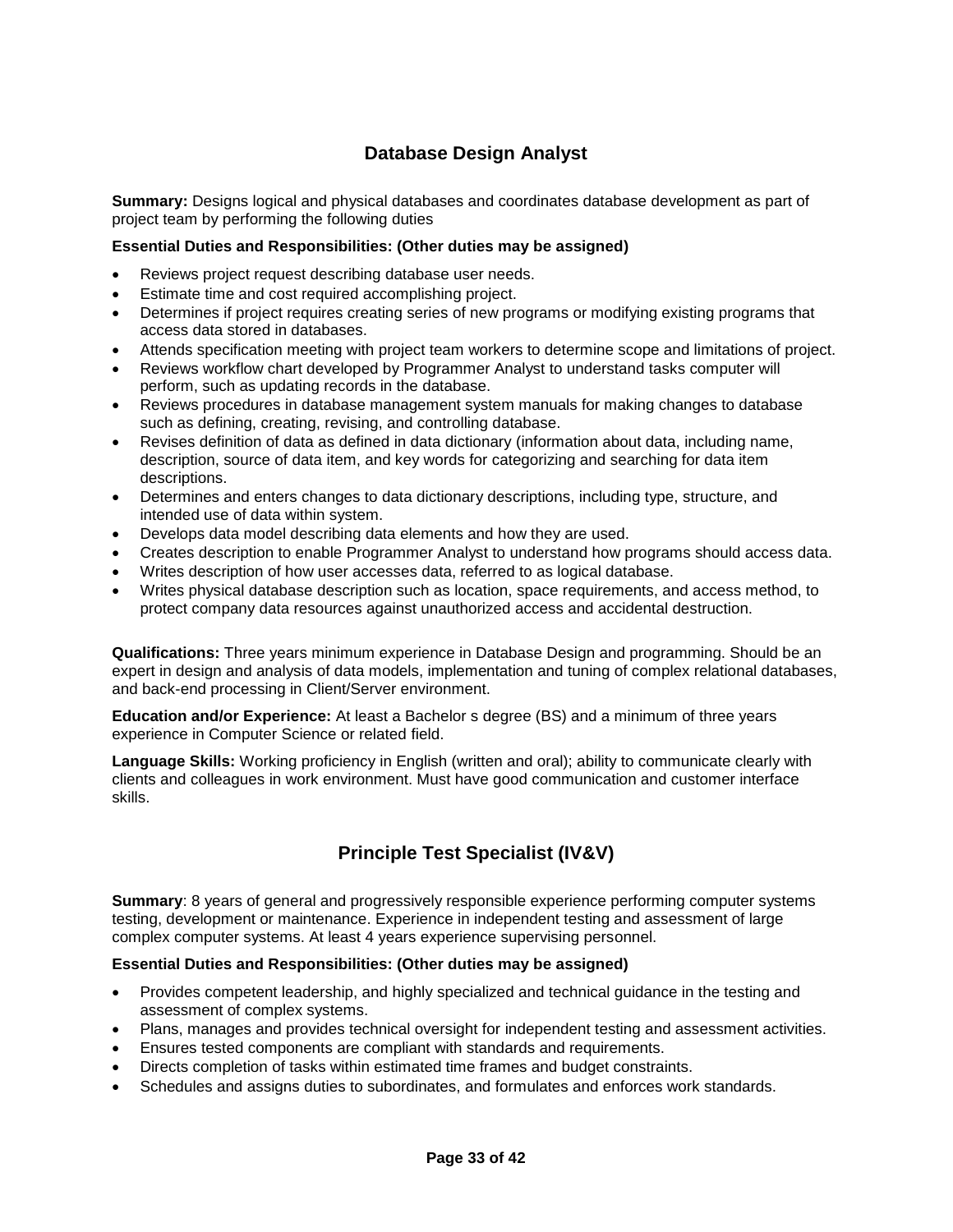- Coordinates with customer management and technical personnel to ensure problem resolution and customer satisfaction.
- Prepares, develops, tracks, and maintains technical documentation and materials.

**Education and/or Experience**: A bachelors degree in Computer Science, Computer Engineering, Electrical Engineering, Operations Research, Information Systems, or related degree.

**Language Skills:** Working proficiency in English (written and oral); ability to communicate clearly with clients and colleagues in work environment. Must have good communication and customer interface skills.

### **Senior Test Specialist (IV&V)**

**Summary:** 6 years of general and progressively responsible experience performing computer systems testing, development or maintenance. Experience in independent testing and assessment of large complex computer systems. Proven ability to work independently or under only general direction.

### **Essential Duties and Responsibilities: (Other duties may be assigned)**

- Provides highly specialized and technical guidance in the testing and assessment of complex systems.
- Plans, manages and conducts independent testing and assessment activities.
- Ensures tested components are compliant with standards and requirements.
- May work as a team leader and direct the work of junior test specialists.
- Interfaces with customer technical personnel to ensure problem resolution and customer satisfaction.
- Prepares, develops, tracks, and maintains technical documentation and materials.

**Education and/or Experience:** A bachelors degree in Computer Science, Computer Engineering, Electrical Engineering, Operations Research, Information Systems, or related.

**Language Skills:** Working proficiency in English (written and oral); ability to communicate clearly with clients and colleagues in work environment. Must have good communication and customer interface skills.

### **Technical Writer**

**Job Description:** Under general supervision, is responsible for preparation of operation and maintenance manuals and technical publications. Gathers technical information, prepares written text, and coordinates layout and final publication.

**Education/Experience:** Bachelor s Degree and excellent command of the English language. Experience using MS Word and other graphics packages. Two or more years of experience in technical writing in area of software/hardware documentation.

### **Senior Electronic Commerce Specialist**

**Summary:** Provides technical leadership for projects that involve Electronic Commerce and Electronic Data Interchange system strategy, design, implementation, integration, and technology upgrade.

#### **Essential Duties and Responsibilities:**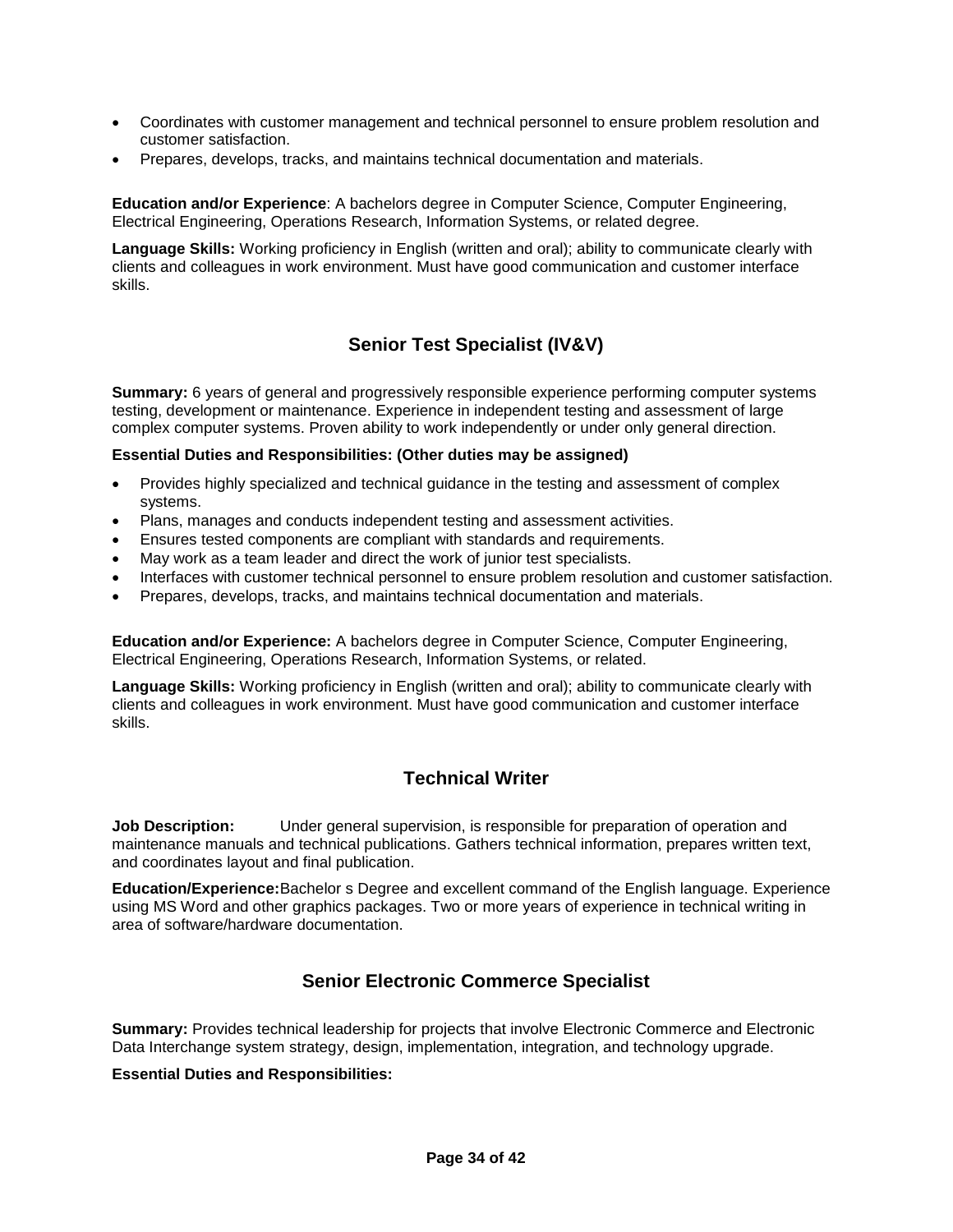- Provide technical consulting in support of projects and planning efforts with objective of delivering cost-effective solutions with sound, industry-standard approaches
- Evaluate emerging EC-related Internet technologies for possible use, such as EDI-INT and XML
- Create prototype/proof-of-concept EC systems and conduct demonstrations
- Evaluate and recommend EC-related hardware and software for integration and deployment
- Oversee junior engineers in the deployment of EC systems
- Establish implementation schedules and testing processes
- Develop plans for upgrading existing EC systems to newer and more compatible technology
- Define business interface requirements with prospective trading partners
- Conduct analysis of specific customer interface problems and develop solutions for each

**Qualifications:** Knowledge and experience in EDI, X.12, EDI INT, XML, EDI-based WANs and WWWenabled commerce systems and products is required. Needs hands-on experience selecting, installing, configuring and integrating EDI COTS products.

**Education and/or Experience:** Position requires a minimum of ten years' experience (of which four must be specialized), a Bachelor's degree in Computer Science, Information Systems, or Business. Need eight years of specialized experience in lieu of degree.

**Language Skills:** Working proficiency in English (written and oral); ability to communicate clearly with clients and colleagues in work environment. Must have good communication, presentation, and customer interface skills.

### **Senior Technician**

**Summary:** Develops, plans and performs/supervises assignments of substantial variety and complexity. Technicians require knowledge of written and oral communication skills. Understands Microsoft technology relationships with Novell/Banyan Vines/DEC environments. Applies knowledge to support customer, management, and technical and budget requirements.

#### **Essential Duties/Responsibilities:**

- Provide required technical assistance and training to lower level Contractor personnel to resolve end user problems
- Work with THE CLIENT Operations Manager to take daily direction and provide pervious day status
- Answer PC trouble calls and attempt to resolve over the phone
- Load software
- Provide LAN/WAN system tape backups
- Assist in the development of local Internal Operations procedures
- Assist with the development and training for CLIENT staff
- Research new product availability as directed by the THE CLIENT Project Manager
- Act as liaison between THE CLIENT and vendor to resolve related warranty problems
- Travel as approved by THE CLIENT Project Manager to assist on special projects and provide backup for other sites
- Assist in developing required project status reports to be submitted to CLIENT management
- Participate in weekly project conference calls
- Plans

**Qualifications:** Minimum/General Experience: Has a minimum of three years experience in desktop technology and has passed at least two Microsoft Certified Exams in Windows NT or Windows 2000. Shall have experience with Windows NT, Windows 2000, Microsoft Office, and Microsoft Exchange. Understands client/server relationship, mainframe and peripheral equipment associated with complete system integration.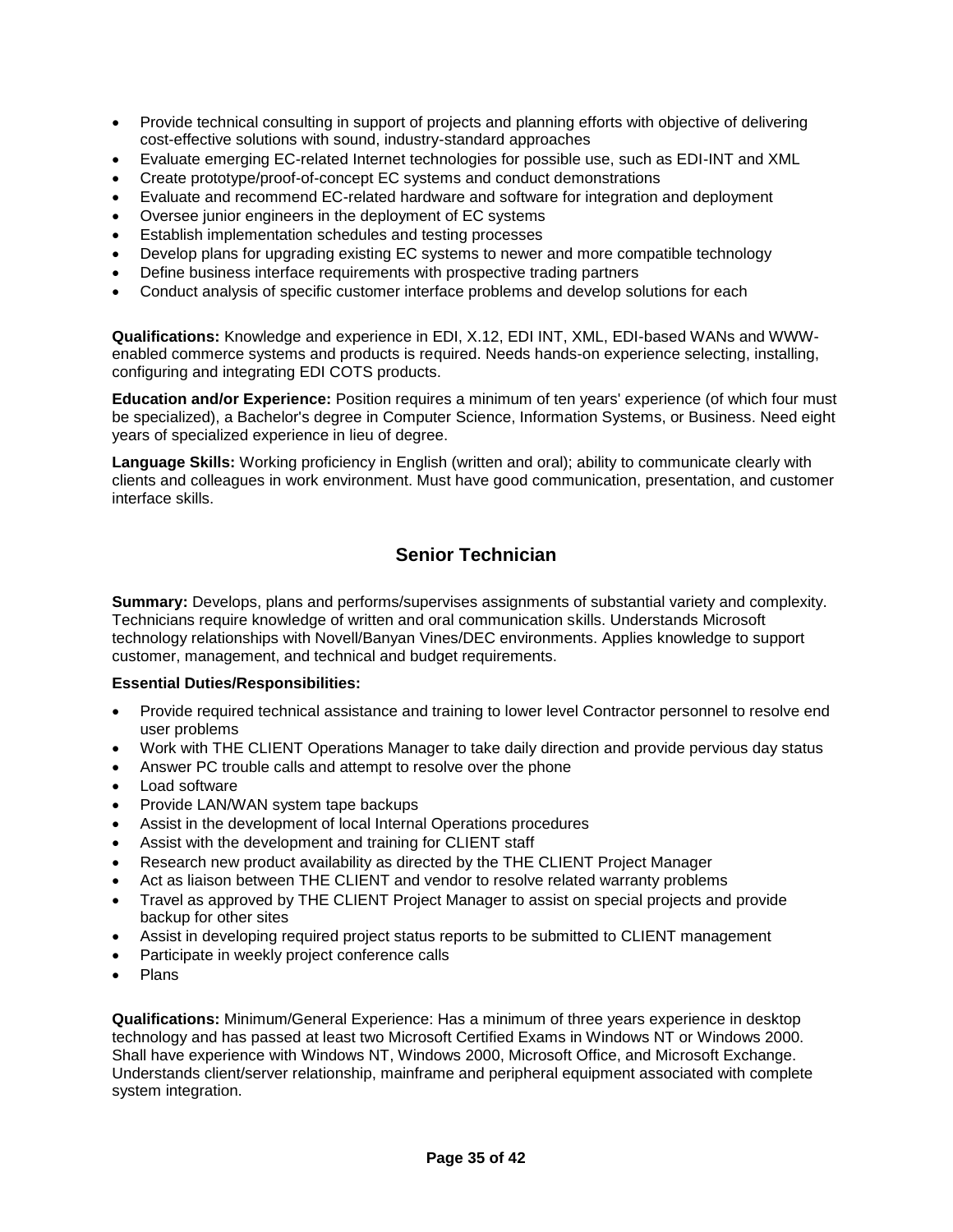**Education/Experience:** Bachelor degree desirable. Degree shall be related to the computer field.

**Language Skills:** Working proficiency in English (written and oral); ability to communicate clearly with clients and colleagues in work environment.

### **Junior Technician**

**Summary**: Performs well-defined technical assignments in support of senior personnel. Gathers, organizes and examines data for completeness and accuracy. Generates, revises and updates various documentation and reports. Interfaces with middle management level personnel associated with software, telecommunications, vendors, suppliers and equipment manufactures, Government agencies and other entities to carry our responsibilities of this contract. Technicians require knowledge of written and oral communications skills.

**Essential Duties/Responsibilities:** Assist senior technicians in resolving end user PC hardware and related peripheral and software problems to include loading of required software by:

- Respond to user PC problems for resolution
- Assist in the writing of local Internal Operations procedures
- Assist in the researching of product for purchasing as directed by the site Operations manager
- Answer PC trouble calls and attempt to resolve over the phone
- Load software
- Develop and establish training for client staff
- Research new product availability as directed by the client Project Manager
- Act as liaison between client and vendor to resolve related warranty problems
- Travel, as approved by the client Project Manager, to assist on special projects and provide backup for other sites
- Assist with development of project status reports for client management
- Participate in weekly project conference calls

**Qualifications:** A degree in the computer field and a minimum of one-year experience in desktop technology and has passed at least one Microsoft Certified Exam in Windows NT or Windows 2000.

**Education/Experience:** Associate degree desirable. Degree shall be related to the computer field.

**Language Skills:** Working proficiency in English (written and oral); ability to communicate clearly with clients and colleagues in work environment.

### **Subject Matter Expert V**

**Summary:** Provides the highest level of Technical, Functional, Business, Management, or related expertise. Leads the development, analysis, and implementation of information technology strategies, architectures, program planning and assessment, risk, trade-off, requirements, alternatives, and feasibility studies to advance the goals and objectives of the enterprise. May also provide leadership, management and specific expert consulting support to meet client functional and/or business requirements.

### **Essential Duties/Responsibilities:**

- Assumes leadership role in the planning, designing, and implementation of a complete information processing system to solve business information problems at the enterprise level.
- Conducts or leads major requirements studies and deliver recommendations.
- Provides specific Technical, Functional, Business or related expertise to satisfy TO deliverables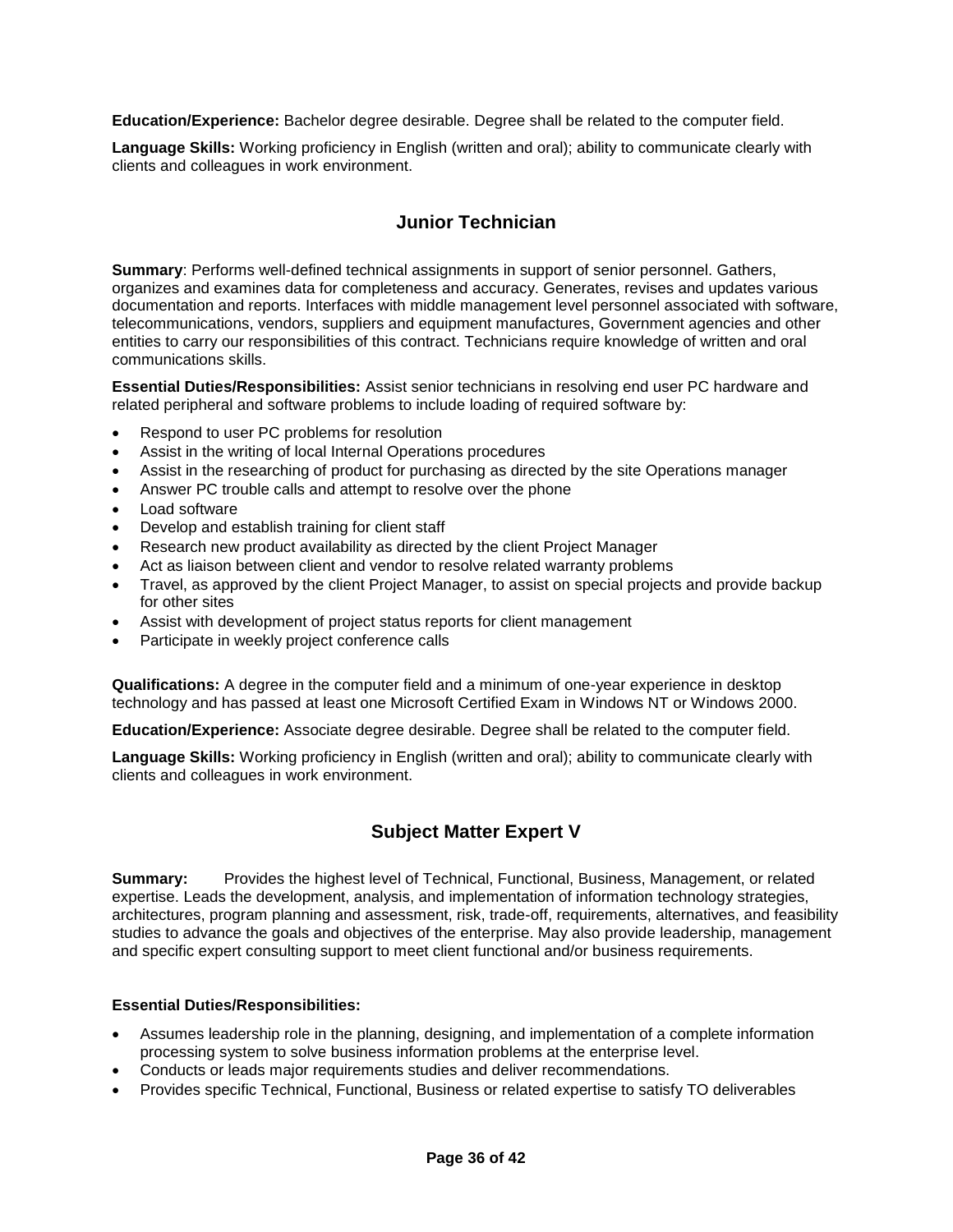- Acts as an expert consultant providing the appropriate guidance to client management and Senior client representatives.
- Conducts technology studies, reviews, and investigations and provide project planning and management support.
- Provides technical consulting in support of projects and planning efforts with objective of delivering cost-effective solutions with sound, industry-standard approaches.
- Examines and reviews designs, processes, standards, and technologies for improvement and innovation, providing appropriate written/oral feedback and recommendations.
- Applies multidisciplinary skills (telecommunications/ networking, database) to resolve enterprise wide IT problems.

**Qualifications:** At least twelve years of relevant Technical, Functional, Business, Management, or related experience (of which eight or more must be specialized) and able to direct small to medium size teams. Broad technical and analytical background of knowledge and experience to support integration and optimization of information technologies and applications. Must be able to plan, direct, and coordinate all technical and administrative activities and be able to supervise senior managers, technical, functional, or business personnel. Should have excellent communication skills and be able to interface with customers, clients, and end-users.

**Education/Experience:** A minimum of a four year degree in Computer Science, Information Engineering, Scientific, Business or related field including at least eight years of specific Technical, Functional, Business or related expertise.

**Language Skills:** Working proficiency in English (written and oral); ability to communicate clearly with clients and colleagues in work environment. Must have good communication and customer interface skills.

### **Senior Database Engineer/Developer**

**Summary**: Designs logical and physical databases and coordinates database development as part of project team by performing the following duties

### **Essential Duties and Responsibilities: (Other duties may be assigned)**

- Provides expert-level consulting services in the identification and resolution of highly complex database design issues.
- Reviews project request describing database user needs.
- Estimate time and cost required accomplishing project.
- Determines if project requires creating series of new programs or modifying existing programs that access data stored in databases.
- Recognized as an internal expert on database structure issues.
- Provides direction and guidance to less experienced staff.
- Attends specification meeting with project team workers to determine scope and limitations of project.
- Reviews workflow chart developed by Programmer Analyst to understand tasks computer will perform, such as updating records in the database.
- Reviews procedures in database management system manuals for making changes to database such as defining, creating, revising, and controlling database.
- Revises definition of data as defined in data dictionary (information about data, including name, description, source of data item, and key words for categorizing and searching for data item descriptions.
- Determines and enters changes to data dictionary descriptions, including type, structure, and intended use of data within system.
- Develops data model describing data elements and how they are used.
- Creates description to enable Programmer Analyst to understand how programs should access data.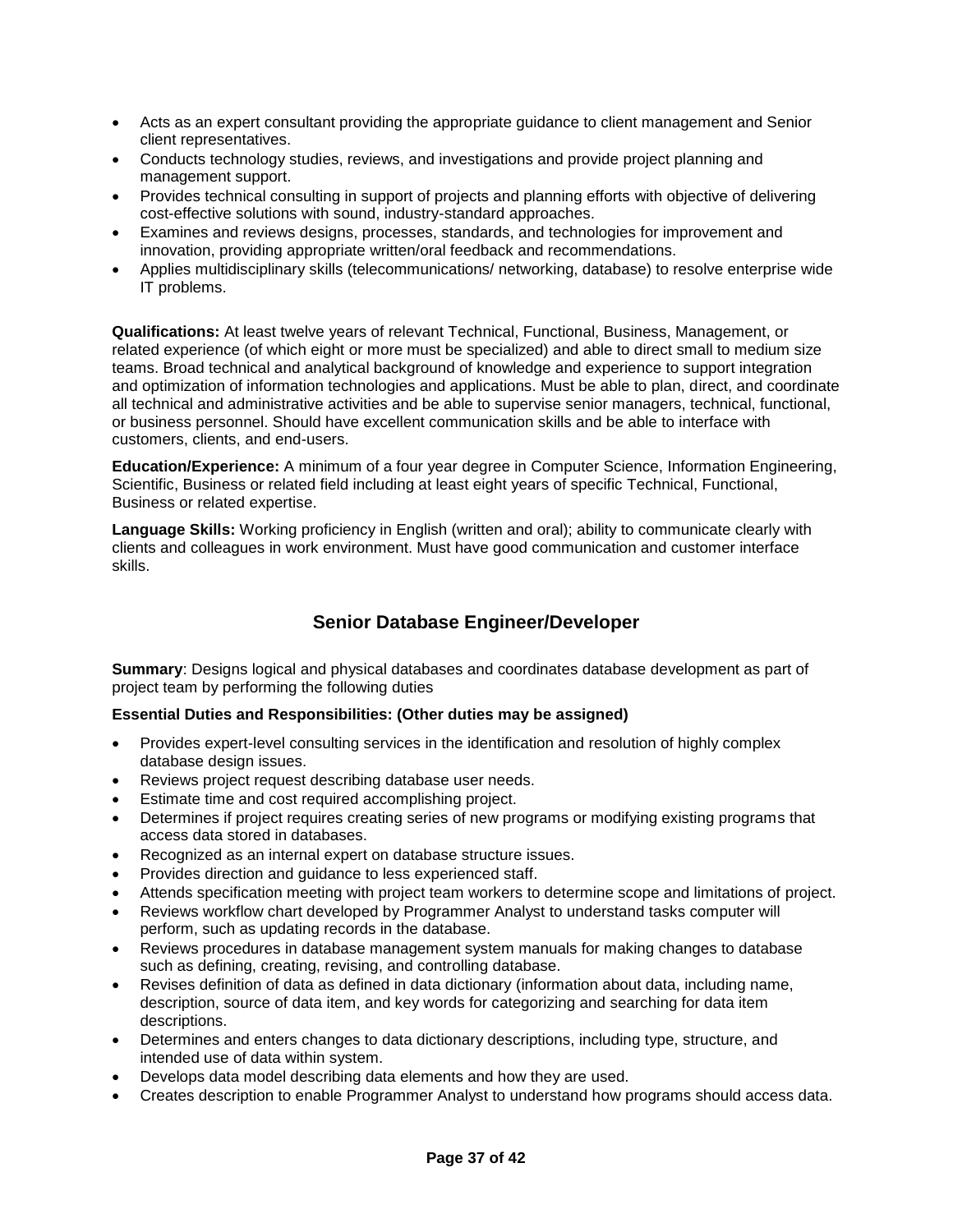- Writes description of how user accesses data, referred to as logical database.
- Writes physical database description such as location, space requirements, and access method, to protect company data resources against unauthorized access and accidental destruction.

**Qualifications:** Twelve years minimum experience in Database Design and development. Should be an expert in design and analysis of data models, implementation and tuning of complex relational databases, and back-end processing in Client/Server environment.

**Education and/or Experience**: At least a Bachelor s degree (BS) and a minimum of twelve years experience in Computer Science or related field. Demonstrated experience in database engineering.

**Language Skills:** Working proficiency in English (written and oral); ability to communicate clearly with clients and colleagues in work environment. Must have good communication and customer interface skills.

### LOCATIONS

500 Griswold, Suite 1690 Suite 700 Detroit, Michigan 48226 Arlington, VA 22209 Phone: 313-962-9000 Phone: 703-875-8708 Fax: 313-962-9001 Fax: 703-525-8841 [sales@optechus.com](mailto:sales@optechus.com) sales@optechus.com [www.optechus.com](http://www.optechus.com/) [www.optechus.com](http://www.optechus.com/)

Guardian Building 1655 North Fort Myer Drive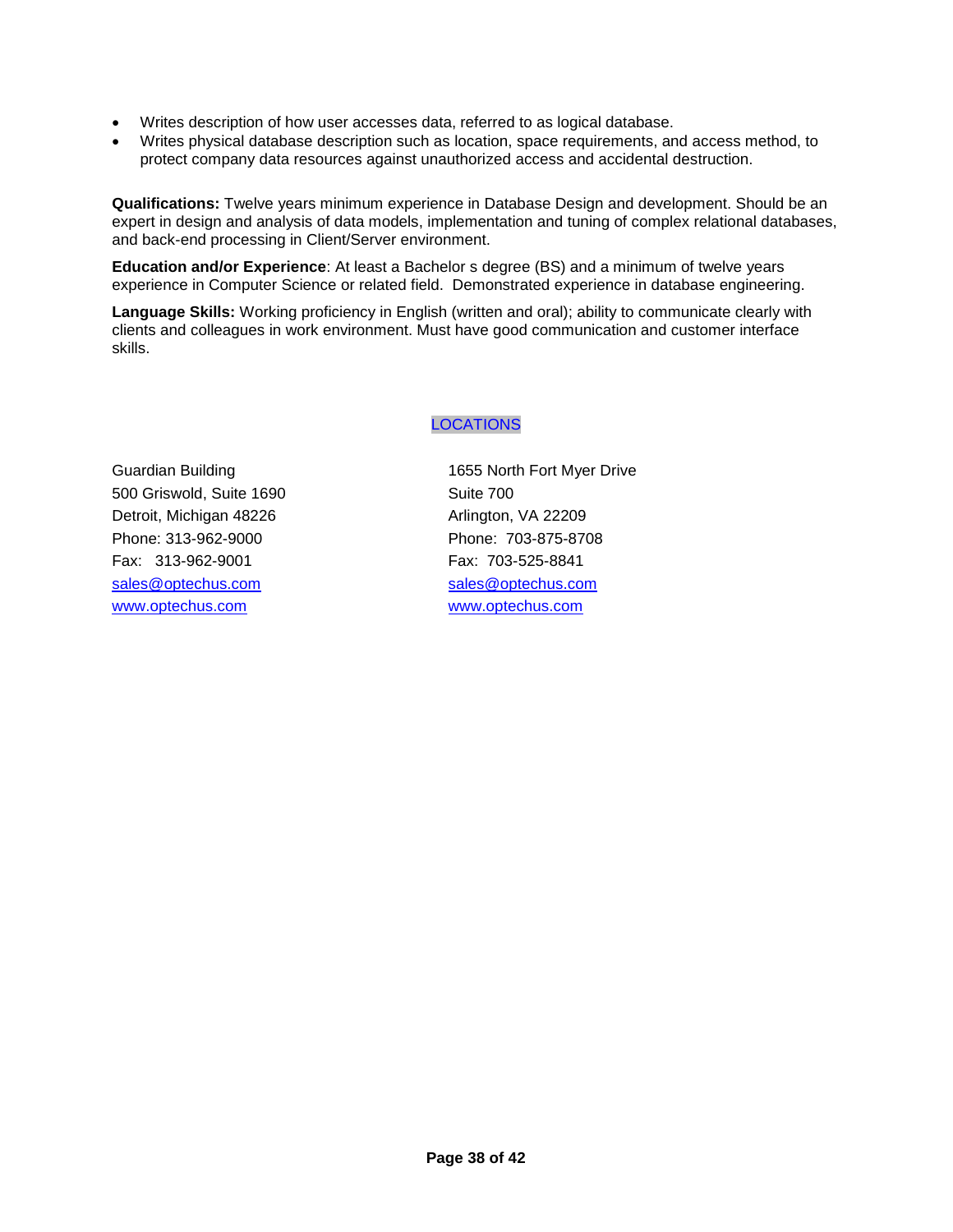## USA COMMITMENT TO PROMOTE SMALL BUSINESS PARTICIPATION PROCUREMENT PROGRAMS

### PREAMBLE

OpTech, LLC provides commercial products and services to ordering activities. We are committed to promoting participation of small, small disadvantaged and women-owned small businesses in our contracts. We pledge to provide opportunities to the small business community through reselling opportunities, mentor-protégé programs, joint ventures, teaming arrangements, and subcontracting.

### COMMITMENT

To actively seek and partner with small businesses.

To identify, qualify, mentor and develop small, small disadvantaged and women-owned small businesses by purchasing from these businesses whenever practical.

To develop and promote company policy initiatives that demonstrate our support for awarding contracts and subcontracts to small business concerns.

To undertake significant efforts to determine the potential of small, small disadvantaged and womenowned small business to supply products and services to our company.

To insure procurement opportunities are designed to permit the maximum possible participation of small, small disadvantaged, and women-owned small businesses.

To attend business opportunity workshops, minority business enterprise seminars, trade fairs, procurement conferences, etc., to identify and increase small businesses with whom to partner.

To publicize in our marketing publications our interest in meeting small businesses that may be interested in subcontracting opportunities.

We signify our commitment to work in partnership with small, small disadvantaged and women-owned small businesses to promote and increase their participation in ordering activity contracts. To accelerate potential opportunities please contact:

**Scott Goodwin, Tel: (313) 962-9000 Email:** [sgoodwin@optechus.com](mailto:sgoodwin@optechus.com)**, Fax: (313) 962-9001.**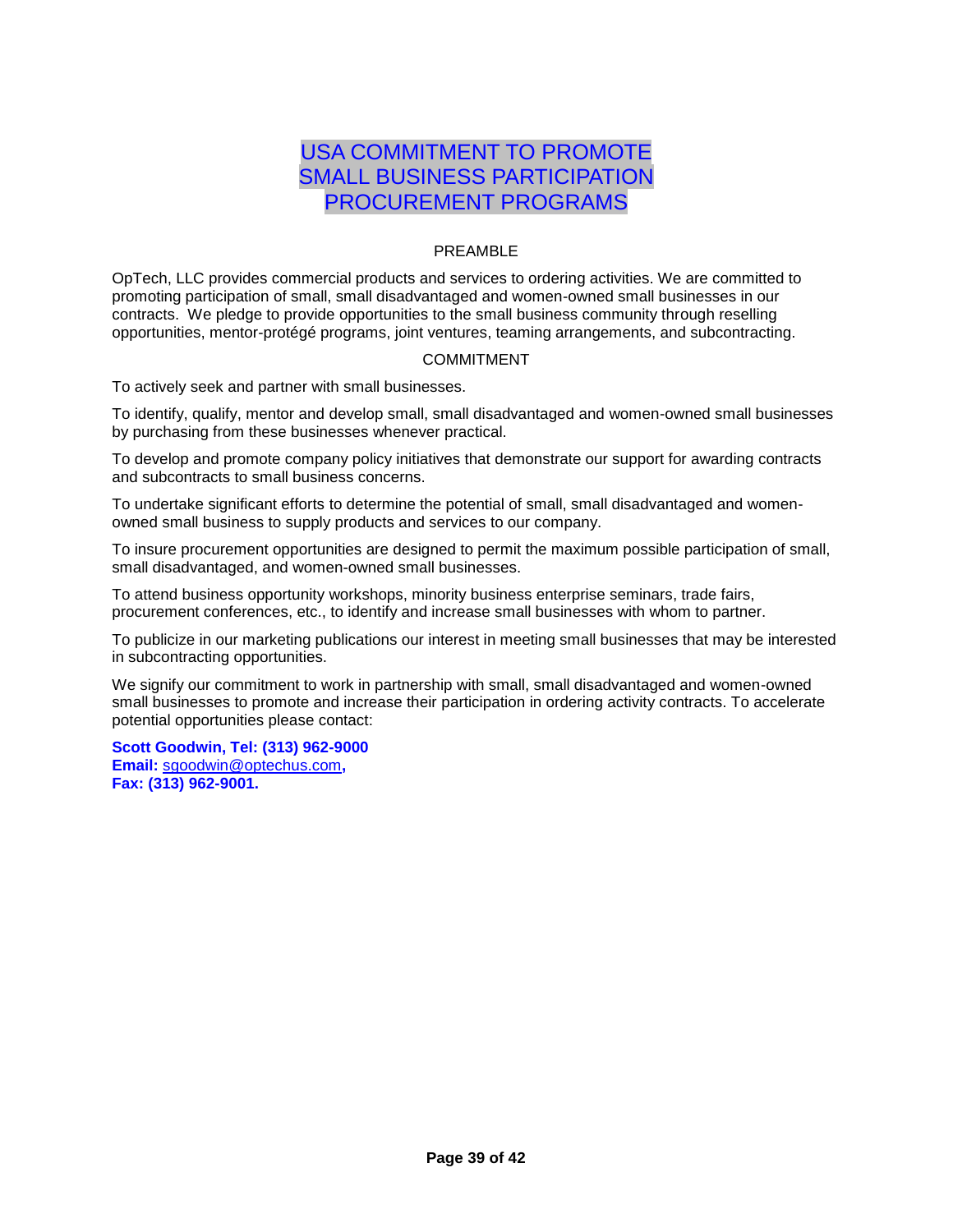#### BEST VALUE BLANKET PURCHASE AGREEMENT FEDERAL SUPPLY SCHEDULE

(Insert Customer Name)

In the spirit of the Federal Acquisition Streamlining Act (ordering activity) and (Contractor) enter into a cooperative agreement to further reduce the administrative costs of acquiring commercial items from the General Services Administration (GSA) Federal Supply Schedule Contract(s)

Federal Supply Schedule contract BPAs eliminate contracting and open market costs such as: search for sources; the development of technical documents, solicitations and the evaluation of offers. Teaming Arrangements are permitted with Federal Supply Schedule Contractors in accordance with Federal Acquisition Regulation (FAR) 9.6.

This BPA will further decrease costs, reduce paperwork, and save time by eliminating the need for repetitive, individual purchases from the schedule contract. The end result is to create a purchasing mechanism for the ordering activity that works better and costs less.

**Signatures** 

Ordering Activity **Date Date Contractor** Date **Date**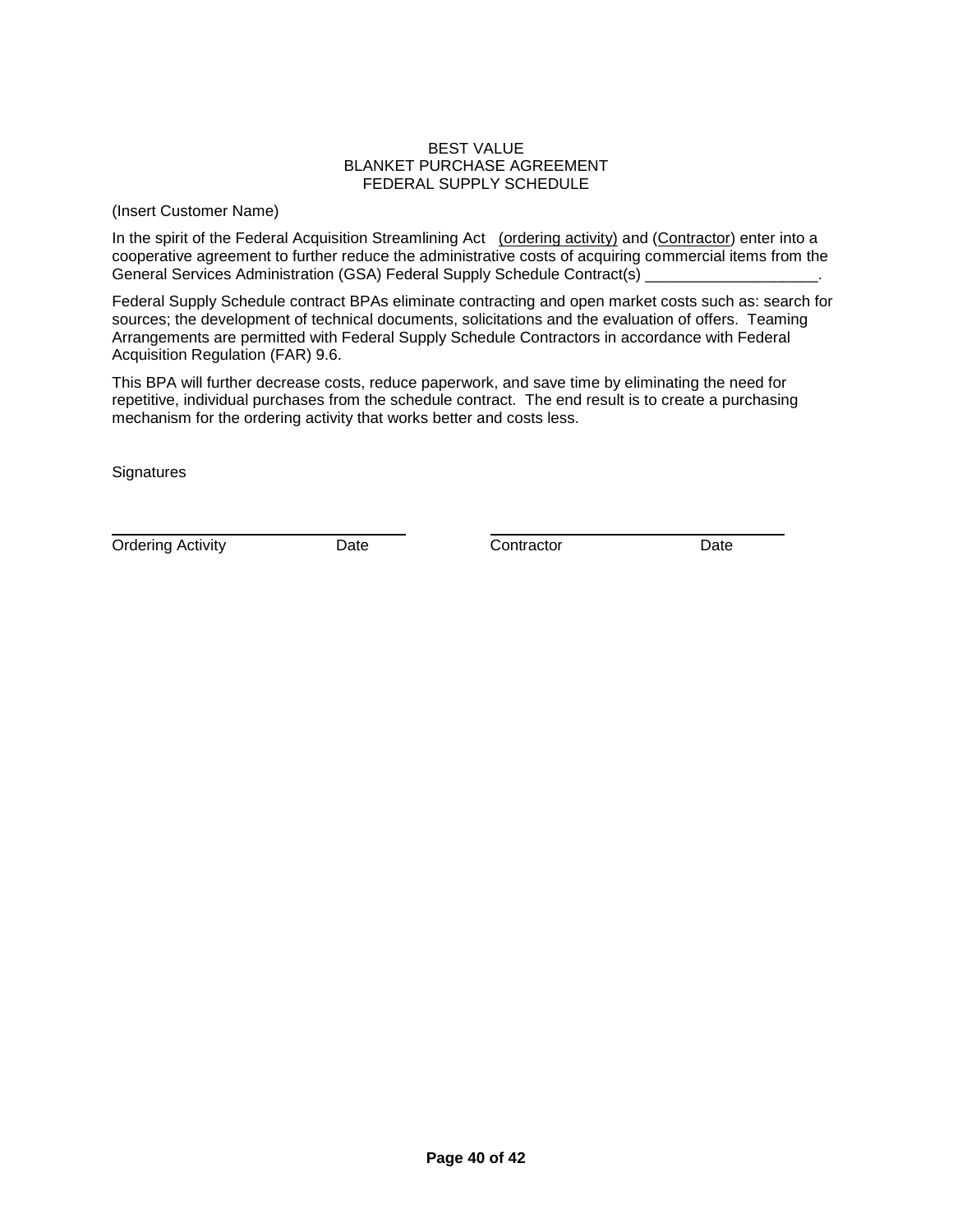BPA NUMBER\_\_\_\_\_\_\_\_\_\_\_\_\_\_

### (CUSTOMER NAME) BLANKET PURCHASE AGREEMENT

Pursuant to GSA Federal Supply Schedule Contract Number(s)\_\_\_\_\_\_\_\_\_\_\_\_, Blanket Purchase Agreements, the Contractor agrees to the following terms of a Blanket Purchase Agreement (BPA) EXCLUSIVELY WITH (ordering activity):

(1) The following contract items can be ordered under this BPA. All orders placed against this BPA are subject to the terms and conditions of the contract, except as noted below:

(2) Delivery:

DESTINATION DELIVERY SCHEDULES / DATES

<u> 1980 - Johann Barbara, martin a</u>

(3) The ordering activity estimates, but does not guarantee, that the volume of purchases through this agreement will be \_\_\_\_\_\_\_\_\_\_\_\_\_\_\_\_\_\_\_\_\_\_\_\_\_\_\_\_\_\_.

(4) This BPA does not obligate any funds.

<u> 1989 - Johann Barnett, fransk konge</u>

(5) This BPA expires on  $\blacksquare$  or at the end of the contract period, whichever is earlier.

(6) The following office(s) is hereby authorized to place orders under this BPA: OFFICE POINT OF CONTACT

(7) Orders will be placed against this BPA via Electronic Data Interchange (EDI), FAX, or paper.

(8) Unless otherwise agreed to, all deliveries under this BPA must be accompanied by delivery tickets or sales slips that must contain the following information as a minimum:

(a) Name of Contractor;

- (b) Contract Number;
- (c) BPA Number;
- (d) Model Number or National Stock Number (NSN);
- (e) Purchase Order Number;
- (f) Date of Purchase;